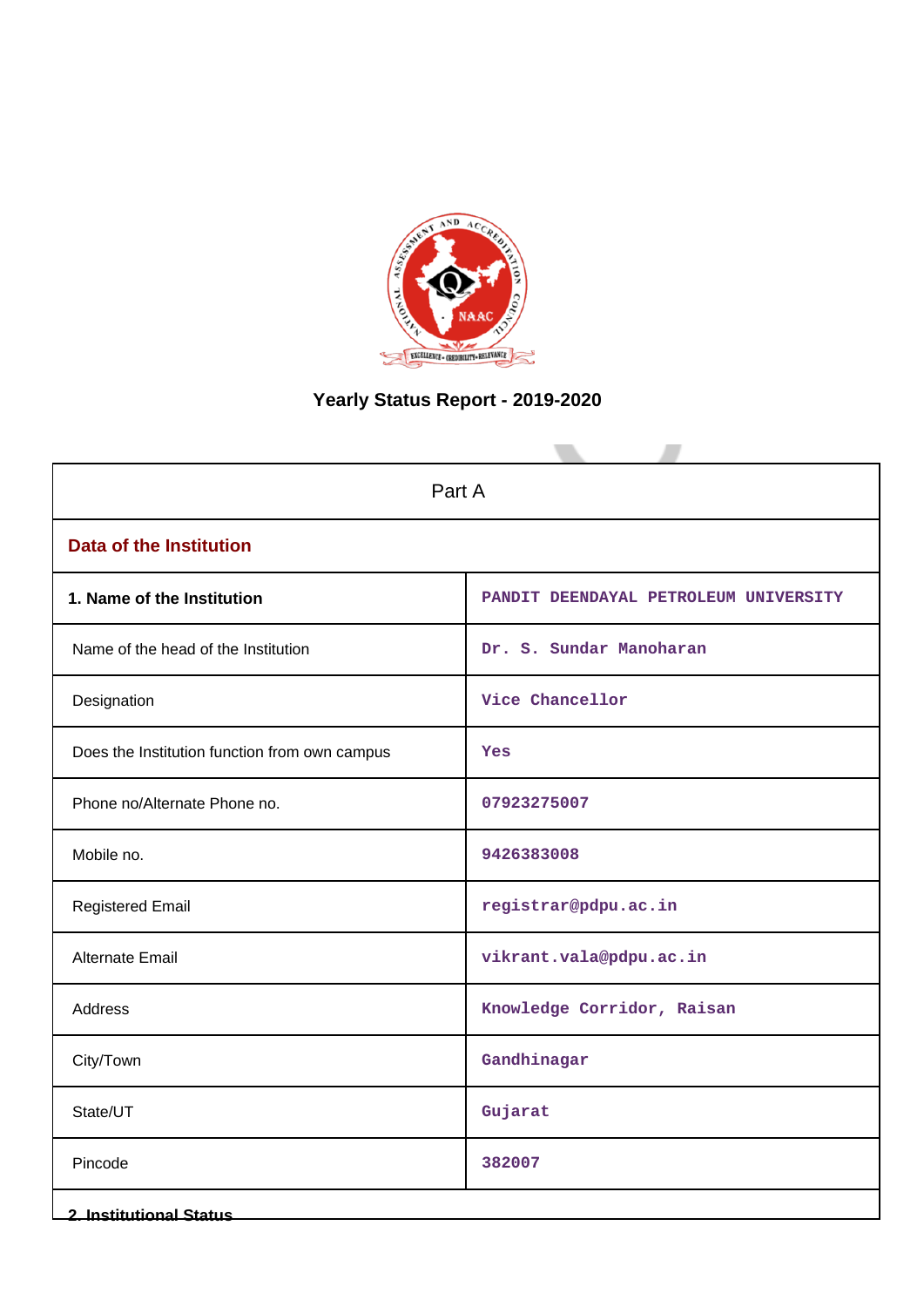|                                        | University                                                               |                                                |             | Private                                                           |                             |             |
|----------------------------------------|--------------------------------------------------------------------------|------------------------------------------------|-------------|-------------------------------------------------------------------|-----------------------------|-------------|
|                                        | Type of Institution                                                      |                                                |             | Co-education                                                      |                             |             |
| Location                               |                                                                          |                                                |             | Urban                                                             |                             |             |
| <b>Financial Status</b>                |                                                                          |                                                |             | Self financed                                                     |                             |             |
| Name of the IQAC co-ordinator/Director |                                                                          |                                                |             | Dr Rajesh Patel and Dr D Sriram                                   |                             |             |
|                                        | Phone no/Alternate Phone no.                                             |                                                |             | 07923275494                                                       |                             |             |
| Mobile no.                             |                                                                          |                                                |             | 9687848535                                                        |                             |             |
|                                        | <b>Registered Email</b>                                                  |                                                |             | rajesh.patel@sot.pdpu.ac.in                                       |                             |             |
|                                        | Alternate Email                                                          |                                                |             | sriram.d@sls.pdpu.ac.in                                           |                             |             |
| 3. Website Address                     |                                                                          |                                                |             |                                                                   |                             |             |
|                                        |                                                                          | Web-link of the AQAR: (Previous Academic Year) |             | Accreditation.html                                                | http://www.pdpu.ac.in/naac- |             |
| the year                               |                                                                          | 4. Whether Academic Calendar prepared during   |             | Yes                                                               |                             |             |
|                                        | if yes, whether it is uploaded in the institutional website:<br>Weblink: |                                                |             | http://spt.pdpu.ac.in/downloads/Even%20<br>Semester%202019-20.pdf |                             |             |
|                                        | <b>5. Accrediation Details</b>                                           |                                                |             |                                                                   |                             |             |
|                                        | Cycle                                                                    | Grade                                          | <b>CGPA</b> | Year of                                                           | Validity                    |             |
|                                        |                                                                          |                                                |             | Accrediation                                                      | Period From                 | Period To   |
|                                        | $\mathbf{1}$                                                             | A                                              | 3.39        | 2016                                                              | $16 - Dec - 2016$           | 15-Apr-2021 |
|                                        |                                                                          |                                                |             |                                                                   |                             |             |

**6. Date of Establishment of IQAC 05-Sep-2012**

# **7. Internal Quality Assurance System**

| Quality initiatives by IQAC during the year for promoting quality culture |                          |                                       |  |  |
|---------------------------------------------------------------------------|--------------------------|---------------------------------------|--|--|
| Item / Title of the quality initiative by<br><b>IQAC</b>                  | Date & Duration          | Number of participants/ beneficiaries |  |  |
| Open source courses                                                       | $19 - Aug - 2019$<br>266 | 559                                   |  |  |
| Capsule Courses                                                           | $19 - Aug - 2019$        | 789                                   |  |  |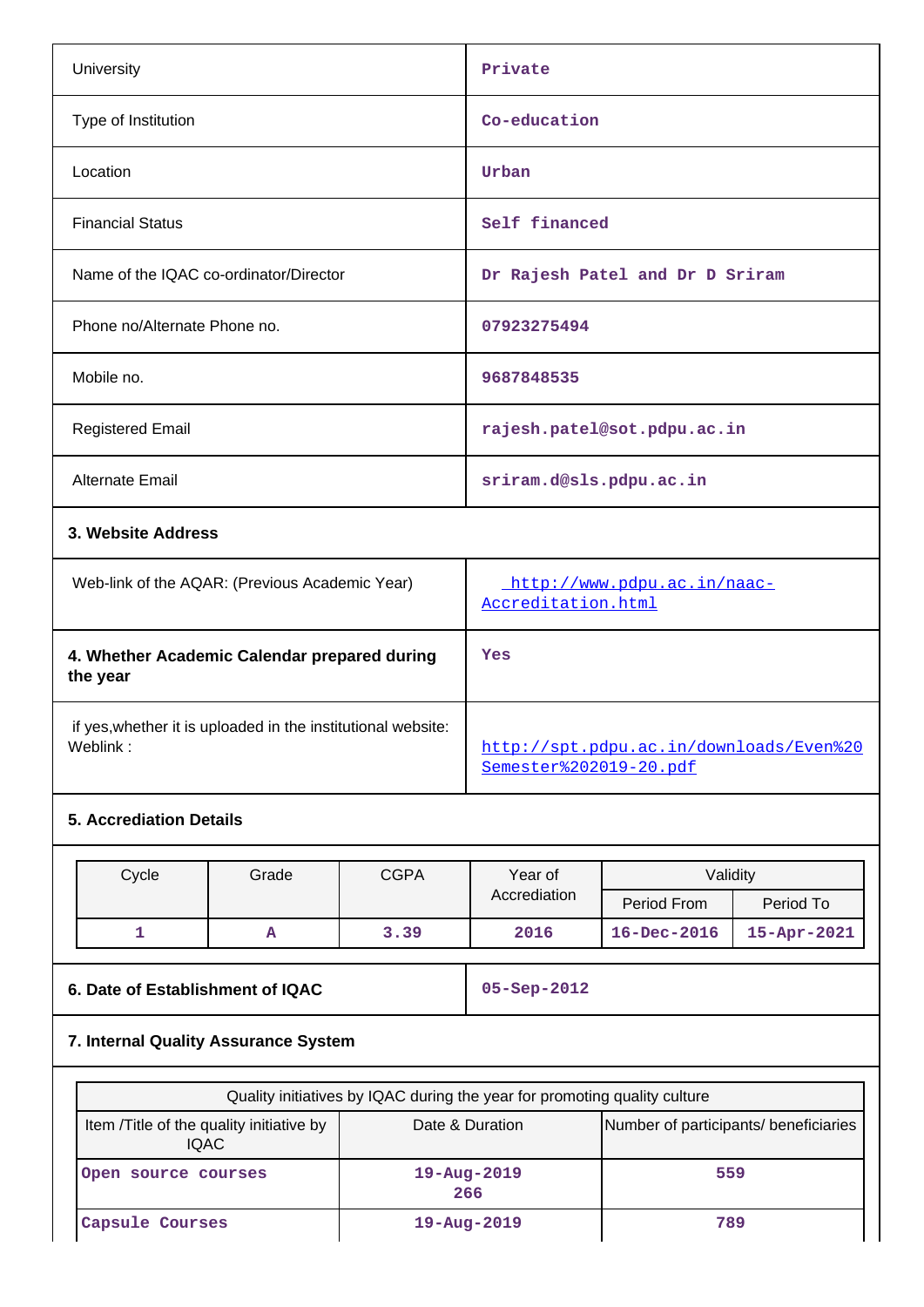|                                                                                                                    |                                                                                                                                         |  |           |                          | 165                               |        |  |
|--------------------------------------------------------------------------------------------------------------------|-----------------------------------------------------------------------------------------------------------------------------------------|--|-----------|--------------------------|-----------------------------------|--------|--|
|                                                                                                                    | ICT enabled learning                                                                                                                    |  |           | $11 - Nov - 2021$<br>128 |                                   | 220    |  |
|                                                                                                                    |                                                                                                                                         |  |           |                          | View File                         |        |  |
|                                                                                                                    | 8. Provide the list of Special Status conferred by Central/ State Government-<br>UGC/CSIR/DST/DBT/ICMR/TEQIP/World Bank/CPE of UGC etc. |  |           |                          |                                   |        |  |
|                                                                                                                    | Institution/Departmen<br>Scheme<br>t/Faculty                                                                                            |  |           | <b>Funding Agency</b>    | Year of award with<br>duration    | Amount |  |
|                                                                                                                    |                                                                                                                                         |  |           |                          | No Data Entered/Not Applicable!!! |        |  |
|                                                                                                                    |                                                                                                                                         |  |           |                          | No Files Uploaded !!!             |        |  |
|                                                                                                                    | 9. Whether composition of IQAC as per latest<br><b>NAAC</b> guidelines:                                                                 |  |           |                          | Yes                               |        |  |
| Upload latest notification of formation of IQAC                                                                    |                                                                                                                                         |  | View File |                          |                                   |        |  |
| 10. Number of IQAC meetings held during the<br>year :                                                              |                                                                                                                                         |  | 4         |                          |                                   |        |  |
| The minutes of IQAC meeting and compliances to the<br>decisions have been uploaded on the institutional<br>website |                                                                                                                                         |  | Yes       |                          |                                   |        |  |
|                                                                                                                    | Upload the minutes of meeting and action taken report                                                                                   |  |           |                          | View File                         |        |  |
|                                                                                                                    | 11. Whether IQAC received funding from any of<br>the funding agency to support its activities<br>during the year?                       |  |           | <b>No</b>                |                                   |        |  |
|                                                                                                                    |                                                                                                                                         |  |           |                          |                                   |        |  |

### **12. Significant contributions made by IQAC during the current year(maximum five bullets)**

**? Preparation for NBA Accreditation for B. Tech. Electrical Engineering, Chemical Engineering, Civil engineering and Petroleum Engineering programs. ? Participation of NIRF Ranking in Engineering and Management category along with University Category ? Introduction of Capsule courses to professional competency of the students for better placement opportunities. ? Revision of the curriculum as per Industry 4.0 requirement. ? Promotion of research across the university trough improving publications in Scopus/SCI indexed journals and submitting research project proposal for sponsored research project to the government and industrial organizations.**

[View File](https://assessmentonline.naac.gov.in/public/Postacc/Contribution/10088_Contribution.xlsx)

**13. Plan of action chalked out by the IQAC in the beginning of the academic year towards Quality Enhancement and outcome achieved by the end of the academic year**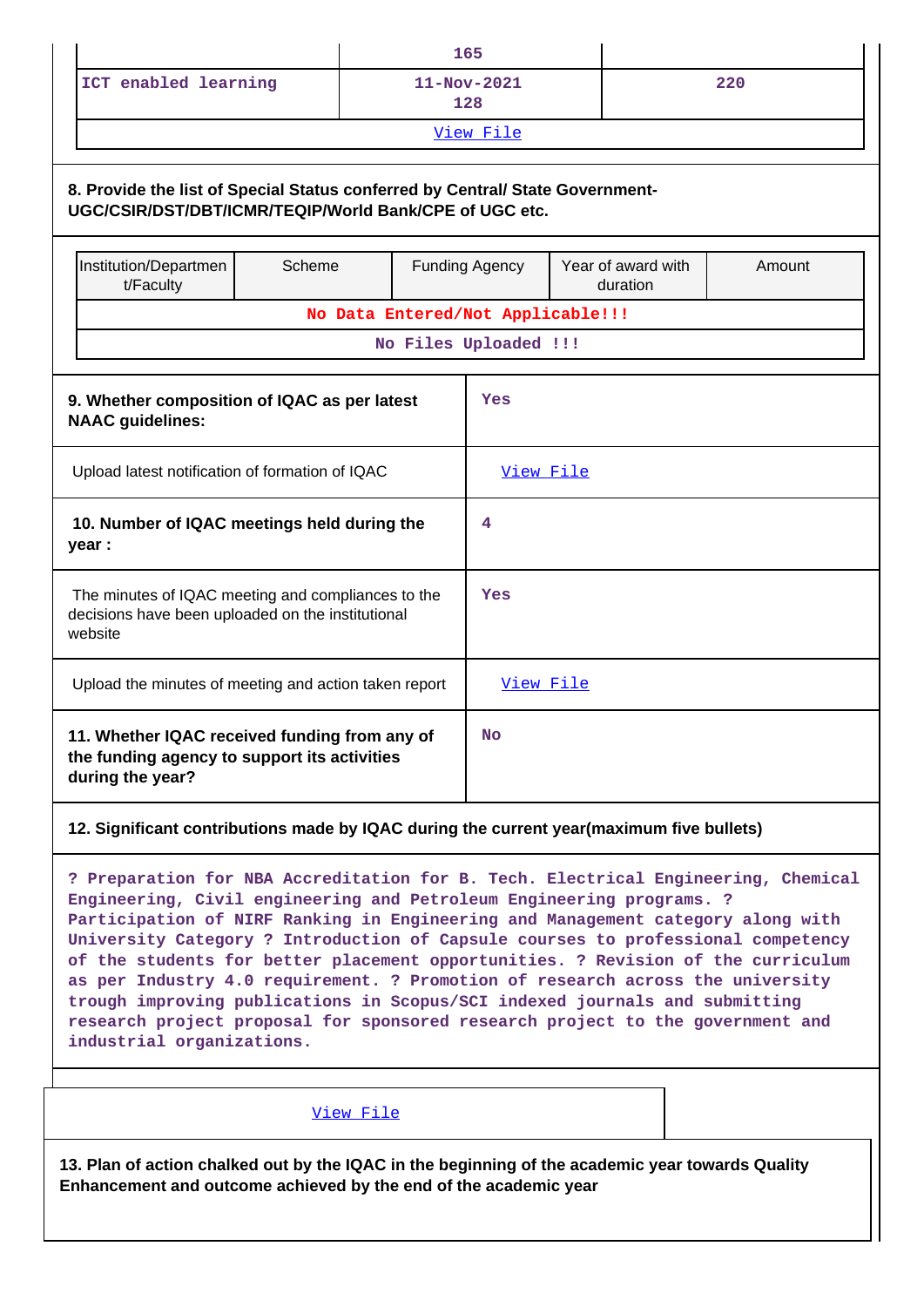| Plan of Action                                                                                            | Achivements/Outcomes                                                                                                                                                                                                                                                                                                                                                                                                                                                                                                                                                                                                                                                                                                                                                                                                                                                                                                                                                                                  |
|-----------------------------------------------------------------------------------------------------------|-------------------------------------------------------------------------------------------------------------------------------------------------------------------------------------------------------------------------------------------------------------------------------------------------------------------------------------------------------------------------------------------------------------------------------------------------------------------------------------------------------------------------------------------------------------------------------------------------------------------------------------------------------------------------------------------------------------------------------------------------------------------------------------------------------------------------------------------------------------------------------------------------------------------------------------------------------------------------------------------------------|
| Introduction of Capsule courses                                                                           | Capsule courses are introduced to                                                                                                                                                                                                                                                                                                                                                                                                                                                                                                                                                                                                                                                                                                                                                                                                                                                                                                                                                                     |
|                                                                                                           | improve the competency and employment<br>quotient of the students. The nature of<br>such courses will be so as to equip<br>students for peripheral and futuristic<br>skills and knowledge to enhance their<br>employability and understanding of the<br>subject. During year 14 capsule courses<br>were offered to the students where 789<br>students participated in capsule<br>courses.                                                                                                                                                                                                                                                                                                                                                                                                                                                                                                                                                                                                             |
| Participation of NIRF Ranking in<br>Engineering and Management category<br>along with University Category | IQAC has prepared and analyze database<br>to be submitted to NIRF for Ranking in<br>Engineering and Management category<br>along with University Category.                                                                                                                                                                                                                                                                                                                                                                                                                                                                                                                                                                                                                                                                                                                                                                                                                                            |
| Revamping of Curriculum                                                                                   | The curriculum 2020 of all the programs<br>at Pandit Deendayal Energy University<br>(PDEU) has been recently revised 1. To<br>map curriculum with the societal needs<br>of energy and environment, digital<br>transformation and Industry 4.0. 2. To<br>provide students with more courses<br>offering hands on experience which<br>includes laboratory courses up to 30%<br>credits, rural internship, industrial<br>orientation, industrial training and<br>project work etc. 3. To offer students<br>large number of professional elective<br>courses and open electives as per the<br>UGC guidelines and NEP 2020. 4. The<br>curriculum 2020 includes core courses,<br>professional elective courses, elective<br>courses and electives from core,<br>laboratory courses, rural internship,<br>industrial orientation, industrial<br>training and project work. 5. To bridge<br>the gap between industry and academic<br>by offering courses which are relevant<br>to the demand of the industry. |
| NBA Accreditation for UG programs at<br>Faculty of Engineering and Technology                             | Four UG programs at Faculty of<br>Engineering and Technology namely B.<br>Tech. Electrical Engineering, Chemical<br>Engineering, Civil engineering and<br>Petroleum Engineering programs has<br>successfully submitted PreQualifier<br>under TierI category                                                                                                                                                                                                                                                                                                                                                                                                                                                                                                                                                                                                                                                                                                                                           |
|                                                                                                           | View File                                                                                                                                                                                                                                                                                                                                                                                                                                                                                                                                                                                                                                                                                                                                                                                                                                                                                                                                                                                             |
| 14. Whether AQAR was placed before statutory<br>body?                                                     | Yes                                                                                                                                                                                                                                                                                                                                                                                                                                                                                                                                                                                                                                                                                                                                                                                                                                                                                                                                                                                                   |
| Name of Statutory Body                                                                                    | <b>Meeting Date</b>                                                                                                                                                                                                                                                                                                                                                                                                                                                                                                                                                                                                                                                                                                                                                                                                                                                                                                                                                                                   |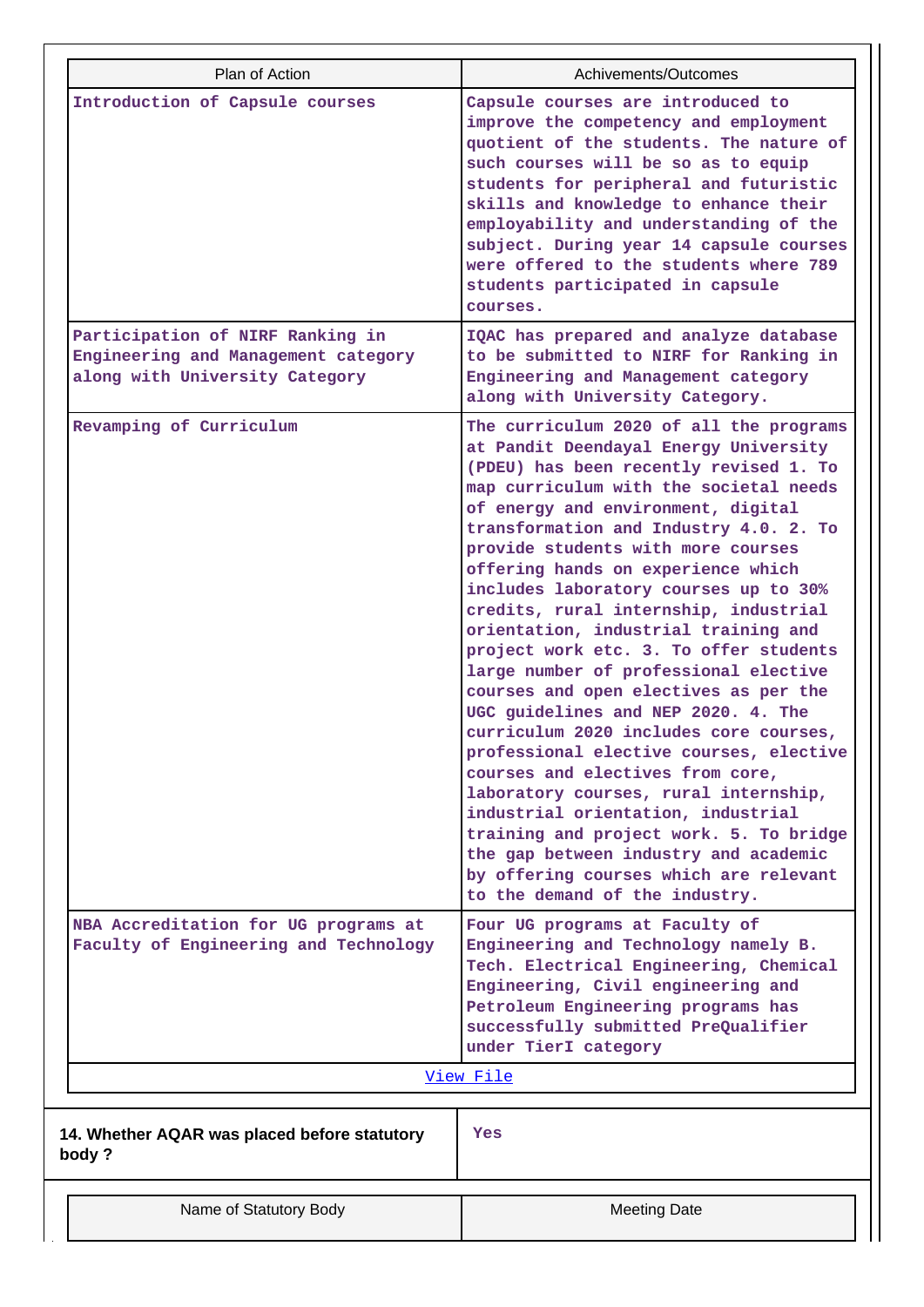| IQAC Committee                                                                                                       | $01 -$ Sep-2021                                                                                                                                                                                                                                                                                                                                                                                                                                                                                                                                                                                                                                                                                                                                                                                                                                                                                                                                                                                                                                                                                                                                                                                                                                                                                                                                                                                                                                                                                                                                                                                    |
|----------------------------------------------------------------------------------------------------------------------|----------------------------------------------------------------------------------------------------------------------------------------------------------------------------------------------------------------------------------------------------------------------------------------------------------------------------------------------------------------------------------------------------------------------------------------------------------------------------------------------------------------------------------------------------------------------------------------------------------------------------------------------------------------------------------------------------------------------------------------------------------------------------------------------------------------------------------------------------------------------------------------------------------------------------------------------------------------------------------------------------------------------------------------------------------------------------------------------------------------------------------------------------------------------------------------------------------------------------------------------------------------------------------------------------------------------------------------------------------------------------------------------------------------------------------------------------------------------------------------------------------------------------------------------------------------------------------------------------|
| 15. Whether NAAC/or any other accredited<br>body(s) visited IQAC or interacted with it to<br>assess the functioning? | <b>No</b>                                                                                                                                                                                                                                                                                                                                                                                                                                                                                                                                                                                                                                                                                                                                                                                                                                                                                                                                                                                                                                                                                                                                                                                                                                                                                                                                                                                                                                                                                                                                                                                          |
| 16. Whether institutional data submitted to<br><b>AISHE:</b>                                                         | Yes                                                                                                                                                                                                                                                                                                                                                                                                                                                                                                                                                                                                                                                                                                                                                                                                                                                                                                                                                                                                                                                                                                                                                                                                                                                                                                                                                                                                                                                                                                                                                                                                |
| Year of Submission                                                                                                   | 2020                                                                                                                                                                                                                                                                                                                                                                                                                                                                                                                                                                                                                                                                                                                                                                                                                                                                                                                                                                                                                                                                                                                                                                                                                                                                                                                                                                                                                                                                                                                                                                                               |
| Date of Submission                                                                                                   | $11 - \text{Feb} - 2020$                                                                                                                                                                                                                                                                                                                                                                                                                                                                                                                                                                                                                                                                                                                                                                                                                                                                                                                                                                                                                                                                                                                                                                                                                                                                                                                                                                                                                                                                                                                                                                           |
| 17. Does the Institution have Management<br><b>Information System?</b>                                               | Yes                                                                                                                                                                                                                                                                                                                                                                                                                                                                                                                                                                                                                                                                                                                                                                                                                                                                                                                                                                                                                                                                                                                                                                                                                                                                                                                                                                                                                                                                                                                                                                                                |
| If yes, give a brief descripiton and a list of modules<br>currently operational (maximum 500 words)                  | Key issues related to Management System<br>Development, Implementation and<br>Continuous Improvement are discussed<br>and appropriate decisions are taken at<br>the meetings of the Statutory Bodies.<br>The Board of Governors (BoG) and<br>Finance Committee (FC) deliberated on<br>the developmental strategies of the<br>University and guide on all broad areas<br>of development and internal quality<br>enhancement. Research Advisory Board<br>contributes with critical inputs and<br>new ideas for research and development<br>and incorporating cutting edge research<br>in the framing and or updating of<br>curricula. The Office of Planning and<br>Development looks in to the emerging<br>areas of knowledge and research and<br>provides inputs for the development and<br>implementation of new projects. BoG has<br>constituted a Standing Committee to<br>oversee, guide and support the<br>university in policy implementation. To<br>achieve the goals of providing<br>excellent education and training,<br>discussions are regularly held among<br>Dean and Directors with the DG, to<br>review on action taken and future<br>planning. Guidance of the leadership<br>helps in obtaining the resources and<br>judiciously utilizing and using all<br>resources at optimum level. The<br>resources requirements are built in to<br>the budgets and the same are proposed<br>to the Finance Committee Meeting.<br>Academic issues are taken up in the<br>meetings of Academic Council. There are<br>also support offices like Office of<br>International Relations, Office of |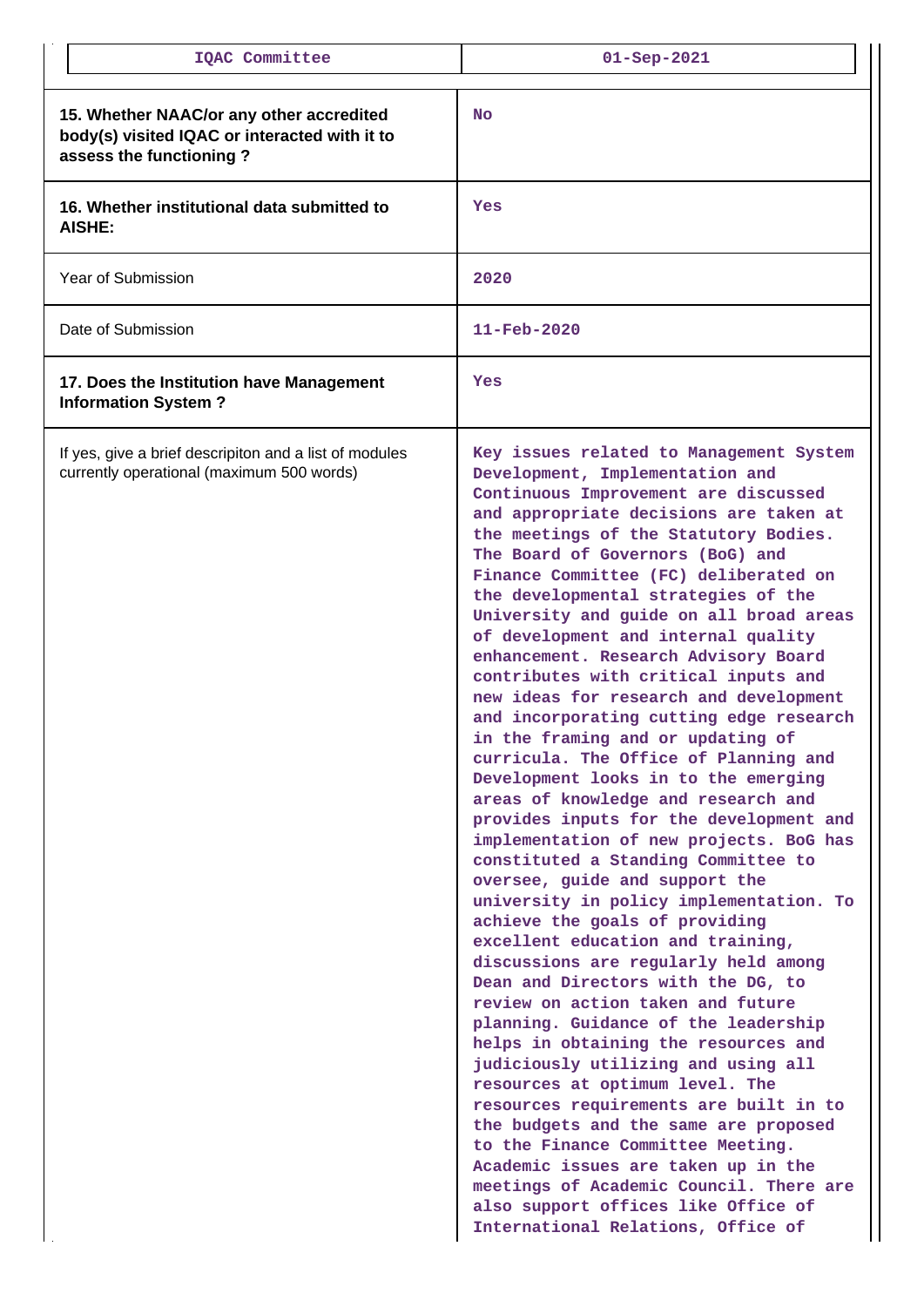**Part B** 

# **CRITERION I – CURRICULAR ASPECTS**

# **1.1 – Curriculum Design and Development**

1.1.1 – Programmes for which syllabus revision was carried out during the Academic year

| Name of Programme | Programme Code | Programme Specialization            | Date of Revision |  |  |
|-------------------|----------------|-------------------------------------|------------------|--|--|
| <b>BTech</b>      | <b>BTCSE</b>   | Computer Science<br>and Engineering | 24/06/2020       |  |  |
| Mtech             | <b>MTCH</b>    | Chemical<br>Engineering             | 24/06/2020       |  |  |
| <b>MBA</b>        | <b>MBAEI</b>   | Energy &<br>Infrastructure          | 24/06/2020       |  |  |
| <b>MA</b>         | <b>MAE</b>     | Economics                           | 24/06/2020       |  |  |
| <b>BA</b>         | <b>BA</b>      | $B. A.$ (Hons.)                     | 24/06/2020       |  |  |
| <b>BBA</b>        | <b>BBA</b>     | BBA (Hons.)                         | 24/06/2020       |  |  |
| <b>BCom</b>       | B. Com.        | B. Com. (Hons.)                     | 24/06/2020       |  |  |
| <b>MSC</b>        | <b>MSCM</b>    | Mathematics                         | 24/06/2020       |  |  |
| <b>BTech</b>      | <b>BTCL</b>    | Civil Engineering                   | 24/06/2020       |  |  |
| Mtech             | <b>MTPE</b>    | Petroleum<br>Engineering            | 24/06/2020       |  |  |
| <u>View File</u>  |                |                                     |                  |  |  |

 1.1.2 – Programmes/ courses focussed on employability/ entrepreneurship/ skill development during the Academic year

| Programme with<br>Code | Programme<br>Specialization                       | Date of Introduction | Course with Code                                                      | Date of Introduction |
|------------------------|---------------------------------------------------|----------------------|-----------------------------------------------------------------------|----------------------|
| <b>BTech</b>           | Electrical<br>Engineering                         | 01/07/2019           | 19EE404T-<br>Digital Signal<br>Processing and<br>its.<br>Applications | 01/07/2019           |
| <b>BTech</b>           | Petroleum<br>Engineering                          | 01/07/2019           | 20PEB403-<br>Offshore<br>Operation                                    | 01/07/2019           |
| <b>BTech</b>           | Information<br>and<br>Communication<br>Technology | 01/07/2019           | 19IC411P-<br>Comprehensive<br>Project                                 | 01/07/2019           |
| <b>BA</b>              | BA (Hons.)                                        | 01/07/2019           | BIR52-History<br>and<br>Perspectives in<br>International<br>Relations | 01/07/2019           |
| <b>BCom</b>            | B.Com.<br>(Hons.)                                 | 01/07/2019           | 19BC 727-Entr<br>epreneurship<br>and                                  | 01/07/2019           |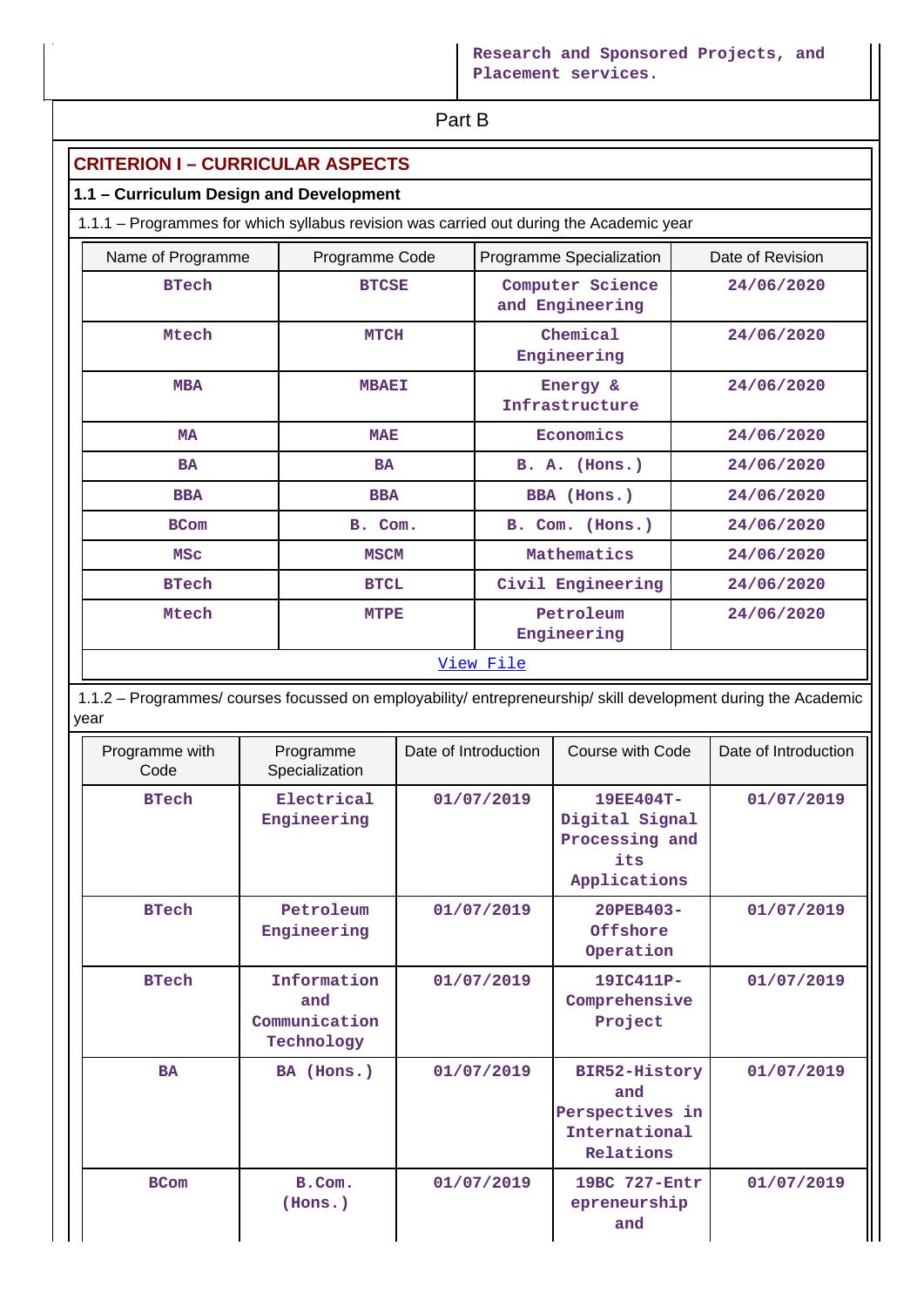|                                                                                                                                                       |                              |                                      |                                                   |  | International<br>Trade                                                               |                                                                 |
|-------------------------------------------------------------------------------------------------------------------------------------------------------|------------------------------|--------------------------------------|---------------------------------------------------|--|--------------------------------------------------------------------------------------|-----------------------------------------------------------------|
| <b>BSC</b>                                                                                                                                            | B.Sc. (Hons.)                |                                      | 01/07/2019                                        |  | 19BSC706E-<br>Heterogeneous<br>Catalysis -E                                          | 01/07/2019                                                      |
| Mtech                                                                                                                                                 | Petroleum<br>Engineering     |                                      | 01/07/2019                                        |  | 19PEM111-Well<br>stimulation:<br>Conventional<br>and<br>Unconventional<br>Reservoirs | 01/07/2019                                                      |
| <b>MA</b>                                                                                                                                             | Economics                    |                                      | 01/07/2019                                        |  | 19MEC104-Rese<br>arch Methods                                                        | 01/07/2019                                                      |
| <b>MA</b>                                                                                                                                             | <b>Mass</b><br>Communication |                                      | 01/07/2019                                        |  | 20MMCE314-Media<br>and<br>Communication<br>for Development<br>in India               | 01/07/2019                                                      |
| <b>MSC</b>                                                                                                                                            | Physics                      |                                      | 01/07/2019                                        |  | 20SC 504P-<br>Solid State<br>Physics<br>Laboratory                                   | 01/07/2019                                                      |
|                                                                                                                                                       | View File                    |                                      |                                                   |  |                                                                                      |                                                                 |
| 1.2 - Academic Flexibility                                                                                                                            |                              |                                      |                                                   |  |                                                                                      |                                                                 |
| 1.2.1 - New programmes/courses introduced during the Academic year                                                                                    |                              |                                      |                                                   |  |                                                                                      |                                                                 |
| Programme/Course                                                                                                                                      |                              |                                      | Programme Specialization                          |  |                                                                                      | Dates of Introduction                                           |
| MA                                                                                                                                                    |                              | Economics<br>Media and Communication |                                                   |  | 01/07/2019<br>01/07/2019                                                             |                                                                 |
|                                                                                                                                                       | MA<br>Mtech                  |                                      | Mechanical<br>(Manufacturing<br>Engineering)      |  |                                                                                      | 01/07/2019                                                      |
|                                                                                                                                                       |                              |                                      |                                                   |  |                                                                                      |                                                                 |
| Mtech                                                                                                                                                 |                              |                                      | Civil (Transportation<br>Engineering)             |  |                                                                                      | 01/07/2019                                                      |
| Mtech                                                                                                                                                 |                              |                                      | Petroleum Technology<br>(Exploration) Engineering |  |                                                                                      | 01/07/2019                                                      |
|                                                                                                                                                       |                              |                                      | View File                                         |  |                                                                                      |                                                                 |
| 1.2.2 - Programmes in which Choice Based Credit System (CBCS)/Elective Course System implemented at the<br>University level during the Academic year. |                              |                                      |                                                   |  |                                                                                      |                                                                 |
| Name of programmes adopting<br><b>CBCS</b>                                                                                                            |                              |                                      | Programme Specialization                          |  |                                                                                      | Date of implementation of<br><b>CBCS/Elective Course System</b> |
| <b>MA</b>                                                                                                                                             |                              |                                      | Economics                                         |  |                                                                                      | 01/07/2019                                                      |
| <b>MA</b>                                                                                                                                             |                              |                                      | Medial and<br>Communication                       |  |                                                                                      | 01/07/2019                                                      |

 **Mtech Petroleum Technology**

**(Exploration) Engineering**

 **01/07/2019**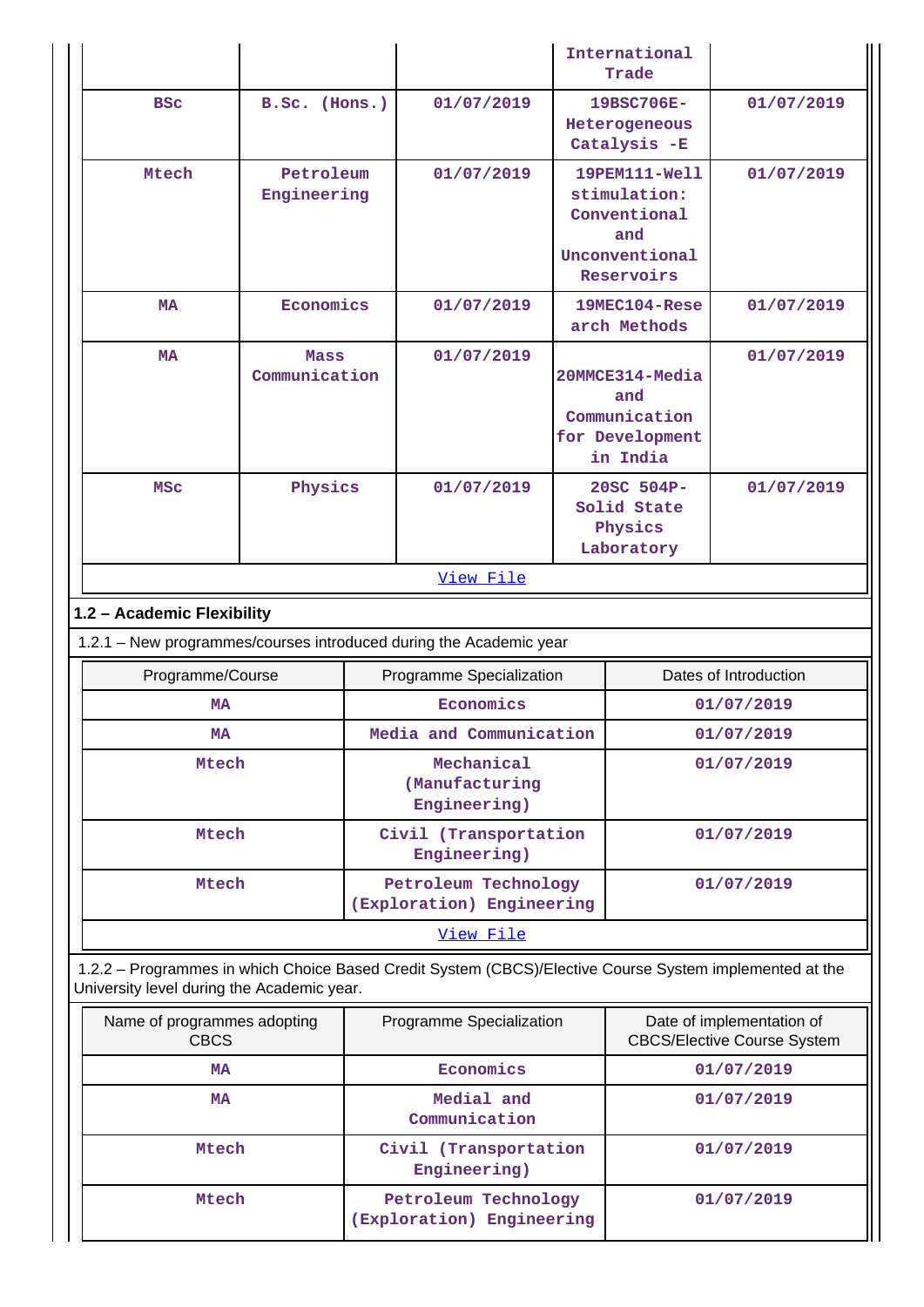| Mechanical<br>(Manufacturing<br>Engineering)                     | 01/07/2019                                                                                                                |  |  |  |  |  |  |  |
|------------------------------------------------------------------|---------------------------------------------------------------------------------------------------------------------------|--|--|--|--|--|--|--|
|                                                                  |                                                                                                                           |  |  |  |  |  |  |  |
|                                                                  |                                                                                                                           |  |  |  |  |  |  |  |
|                                                                  | 1.3 - Curriculum Enrichment<br>1.3.1 – Value-added courses imparting transferable and life skills offered during the year |  |  |  |  |  |  |  |
|                                                                  |                                                                                                                           |  |  |  |  |  |  |  |
| Date of Introduction                                             | Number of Students Enrolled                                                                                               |  |  |  |  |  |  |  |
|                                                                  | 110                                                                                                                       |  |  |  |  |  |  |  |
| 01/07/2019                                                       | 110                                                                                                                       |  |  |  |  |  |  |  |
| 01/07/2019                                                       | 116                                                                                                                       |  |  |  |  |  |  |  |
| 01/07/2019                                                       | 148                                                                                                                       |  |  |  |  |  |  |  |
| 01/07/2019                                                       | 118                                                                                                                       |  |  |  |  |  |  |  |
| 01/07/2019                                                       | 153                                                                                                                       |  |  |  |  |  |  |  |
| 01/07/2019                                                       | 118                                                                                                                       |  |  |  |  |  |  |  |
| 01/07/2019                                                       | 120                                                                                                                       |  |  |  |  |  |  |  |
| 01/07/2019                                                       | 120                                                                                                                       |  |  |  |  |  |  |  |
| 01/07/2019                                                       | 120                                                                                                                       |  |  |  |  |  |  |  |
| View File                                                        |                                                                                                                           |  |  |  |  |  |  |  |
| 1.3.2 - Field Projects / Internships under taken during the year |                                                                                                                           |  |  |  |  |  |  |  |
| Programme Specialization                                         | No. of students enrolled for Field<br>Projects / Internships                                                              |  |  |  |  |  |  |  |
| Mechanical Engineering                                           | 456                                                                                                                       |  |  |  |  |  |  |  |
| Computer Science and<br>Engineering                              | 382                                                                                                                       |  |  |  |  |  |  |  |
| Information &<br>Communication Technology<br>Engineering         | 288                                                                                                                       |  |  |  |  |  |  |  |
| Civil Engineering                                                | 411                                                                                                                       |  |  |  |  |  |  |  |
| Chemical Engineering                                             | 241                                                                                                                       |  |  |  |  |  |  |  |
| Electircal Engineering                                           | 376                                                                                                                       |  |  |  |  |  |  |  |
| Solar System (Focused<br>on Energy System)                       | 31                                                                                                                        |  |  |  |  |  |  |  |
| Mechanical Engineering                                           | 25                                                                                                                        |  |  |  |  |  |  |  |
| (Thermal)                                                        |                                                                                                                           |  |  |  |  |  |  |  |
|                                                                  | 01/07/2019                                                                                                                |  |  |  |  |  |  |  |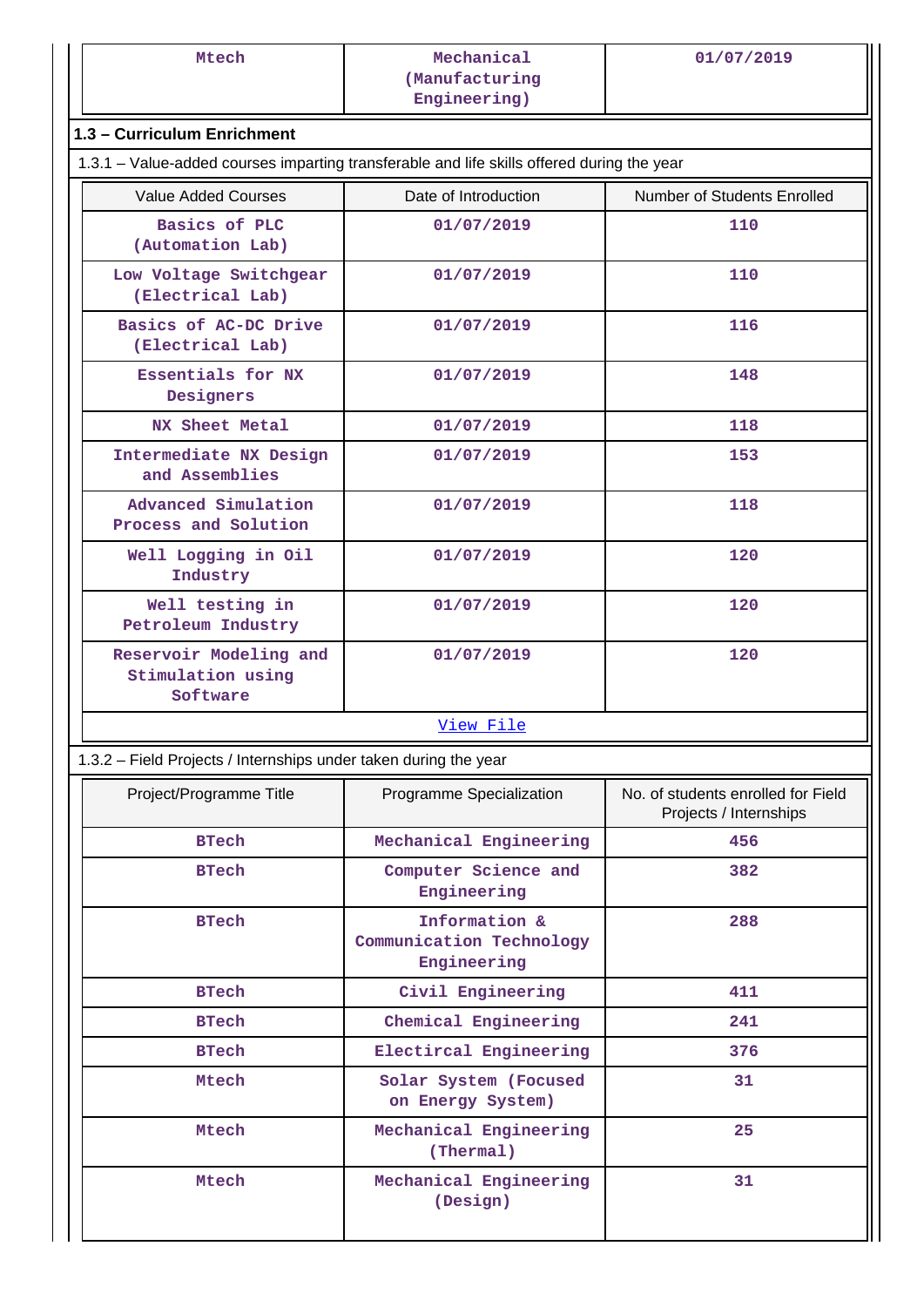| v | w | ۰. |
|---|---|----|

[View File](https://assessmentonline.naac.gov.in/public/Postacc/Projects_undertaken/10088_Projects_undertaken_1630571158.xlsx)

### **1.4 – Feedback System**

1.4.1 – Whether structured feedback received from all the stakeholders.

| Students  | Yes |
|-----------|-----|
| Teachers  | Yes |
| Employers | Yes |
| Alumni    | Yes |
| Parents   | Yes |

 1.4.2 – How the feedback obtained is being analyzed and utilized for overall development of the institution? (maximum 500 words)

#### Feedback Obtained

**Feedback are analyzed from viewpoints of improving teaching learning process betterment of facilities and enhancing placement scenario, all this finally aids into developing the University significantly. Feedback is also obtained from the industries and organizations coming forward for campus placement about students' competence and thereby of overall academics of the University. We always keep the window open in placing the academic feedback in the Board of Studies and at the meetings of HoDs, to address the concerns mentioned in it. The feedback on facilities are administered by the General Administration for remedial action on it.**

### **CRITERION II – TEACHING- LEARNING AND EVALUATION**

### **2.1 – Student Enrolment and Profile**

#### 2.1.1 – Demand Ratio during the year

| Name of the<br>Programme | Programme<br>Specialization                                 | Number of seats<br>available | Number of<br>Application received | <b>Students Enrolled</b> |
|--------------------------|-------------------------------------------------------------|------------------------------|-----------------------------------|--------------------------|
| <b>MA</b>                | Master Mass<br>Communication                                | 20                           | 25                                | 20                       |
| <b>MBA</b>               | General<br>Management                                       | 60                           | 266                               | 69                       |
| Mtech                    | Mechanical<br>Engineering<br>(Manufacturing<br>Engineering) | 18                           | 53                                | 15                       |
| <b>BTech</b>             | Petroleum<br>Engineering                                    |                              | 120<br>970                        |                          |
| <b>MA</b>                | Master of<br>Psychology                                     | 20                           | 25                                | 20                       |
| <b>BSC</b>               | B. Sc.<br>(Hons.)                                           | 60                           | 290                               | 29                       |
| <b>BCom</b>              | B. Com.<br>(Hons.)                                          |                              | 580                               | 122                      |
| <b>MBA</b>               | Energy &<br>Infrastructure                                  | 60                           | 266                               | 70                       |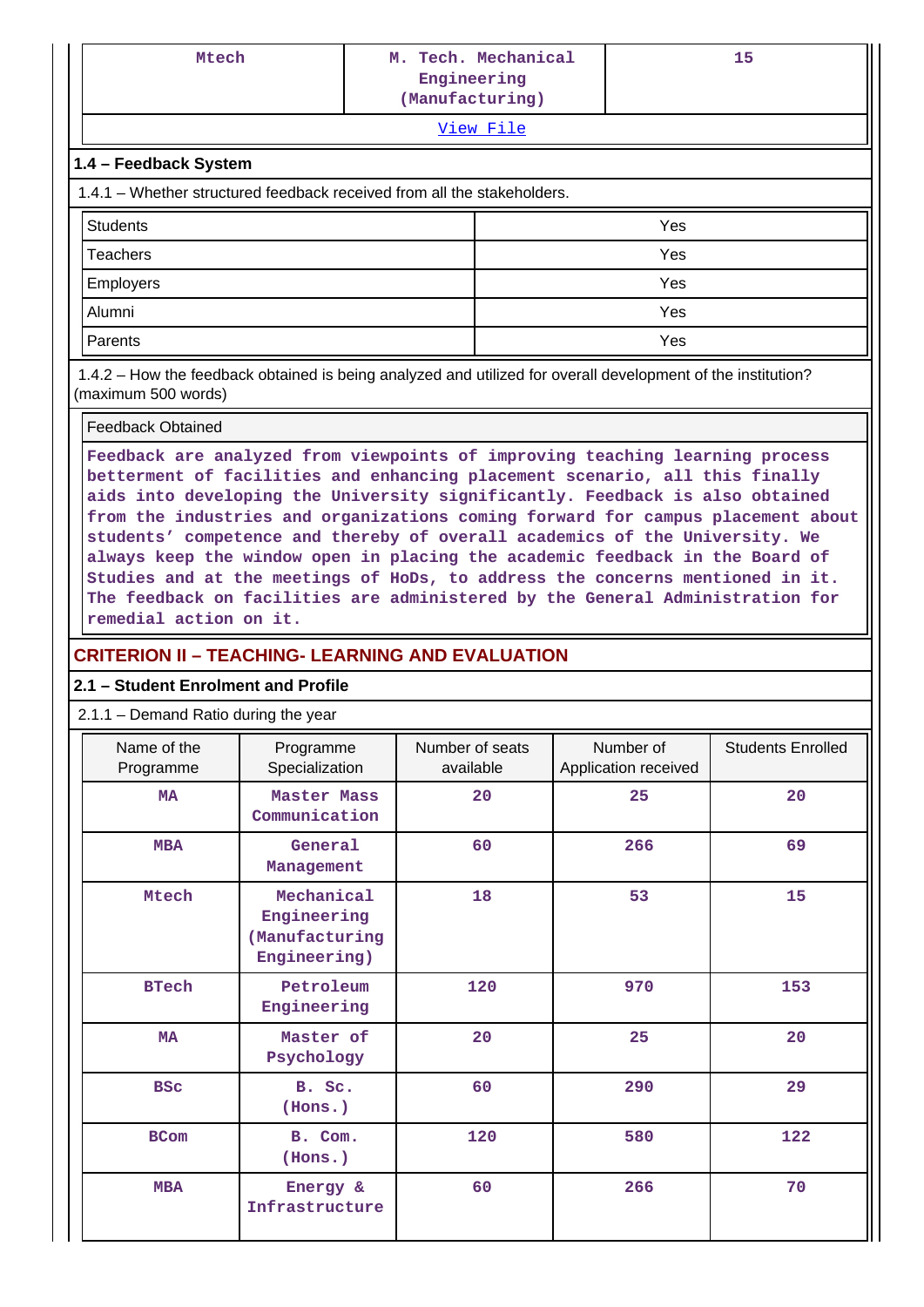| Mtech                                                                                                                                                                                                                                                                                                                                                                                                                                                                                                                                                                                                                                                                                                                                                                                                                                                                                                                                                                                                                                                                                                                                                                                                                                                                                                                                                                                                                                                                                                                                                                                                                   | Environment<br>Engineering &<br><b>Studies</b>                                                                                                        |                                                              |                                      | 18                                                                                               |                                    | 111                                                                                              | 17                                                          |  |  |  |  |  |
|-------------------------------------------------------------------------------------------------------------------------------------------------------------------------------------------------------------------------------------------------------------------------------------------------------------------------------------------------------------------------------------------------------------------------------------------------------------------------------------------------------------------------------------------------------------------------------------------------------------------------------------------------------------------------------------------------------------------------------------------------------------------------------------------------------------------------------------------------------------------------------------------------------------------------------------------------------------------------------------------------------------------------------------------------------------------------------------------------------------------------------------------------------------------------------------------------------------------------------------------------------------------------------------------------------------------------------------------------------------------------------------------------------------------------------------------------------------------------------------------------------------------------------------------------------------------------------------------------------------------------|-------------------------------------------------------------------------------------------------------------------------------------------------------|--------------------------------------------------------------|--------------------------------------|--------------------------------------------------------------------------------------------------|------------------------------------|--------------------------------------------------------------------------------------------------|-------------------------------------------------------------|--|--|--|--|--|
| <b>BTech</b>                                                                                                                                                                                                                                                                                                                                                                                                                                                                                                                                                                                                                                                                                                                                                                                                                                                                                                                                                                                                                                                                                                                                                                                                                                                                                                                                                                                                                                                                                                                                                                                                            | Computer<br>Engineering                                                                                                                               |                                                              |                                      | 120                                                                                              |                                    | 2927                                                                                             | 156                                                         |  |  |  |  |  |
|                                                                                                                                                                                                                                                                                                                                                                                                                                                                                                                                                                                                                                                                                                                                                                                                                                                                                                                                                                                                                                                                                                                                                                                                                                                                                                                                                                                                                                                                                                                                                                                                                         | View File                                                                                                                                             |                                                              |                                      |                                                                                                  |                                    |                                                                                                  |                                                             |  |  |  |  |  |
| 2.2 - Catering to Student Diversity                                                                                                                                                                                                                                                                                                                                                                                                                                                                                                                                                                                                                                                                                                                                                                                                                                                                                                                                                                                                                                                                                                                                                                                                                                                                                                                                                                                                                                                                                                                                                                                     |                                                                                                                                                       |                                                              |                                      |                                                                                                  |                                    |                                                                                                  |                                                             |  |  |  |  |  |
| 2.2.1 - Student - Full time teacher ratio (current year data)                                                                                                                                                                                                                                                                                                                                                                                                                                                                                                                                                                                                                                                                                                                                                                                                                                                                                                                                                                                                                                                                                                                                                                                                                                                                                                                                                                                                                                                                                                                                                           |                                                                                                                                                       |                                                              |                                      |                                                                                                  |                                    |                                                                                                  |                                                             |  |  |  |  |  |
| Year                                                                                                                                                                                                                                                                                                                                                                                                                                                                                                                                                                                                                                                                                                                                                                                                                                                                                                                                                                                                                                                                                                                                                                                                                                                                                                                                                                                                                                                                                                                                                                                                                    | Number of<br>students enrolled<br>in the institution<br>(UG)                                                                                          | Number of<br>students enrolled<br>in the institution<br>(PG) |                                      | Number of<br>fulltime teachers<br>available in the<br>institution<br>teaching only UG<br>courses |                                    | Number of<br>fulltime teachers<br>available in the<br>institution<br>teaching only PG<br>courses | Number of<br>teachers<br>teaching both UG<br>and PG courses |  |  |  |  |  |
| 2019                                                                                                                                                                                                                                                                                                                                                                                                                                                                                                                                                                                                                                                                                                                                                                                                                                                                                                                                                                                                                                                                                                                                                                                                                                                                                                                                                                                                                                                                                                                                                                                                                    | 4953                                                                                                                                                  |                                                              | 666                                  | 174                                                                                              |                                    | 28                                                                                               | 90                                                          |  |  |  |  |  |
| 2.3 - Teaching - Learning Process                                                                                                                                                                                                                                                                                                                                                                                                                                                                                                                                                                                                                                                                                                                                                                                                                                                                                                                                                                                                                                                                                                                                                                                                                                                                                                                                                                                                                                                                                                                                                                                       |                                                                                                                                                       |                                                              |                                      |                                                                                                  |                                    |                                                                                                  |                                                             |  |  |  |  |  |
| 2.3.1 – Percentage of teachers using ICT for effective teaching with Learning Management Systems (LMS), E-<br>learning resources etc. (current year data)                                                                                                                                                                                                                                                                                                                                                                                                                                                                                                                                                                                                                                                                                                                                                                                                                                                                                                                                                                                                                                                                                                                                                                                                                                                                                                                                                                                                                                                               |                                                                                                                                                       |                                                              |                                      |                                                                                                  |                                    |                                                                                                  |                                                             |  |  |  |  |  |
| Number of<br><b>Teachers on Roll</b>                                                                                                                                                                                                                                                                                                                                                                                                                                                                                                                                                                                                                                                                                                                                                                                                                                                                                                                                                                                                                                                                                                                                                                                                                                                                                                                                                                                                                                                                                                                                                                                    | Number of<br><b>ICT Tools and</b><br>Number of ICT<br>enabled<br>teachers using<br>resources<br>ICT (LMS, e-<br>available<br>Classrooms<br>Resources) |                                                              |                                      | Numberof smart<br>classrooms                                                                     | E-resources and<br>techniques used |                                                                                                  |                                                             |  |  |  |  |  |
| 235                                                                                                                                                                                                                                                                                                                                                                                                                                                                                                                                                                                                                                                                                                                                                                                                                                                                                                                                                                                                                                                                                                                                                                                                                                                                                                                                                                                                                                                                                                                                                                                                                     | 235                                                                                                                                                   | 19                                                           | 53<br>53                             |                                                                                                  |                                    | 45                                                                                               |                                                             |  |  |  |  |  |
|                                                                                                                                                                                                                                                                                                                                                                                                                                                                                                                                                                                                                                                                                                                                                                                                                                                                                                                                                                                                                                                                                                                                                                                                                                                                                                                                                                                                                                                                                                                                                                                                                         |                                                                                                                                                       |                                                              | View File of ICT Tools and resources |                                                                                                  |                                    |                                                                                                  |                                                             |  |  |  |  |  |
|                                                                                                                                                                                                                                                                                                                                                                                                                                                                                                                                                                                                                                                                                                                                                                                                                                                                                                                                                                                                                                                                                                                                                                                                                                                                                                                                                                                                                                                                                                                                                                                                                         |                                                                                                                                                       |                                                              |                                      |                                                                                                  |                                    | View File of E-resources and techniques used                                                     |                                                             |  |  |  |  |  |
| 2.3.2 - Students mentoring system available in the institution? Give details. (maximum 500 words)                                                                                                                                                                                                                                                                                                                                                                                                                                                                                                                                                                                                                                                                                                                                                                                                                                                                                                                                                                                                                                                                                                                                                                                                                                                                                                                                                                                                                                                                                                                       |                                                                                                                                                       |                                                              |                                      |                                                                                                  |                                    |                                                                                                  |                                                             |  |  |  |  |  |
| Counselling offers guidance and support to students at every stage of their college life and helps them to<br>understand any problems or concerns that are affecting their academics and career. It also helps them in<br>planning for short and long term goals and for job opportunities. For a group of 20 students, a counsellor is<br>nominated from amongst the faculty for the counselling of the students to help student's matters in Academic<br>Development, Career Development, and Personal/Social Development. The goal of counselling is to help<br>individuals overcome their immediate problems and also to equip them to face future problems. Counselling, to<br>be meaningful has to be specific for each student since it involves his unique problems and expectations.<br>Individual/Group Counselling Sessions for variety of problems in sphere of academics, department facilities,<br>university facilities etc. To identify the difficulties in the theory and laboratory courses offered. To identify the<br>problem related to the industrial training and placement. To help the student work out a plan for solving their<br>difficulties. To inspire successful endeavour toward attainment. To help student to choose right career path for<br>job, higher studies, Entrepreneurship etc. The counsellor shall meet twice in a semester for the counselling<br>sessions and records the counselling matter in prescribed format. A brief counselling report addressing major<br>issues shall be submitted to the Head of the Department and/or the Director of the respective school. |                                                                                                                                                       |                                                              |                                      |                                                                                                  |                                    |                                                                                                  |                                                             |  |  |  |  |  |
|                                                                                                                                                                                                                                                                                                                                                                                                                                                                                                                                                                                                                                                                                                                                                                                                                                                                                                                                                                                                                                                                                                                                                                                                                                                                                                                                                                                                                                                                                                                                                                                                                         | Number of students enrolled in the<br>Number of fulltime teachers<br>Mentor: Mentee Ratio<br>institution                                              |                                                              |                                      |                                                                                                  |                                    |                                                                                                  |                                                             |  |  |  |  |  |
|                                                                                                                                                                                                                                                                                                                                                                                                                                                                                                                                                                                                                                                                                                                                                                                                                                                                                                                                                                                                                                                                                                                                                                                                                                                                                                                                                                                                                                                                                                                                                                                                                         | 5619                                                                                                                                                  |                                                              |                                      | 292                                                                                              |                                    |                                                                                                  | 1:19                                                        |  |  |  |  |  |
| 2.4 - Teacher Profile and Quality                                                                                                                                                                                                                                                                                                                                                                                                                                                                                                                                                                                                                                                                                                                                                                                                                                                                                                                                                                                                                                                                                                                                                                                                                                                                                                                                                                                                                                                                                                                                                                                       |                                                                                                                                                       |                                                              |                                      |                                                                                                  |                                    |                                                                                                  |                                                             |  |  |  |  |  |
| 2.4.1 - Number of full time teachers appointed during the year                                                                                                                                                                                                                                                                                                                                                                                                                                                                                                                                                                                                                                                                                                                                                                                                                                                                                                                                                                                                                                                                                                                                                                                                                                                                                                                                                                                                                                                                                                                                                          |                                                                                                                                                       |                                                              |                                      |                                                                                                  |                                    |                                                                                                  |                                                             |  |  |  |  |  |
| No. of sanctioned<br>positions                                                                                                                                                                                                                                                                                                                                                                                                                                                                                                                                                                                                                                                                                                                                                                                                                                                                                                                                                                                                                                                                                                                                                                                                                                                                                                                                                                                                                                                                                                                                                                                          | No. of filled positions                                                                                                                               |                                                              | Vacant positions                     |                                                                                                  |                                    | Positions filled during<br>the current year                                                      | No. of faculty with<br>Ph.D                                 |  |  |  |  |  |
| 49                                                                                                                                                                                                                                                                                                                                                                                                                                                                                                                                                                                                                                                                                                                                                                                                                                                                                                                                                                                                                                                                                                                                                                                                                                                                                                                                                                                                                                                                                                                                                                                                                      | 39                                                                                                                                                    |                                                              |                                      | 10                                                                                               |                                    | 39                                                                                               | 32                                                          |  |  |  |  |  |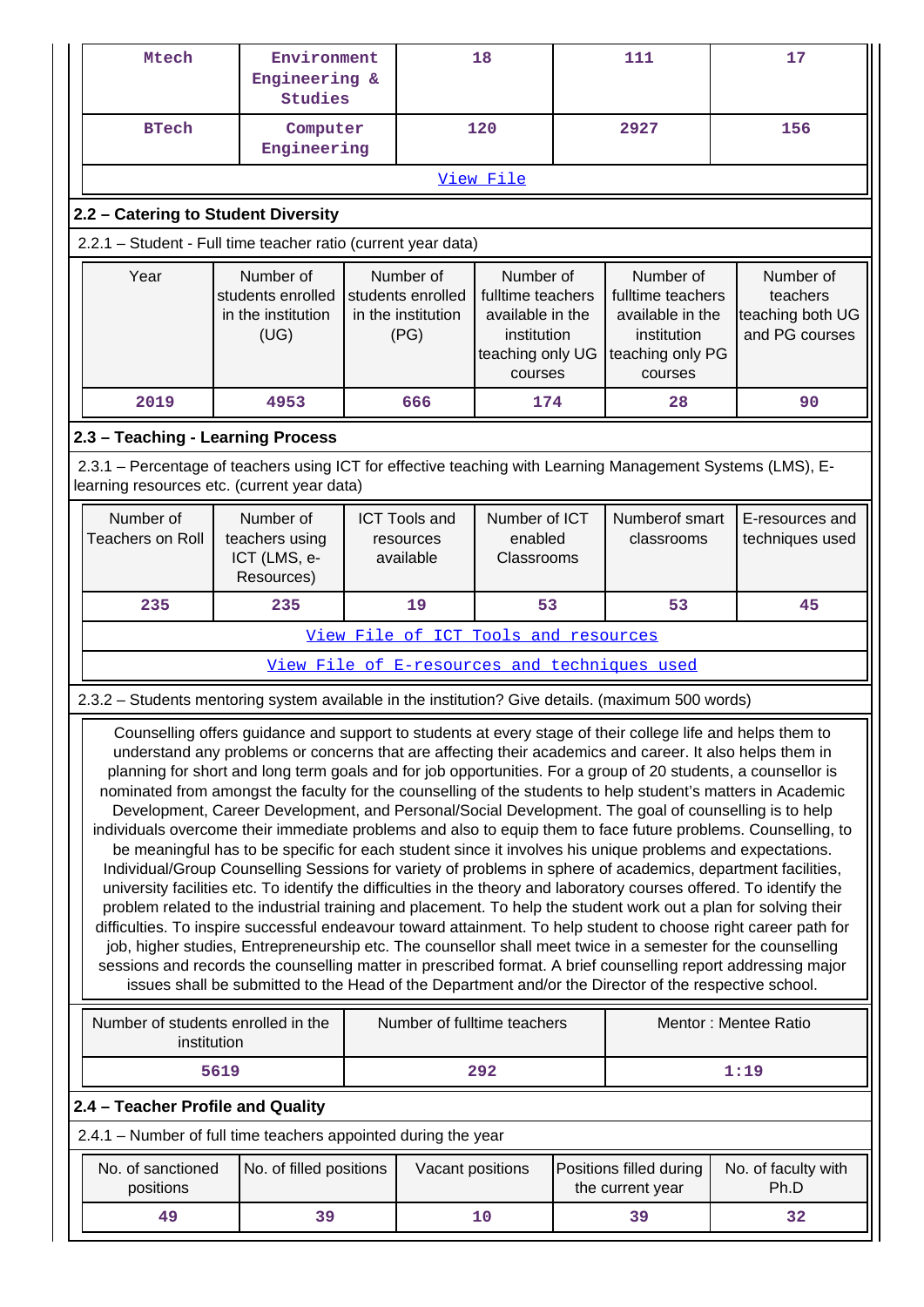2.4.2 – Honours and recognition received by teachers (received awards, recognition, fellowships at State, National, International level from Government, recognised bodies during the year )

| Year of Award                                                                                                                  | Name of full time teachers<br>receiving awards from<br>state level, national level,<br>international level | Designation            | Name of the award,<br>fellowship, received from<br>Government or recognized<br>bodies                                                                                                            |  |  |  |  |  |  |
|--------------------------------------------------------------------------------------------------------------------------------|------------------------------------------------------------------------------------------------------------|------------------------|--------------------------------------------------------------------------------------------------------------------------------------------------------------------------------------------------|--|--|--|--|--|--|
| 2019                                                                                                                           | Prof. Indrajit<br>Mukhopadhyaya                                                                            | Professor              | <b>VIRA</b><br>International Award                                                                                                                                                               |  |  |  |  |  |  |
| 2019                                                                                                                           | Anirbid Sircar                                                                                             | Professor              | <b>Venus</b><br>International Award<br>-Engg                                                                                                                                                     |  |  |  |  |  |  |
| 2020                                                                                                                           | Dr. Debasis<br>Sarkar                                                                                      | Associate<br>Professor | Rosalind Fellow                                                                                                                                                                                  |  |  |  |  |  |  |
| 2020                                                                                                                           | Dr. M. B. Kiran                                                                                            | Associate<br>Professor | Project<br>Management<br>Professional                                                                                                                                                            |  |  |  |  |  |  |
| 2019                                                                                                                           | Dr. Ritu Sharma                                                                                            | Associate<br>Professor | Vice-President of<br>the Indian<br>Association of<br>Cognitive Behaviour<br>Therapy in the<br>General Body<br>Meeting (Elected<br>unopposed )                                                    |  |  |  |  |  |  |
| 2019                                                                                                                           | Dr. Anantha Singh                                                                                          | Assistant<br>Professor | Early career<br>research award                                                                                                                                                                   |  |  |  |  |  |  |
| 2020                                                                                                                           | Dr. Anurag Kandya                                                                                          | Assistant<br>Professor | Empanelled as<br><b>Functional Area</b><br>Expert (FAE) for<br>Air Quality and<br>Noise at Forest<br>Environment and<br>Climate Change<br>Management<br>Consultancy (FECCM)<br>Pvt. Ltd., Bhopal |  |  |  |  |  |  |
| 2020                                                                                                                           | Dr. Dadi<br>Surriaparao                                                                                    | Assistant<br>Professor | Best Researcher<br>award in New<br>Science Inventions<br>2020                                                                                                                                    |  |  |  |  |  |  |
| 2019                                                                                                                           | Dr. J Brahma                                                                                               | Assistant<br>Professor | Young Scientist -<br>Awardee                                                                                                                                                                     |  |  |  |  |  |  |
| 2019                                                                                                                           | Dr Rohit<br>Srivastava                                                                                     | Assistant<br>Professor | Distinguished<br>Young Researcher                                                                                                                                                                |  |  |  |  |  |  |
|                                                                                                                                |                                                                                                            | View File              |                                                                                                                                                                                                  |  |  |  |  |  |  |
| 2.5 - Evaluation Process and Reforms                                                                                           |                                                                                                            |                        |                                                                                                                                                                                                  |  |  |  |  |  |  |
| 2.5.1 - Number of days from the date of semester-end/ year- end examination till the declaration of results during<br>the year |                                                                                                            |                        |                                                                                                                                                                                                  |  |  |  |  |  |  |

| Programme Name | <b>Programme Code</b> | Semester/year | semester-end/vear- | Last date of the last  Date of declaration of  <br>results of semester- |
|----------------|-----------------------|---------------|--------------------|-------------------------------------------------------------------------|
|                |                       |               | end examination    | end/ year- end                                                          |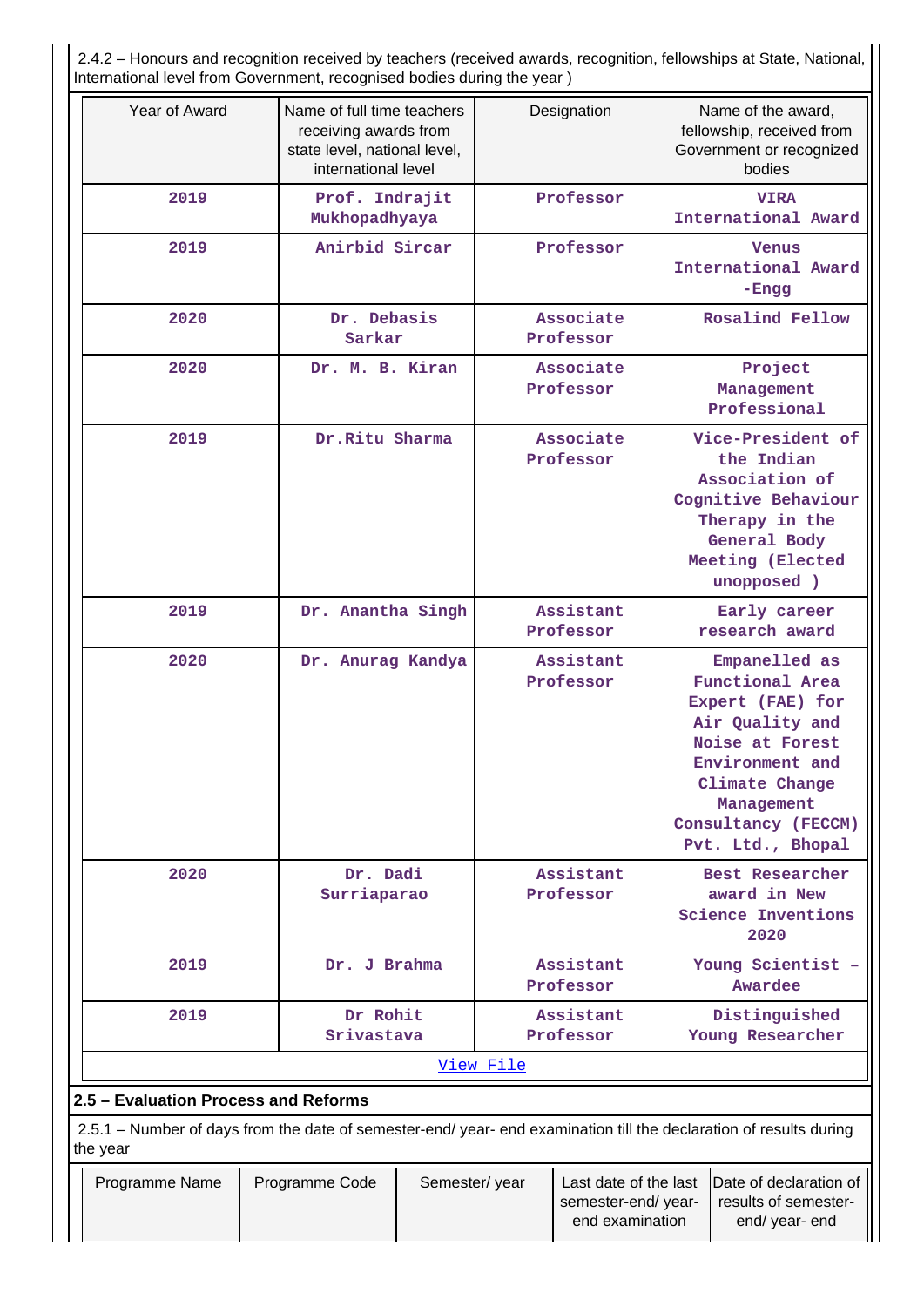|                             |              |                         |            | examination |  |  |  |  |  |
|-----------------------------|--------------|-------------------------|------------|-------------|--|--|--|--|--|
| Mtech                       | <b>MTPE</b>  | 4                       | 13/06/2020 | 30/06/2020  |  |  |  |  |  |
| <b>BTech</b>                | <b>BTPE</b>  | 8                       | 13/06/2020 | 30/06/2020  |  |  |  |  |  |
| <b>MA</b>                   | <b>MAEL</b>  | $\overline{\mathbf{4}}$ | 18/06/2020 | 30/06/2020  |  |  |  |  |  |
| <b>BSC</b>                  | <b>BSC</b>   | 8                       | 18/06/2020 | 30/06/2020  |  |  |  |  |  |
| <b>BCom</b>                 | <b>BCOM</b>  | 8                       | 15/06/2020 | 30/06/2020  |  |  |  |  |  |
| <b>BBA</b>                  | <b>BBA</b>   | 8                       | 15/06/2020 | 30/12/2020  |  |  |  |  |  |
| <b>BA</b>                   | BA           | 8                       | 15/06/2020 | 30/06/2020  |  |  |  |  |  |
| <b>MBA</b>                  | <b>MBAEI</b> | 6                       | 01/06/2020 | 01/09/2020  |  |  |  |  |  |
| Mtech                       | <b>MTCH</b>  | 4                       | 13/06/2020 | 30/06/2020  |  |  |  |  |  |
| <b>BTech</b><br><b>BTCH</b> |              | 8                       | 13/06/2020 | 30/06/2021  |  |  |  |  |  |
| View File                   |              |                         |            |             |  |  |  |  |  |

 2.5.2 – Average percentage of Student complaints/grievances about evaluation against total number appeared in the examinations during the year

| Number of complaints or grievances<br>about evaluation | Total number of students appeared<br>in the examination | Percentage |
|--------------------------------------------------------|---------------------------------------------------------|------------|
| Nil:                                                   | 5519                                                    |            |

### **2.6 – Student Performance and Learning Outcomes**

 2.6.1 – Program outcomes, program specific outcomes and course outcomes for all programs offered by the institution are stated and displayed in website of the institution (to provide the weblink)

 [https://www.pdpu.ac.in/downloads/2.6.1%20-%20Program%20outcomes,%20program%20%2](https://www.pdpu.ac.in/downloads/2.6.1%20-%20Program%20outcomes,%20program%20%20specific%20outcomes%20and%20course%20outcomes%20(2018-19).pdf) [0specific%20outcomes%20and%20course%20outcomes%20\(2018-19\).pdf](https://www.pdpu.ac.in/downloads/2.6.1%20-%20Program%20outcomes,%20program%20%20specific%20outcomes%20and%20course%20outcomes%20(2018-19).pdf)

2.6.2 – Pass percentage of students

| Programme<br>Code | Programme<br>Name | Programme<br>Specialization                                             | Number of<br>students<br>appeared in the<br>final year<br>examination | Number of<br>students passed<br>in final year<br>examination | Pass Percentage |
|-------------------|-------------------|-------------------------------------------------------------------------|-----------------------------------------------------------------------|--------------------------------------------------------------|-----------------|
| <b>BTIE</b>       | <b>BTech</b>      | <b>INDUSTRIAL</b><br><b>ENGINEERING</b>                                 | 59                                                                    | 56                                                           | 94.9            |
| <b>BTCE</b>       | <b>BTech</b>      | <b>COMPUTER</b><br><b>ENGINEERING</b>                                   | 75                                                                    | 75                                                           | 100             |
| <b>BTME</b>       | <b>BTech</b>      | <b>MECHNICAL</b><br><b>ENGINEERING</b>                                  | 140                                                                   | 140                                                          | 100             |
| <b>BTICT</b>      | <b>BTech</b>      | <b>INFORMATION</b><br>AND COMMUNIC<br><b>ATION</b><br><b>TECHNOLOGY</b> | 64                                                                    | 64                                                           | 100             |
| <b>BTEE</b>       | <b>BTech</b>      | <b>ELECTRICAL</b><br><b>ENGINEERING</b>                                 | 108                                                                   | 108                                                          | 100             |
| <b>BTCH</b>       | <b>BTech</b>      | <b>CHEMICAL</b><br><b>ENGINEERING</b>                                   | 67                                                                    | 67                                                           | 100             |
| <b>BTCL</b>       | <b>BTech</b>      | <b>CIVIL</b><br><b>ENGINEERING</b>                                      | 124                                                                   | 124                                                          | 100             |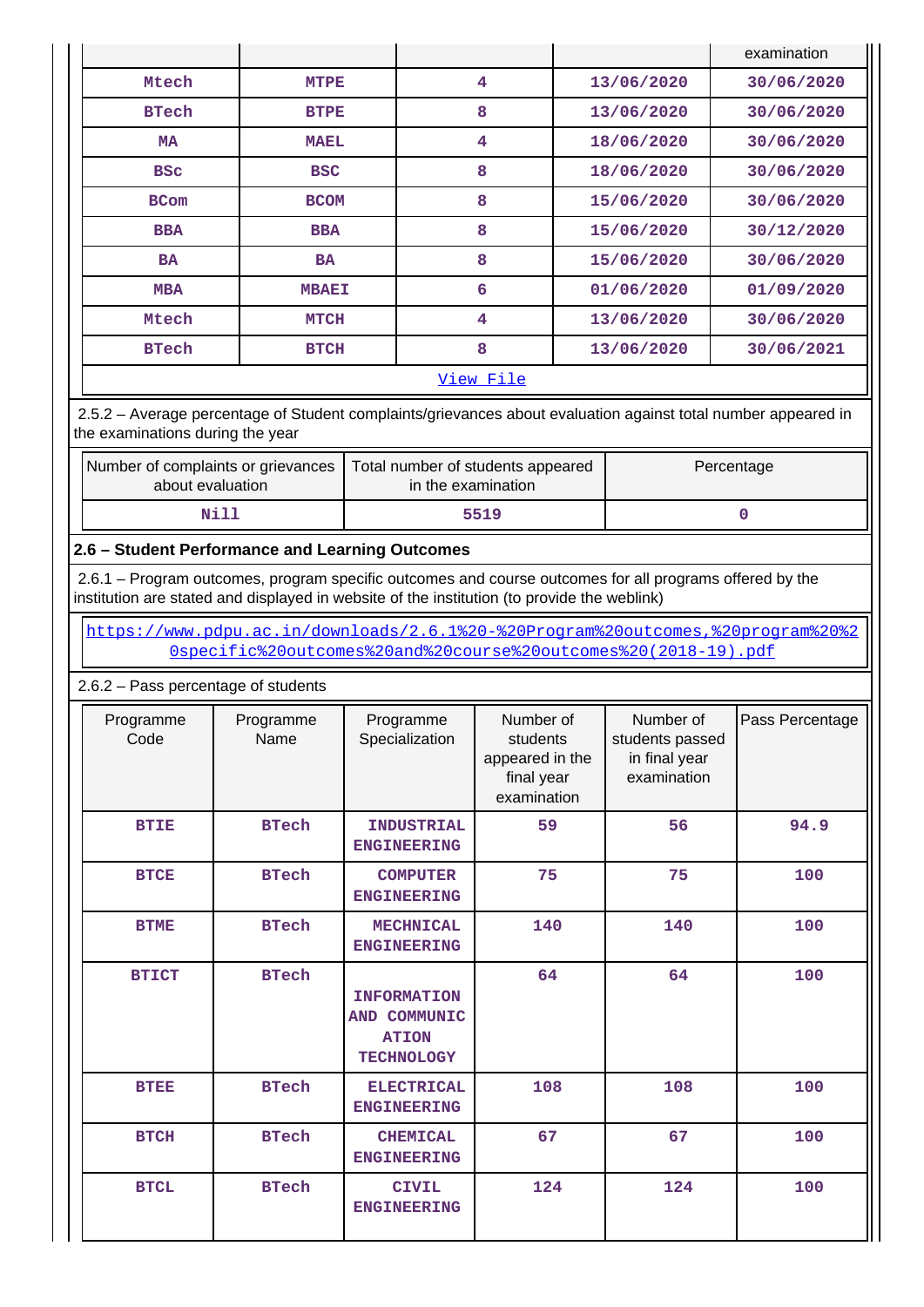| <b>BTPE</b>                                                                                                                                                               | <b>BTech</b>                                     |             | <b>PETROLEUM</b><br><b>ENGINEERING</b>                             | 143                                                               |            | 141                                              | 98.6                                               |  |  |  |  |  |  |
|---------------------------------------------------------------------------------------------------------------------------------------------------------------------------|--------------------------------------------------|-------------|--------------------------------------------------------------------|-------------------------------------------------------------------|------------|--------------------------------------------------|----------------------------------------------------|--|--|--|--|--|--|
| <b>BBA</b>                                                                                                                                                                | <b>BBA</b>                                       |             | <b>BACHELOR</b><br>OF BUSINESS<br><b>ADMINISTRATI</b><br>ON(HONS.) | 118                                                               |            | 118                                              | 100                                                |  |  |  |  |  |  |
| View File                                                                                                                                                                 |                                                  |             |                                                                    |                                                                   |            |                                                  |                                                    |  |  |  |  |  |  |
| 2.7 - Student Satisfaction Survey                                                                                                                                         |                                                  |             |                                                                    |                                                                   |            |                                                  |                                                    |  |  |  |  |  |  |
| 2.7.1 - Student Satisfaction Survey (SSS) on overall institutional performance (Institution may design the<br>questionnaire) (results and details be provided as weblink) |                                                  |             |                                                                    |                                                                   |            |                                                  |                                                    |  |  |  |  |  |  |
| https://www.pdpu.ac.in/downloads/2.7.1%20-%20Students%20Satisfaction%20Surve<br>y.pdf                                                                                     |                                                  |             |                                                                    |                                                                   |            |                                                  |                                                    |  |  |  |  |  |  |
| <b>CRITERION III - RESEARCH, INNOVATIONS AND EXTENSION</b>                                                                                                                |                                                  |             |                                                                    |                                                                   |            |                                                  |                                                    |  |  |  |  |  |  |
| 3.1 - Promotion of Research and Facilities                                                                                                                                |                                                  |             |                                                                    |                                                                   |            |                                                  |                                                    |  |  |  |  |  |  |
| 3.1.1 - Teachers awarded National/International fellowship for advanced studies/ research during the year                                                                 |                                                  |             |                                                                    |                                                                   |            |                                                  |                                                    |  |  |  |  |  |  |
| <b>Type</b>                                                                                                                                                               | Name of the teacher<br>awarded the<br>fellowship |             | Name of the award                                                  |                                                                   |            | Date of award                                    | Awarding agency                                    |  |  |  |  |  |  |
|                                                                                                                                                                           | International<br>Dr. Swapnil<br>Dharaskar        |             |                                                                    | Visiting<br>Research Grant                                        |            | 01/08/2020                                       | DST, India<br>Academy of<br>Science,<br>Finland    |  |  |  |  |  |  |
| National                                                                                                                                                                  | Dr Rama Gaur                                     |             |                                                                    | <b>DST-SERB-TARE</b>                                              | 12/07/2019 |                                                  | DST (SERB)                                         |  |  |  |  |  |  |
| National                                                                                                                                                                  | <b>Baser</b>                                     | Dr. Narayan |                                                                    | Impactful<br>Policy Research<br>in Social<br>Science<br>(IMPRESS) |            | 12/03/2020                                       | Indian<br>Council of<br>Social Science<br>Research |  |  |  |  |  |  |
| National                                                                                                                                                                  | Dr. Ashutosh<br>Muduli                           |             |                                                                    | Impactful<br>Policy Research<br>in Social<br>Science<br>(IMPRESS) |            | 18/11/2019                                       | Indian<br>Council of<br>Social Science<br>Research |  |  |  |  |  |  |
|                                                                                                                                                                           |                                                  |             |                                                                    | <u>View File</u>                                                  |            |                                                  |                                                    |  |  |  |  |  |  |
| 3.1.2 - Number of JRFs, SRFs, Post Doctoral Fellows, Research Associates and other fellows in the Institution<br>enrolled during the year                                 |                                                  |             |                                                                    |                                                                   |            |                                                  |                                                    |  |  |  |  |  |  |
| Name of Research fellowship                                                                                                                                               |                                                  |             | Duration of the fellowship                                         |                                                                   |            |                                                  | <b>Funding Agency</b>                              |  |  |  |  |  |  |
| Fellowship                                                                                                                                                                | <b>Junior Research</b>                           |             |                                                                    | 365                                                               |            |                                                  | Ministry of Earth<br>Sciences                      |  |  |  |  |  |  |
| Project Assistant                                                                                                                                                         |                                                  |             |                                                                    | 365                                                               |            |                                                  | Indian Space Research<br>Organization              |  |  |  |  |  |  |
| Senior Research<br>Fellowship                                                                                                                                             |                                                  |             |                                                                    | 365                                                               |            |                                                  | Department of<br>Biotechnology Eureopean<br>Union  |  |  |  |  |  |  |
| Fellowship                                                                                                                                                                | Senior Research                                  |             |                                                                    | 365                                                               |            | Science and Engineering<br><b>Research Board</b> |                                                    |  |  |  |  |  |  |
|                                                                                                                                                                           | Senior Research                                  |             |                                                                    | 365                                                               |            |                                                  | Board of Research in                               |  |  |  |  |  |  |

ור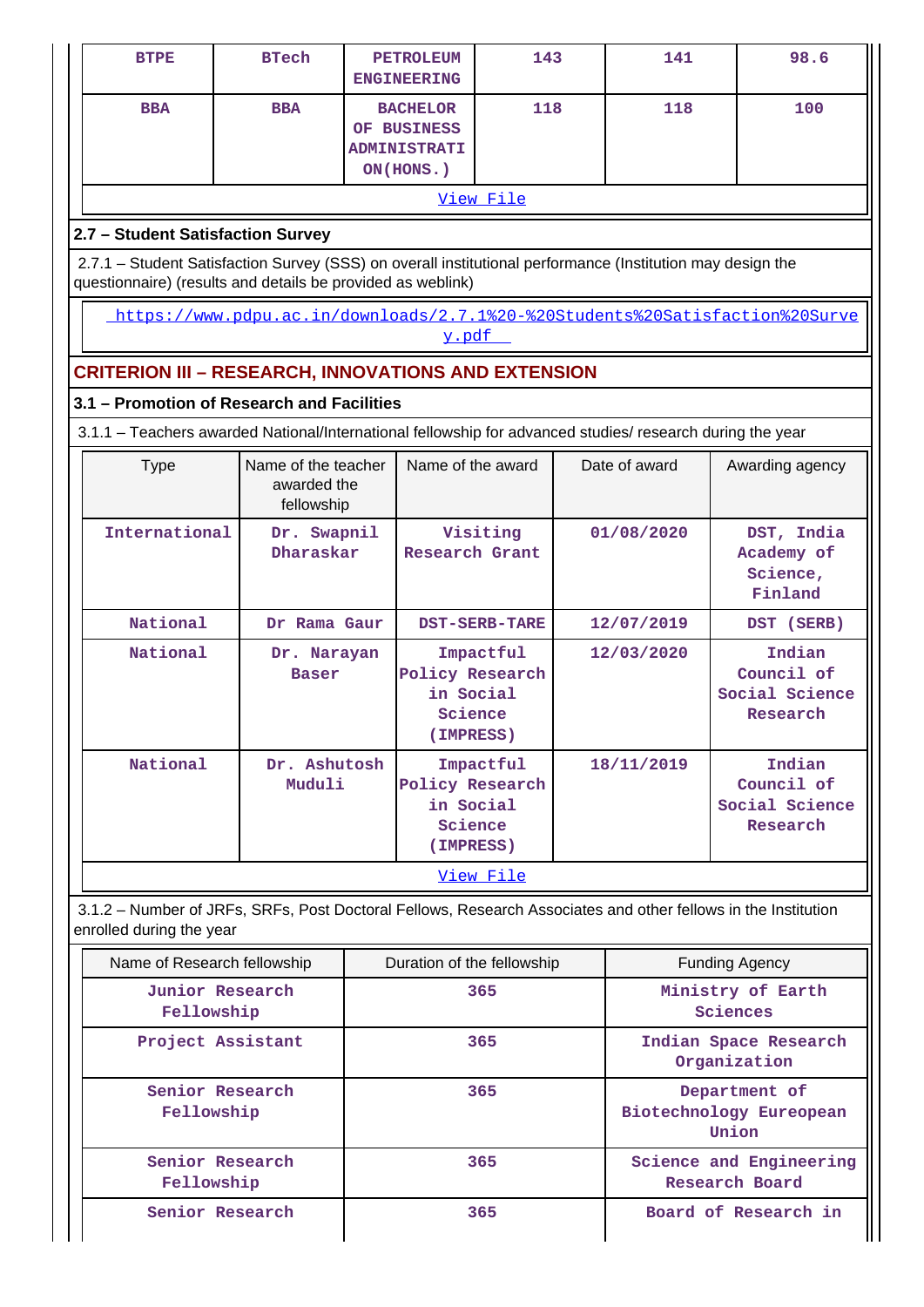| Fellowship                               |                                                       |                                                                                                        |                                     | Nuclear Sciences                         |                                                   |  |  |
|------------------------------------------|-------------------------------------------------------|--------------------------------------------------------------------------------------------------------|-------------------------------------|------------------------------------------|---------------------------------------------------|--|--|
| Senior Research<br>Fellowship            |                                                       | 365                                                                                                    | Department of Science<br>Technology |                                          |                                                   |  |  |
| Senior Research<br>Fellowship            |                                                       | 365                                                                                                    |                                     | Solar Research<br>Development Cell, PDEU |                                                   |  |  |
| Woman Scientist                          |                                                       | 365                                                                                                    |                                     |                                          | Department of Science<br>Technology               |  |  |
| Research Associate                       |                                                       | 365                                                                                                    |                                     | Indian Space Research<br>Organization    |                                                   |  |  |
| Junior Research<br>Fellowship            |                                                       | 365                                                                                                    |                                     |                                          | Department of<br>Biotechnology Eureopean<br>Union |  |  |
|                                          |                                                       | View File                                                                                              |                                     |                                          |                                                   |  |  |
| 3.2 - Resource Mobilization for Research |                                                       |                                                                                                        |                                     |                                          |                                                   |  |  |
|                                          |                                                       | 3.2.1 - Research funds sanctioned and received from various agencies, industry and other organisations |                                     |                                          |                                                   |  |  |
| Nature of the Project                    | <b>Duration</b>                                       | Name of the funding<br>agency                                                                          |                                     | Total grant<br>sanctioned                | Amount received<br>during the year                |  |  |
| Major<br>Projects                        | 989                                                   | Board of<br>Research in<br><b>Nuclear</b><br>Sciences                                                  |                                     | 25.32                                    | 2.91                                              |  |  |
| Major<br>Projects                        | 1141                                                  | Indian Space<br>Research<br>Organization                                                               |                                     | 13.79                                    | 3.81                                              |  |  |
| Major<br>Projects                        | 1095                                                  |                                                                                                        |                                     | 21.66                                    | 2.78                                              |  |  |
| Major<br>Projects                        | 1095                                                  | Science and<br>Engineering<br>Research Board                                                           |                                     | 25.08                                    | 8                                                 |  |  |
| Major<br>Projects                        | 1004                                                  | Indian Space<br>Research<br>Organization                                                               |                                     | 20.52                                    | 6                                                 |  |  |
| Major<br>Projects                        | 812                                                   | Indian Space<br>Research<br>Organization                                                               |                                     | 13.92                                    | 5                                                 |  |  |
| Major<br>Projects                        | 729                                                   | Indian<br>Council of<br>Social Science<br>Research                                                     |                                     | 5.91                                     | 1.65                                              |  |  |
| Major<br>Projects                        | 718                                                   | Board of<br>Research in<br>Nuclear<br>Sciences                                                         |                                     | 26.07                                    | 8                                                 |  |  |
| Major<br>Projects                        | 718<br>Board of<br>Research in<br>Nuclear<br>Sciences |                                                                                                        |                                     | 32.91                                    | 7.92                                              |  |  |
| Major                                    | 730                                                   | Space                                                                                                  |                                     | 10.35                                    | 2.55                                              |  |  |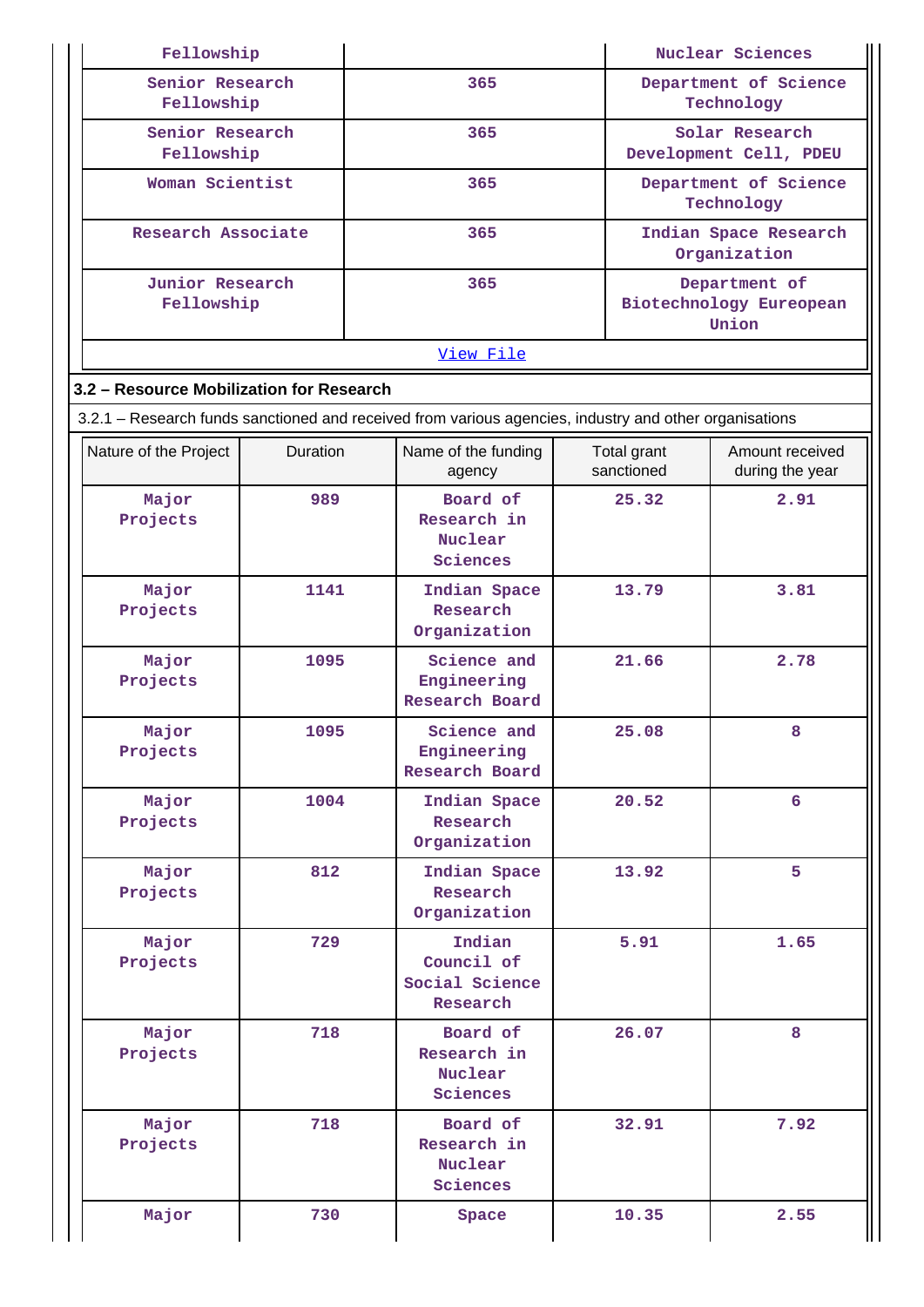[View File](https://assessmentonline.naac.gov.in/public/Postacc/Research_Fund/10088_Research_Fund_1622361865.xlsx)

# **3.3 – Innovation Ecosystem**

 3.3.1 – Workshops/Seminars Conducted on Intellectual Property Rights (IPR) and Industry-Academia Innovative practices during the year

| Title of workshop/seminar                                                                                           | Name of the Dept.                                                       | Date       |  |  |
|---------------------------------------------------------------------------------------------------------------------|-------------------------------------------------------------------------|------------|--|--|
| Online science webinar<br>on Cutting-edge Research<br>Instruments in Nano<br>Science and<br>Nanotechnology          | Department of Solar<br>Enrgy                                            | 17/05/2020 |  |  |
| Expert talk on Recent<br>Technological Innovation<br>in Solar Photovoltaic<br>Technology                            | Department of Solar<br>Enrgy Solar Research<br><b>Technology Center</b> | 16/03/2020 |  |  |
| Expert talk on FET<br>charactrazitaion of<br>organic molecules                                                      | Department of Solar<br>Enrgy Solar Research<br><b>Technology Center</b> | 10/02/2020 |  |  |
| One Day Symposium on<br>Perovskite Nanocrystals:<br>The Upcoming Light<br>Emitting and Light<br>Harvesting Material | Department of Solar<br>Enrgy, School of<br>Technology                   | 14/11/2019 |  |  |
| Expert talk on E-<br>Mobility EV Charging<br>Infra                                                                  | Department of Solar<br>Enrgy Solar Research<br><b>Technology Center</b> | 23/10/2019 |  |  |
| One Day Symposium on<br>Nanostructured Materials<br>and Application in Energy<br>Conversion, Storage and<br>Sensor  | Department of Solar<br>Enrgy Solar Research<br><b>Technology Center</b> | 14/10/2020 |  |  |
| Session on Lithium- Ion<br>Battery pack: Single<br>testing, Pack testing and<br>beyond                              | Department of Solar<br>Enrgy Solar Research<br><b>Technology Center</b> | 26/08/2019 |  |  |
| Start Unknown and<br>Finish Unforgettable by<br>Mr. Anand Bhatnagar, VP<br>(HR), Reliance Industries<br>Ltd.        | Mechanical Engineering<br>Department                                    | 12/06/2019 |  |  |
| Two day workshop on<br>ANSYS: hands-on sessions<br>on the CFD capabilities                                          | Mechanical Engineering<br>Department                                    | 30/08/2019 |  |  |
| Wear and Wear Testing                                                                                               | Mechanical Engineering<br>Department                                    | 30/09/2019 |  |  |
| Students Solar<br>Ambassador Workshop 2019                                                                          | Mechanical Engineering<br>Department                                    | 10/02/2019 |  |  |
| A Seminar on Career<br>awareness session on<br>biggest mistake an                                                   | Mechanical Engineering<br>Department                                    | 11/07/2019 |  |  |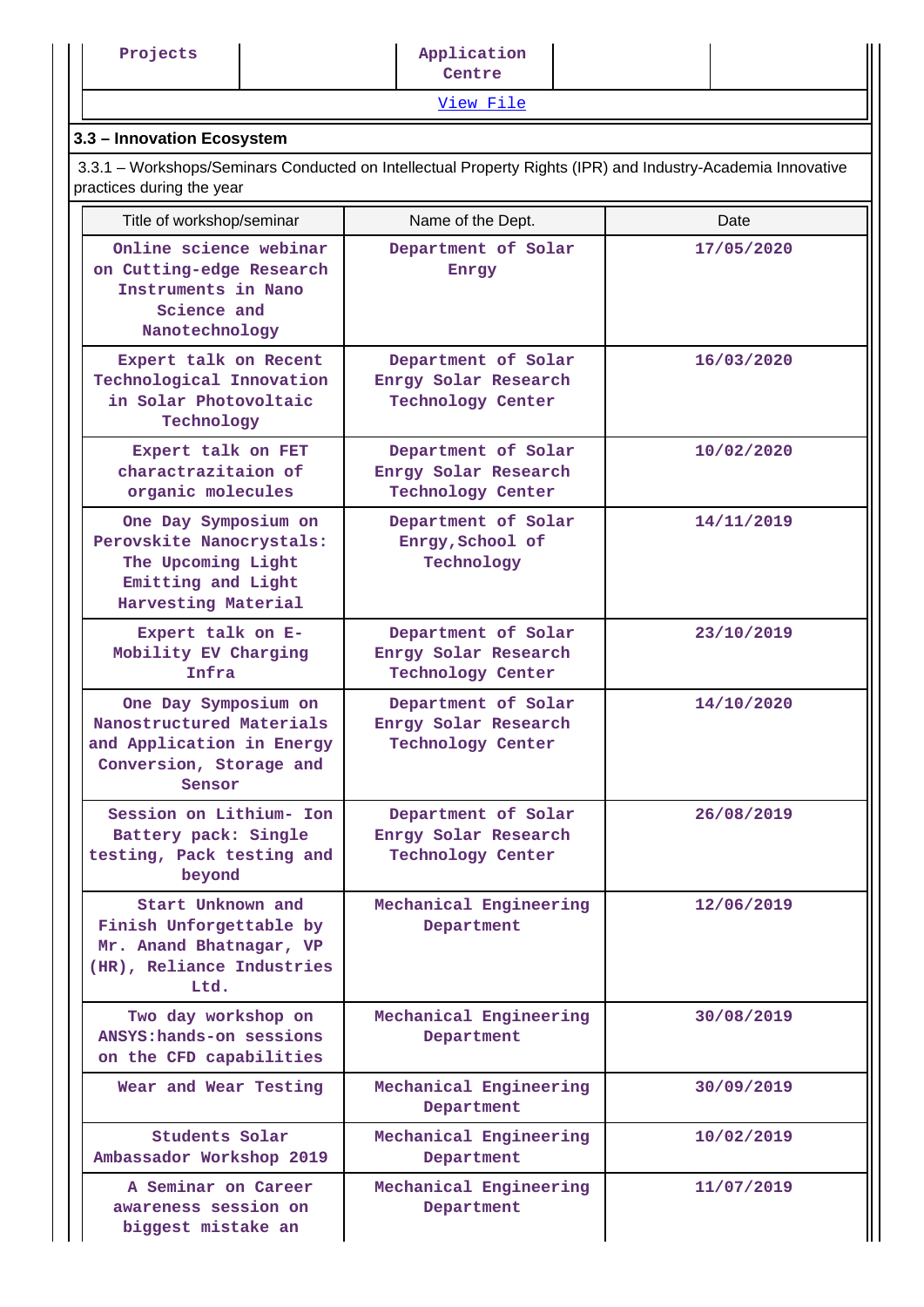| engineer by Canadian<br>start up Boarding pass<br>for success                                                                 |                                |                                      |                                                                                                      |  |               |                               |  |
|-------------------------------------------------------------------------------------------------------------------------------|--------------------------------|--------------------------------------|------------------------------------------------------------------------------------------------------|--|---------------|-------------------------------|--|
| A seminar on Use of NDT<br>techniques in space<br>applications and insights<br>into Chandrayan -2                             |                                | Mechanical Engineering<br>Department |                                                                                                      |  |               | 19/11/2019                    |  |
| Industry Connect 2019                                                                                                         |                                |                                      | Mechanical Engineering<br>Department                                                                 |  |               | 12/06/2020                    |  |
|                                                                                                                               |                                |                                      | View File                                                                                            |  |               |                               |  |
|                                                                                                                               |                                |                                      | 3.3.2 - Awards for Innovation won by Institution/Teachers/Research scholars/Students during the year |  |               |                               |  |
| Title of the innovation                                                                                                       | Name of Awardee                |                                      | Awarding Agency                                                                                      |  | Date of award | Category                      |  |
| Best Research<br>Scientist Award<br>2020 for New<br>Innovations in<br>Engineering                                             | Dr. Swapnil<br>Dharaskar       |                                      | Science<br>Father                                                                                    |  | 15/02/2021    | Teacher                       |  |
| Young<br>Achiever Award<br>in.<br>'International<br><b>Business and</b><br>Academic<br>Excellence<br>Awards<br>(IBAE-2019)'   | Dr Kalisadhan<br>Mukherjee     |                                      | <b>GISR</b><br>Foundation,<br>Noida, India                                                           |  | 01/09/2019    | <b>Business</b><br>Excellence |  |
| <b>Venus Wires</b><br>Award - 2019<br>for the best<br>Technical paper<br>on Stainless<br>Steel<br>Applications                | Dr. Vishvesh<br><b>Badheka</b> |                                      | 5th<br>International<br>Congress, 2020                                                               |  | 01/02/2020    | Innovation                    |  |
| Top Peer<br>Reviewer 2019<br>Global Peer<br><b>Review Awards</b><br>in the area of<br>Materials<br>Science and<br>Cross-field | Dr. Vivek V<br>Patel           |                                      | Web of<br>Science                                                                                    |  | 11/09/2019    | Teacher                       |  |
| Young<br>researcher<br>award                                                                                                  | Dr. Swapnil<br>Dharaskar       |                                      | Top 50<br>international<br>distinguished<br>young<br>researcher<br>award 2020                        |  | 01/05/2020    | Innovation                    |  |
| Energy<br>Efficient<br>Process for CO2<br>seperation<br>using ILSM                                                            | Dr. Swapnil<br>Dharaskar       |                                      | MIT Pune                                                                                             |  | 01/02/2020    | Teacher                       |  |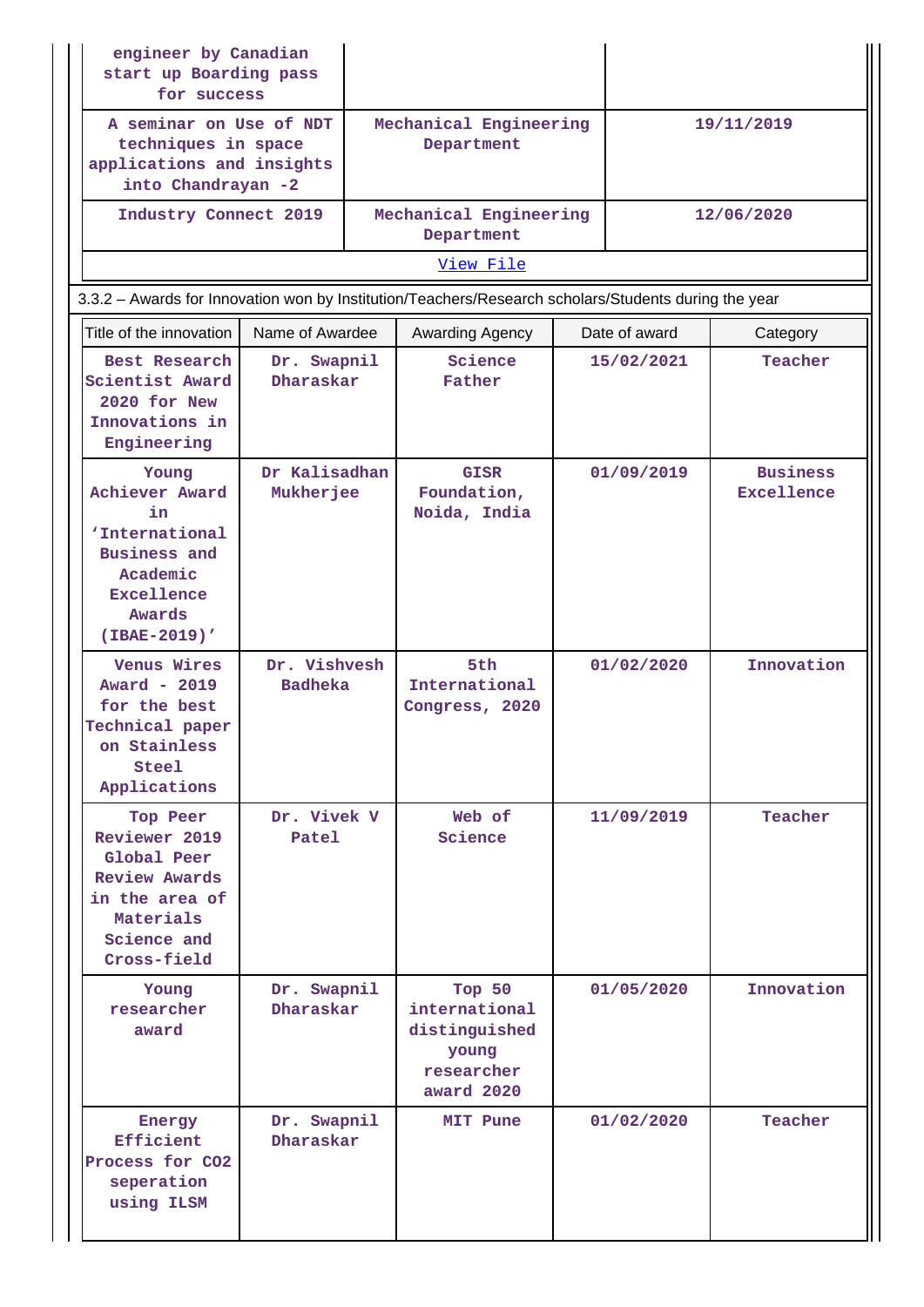| Young Welding<br>Engineer Male<br><b>Award 2019</b>                                                      | Mehta                             | Dr. Kush                                                 |                                                                                       | WeldFabTech<br>Times (eliza.we<br>1dfabtechtimes@<br>gmail.com) |            | 10/01/2020                          |  | Innovation              |  |
|----------------------------------------------------------------------------------------------------------|-----------------------------------|----------------------------------------------------------|---------------------------------------------------------------------------------------|-----------------------------------------------------------------|------------|-------------------------------------|--|-------------------------|--|
| Prof.<br><b>VIRA</b><br>International<br>Indrajit<br>Mukhopadhyay<br>Award<br>Distinguished<br>Scientist |                                   |                                                          | Center for<br>Advance<br>research and<br>Design, Venus<br>International<br>Foundation |                                                                 | 10/10/2019 |                                     |  | Teacher                 |  |
|                                                                                                          | View File                         |                                                          |                                                                                       |                                                                 |            |                                     |  |                         |  |
| 3.3.3 - No. of Incubation centre created, start-ups incubated on campus during the year                  |                                   |                                                          |                                                                                       |                                                                 |            |                                     |  |                         |  |
| Incubation<br>Center                                                                                     | Name                              |                                                          | Sponsered By                                                                          | Name of the<br>Start-up                                         |            | Nature of Start-<br><b>up</b>       |  | Date of<br>Commencement |  |
| <b>PDPU</b><br>Innovation<br>and<br>Incubation<br><b>Centre (PDPU</b><br><b>IIC</b>                      | Harsh<br>Patel                    | <b>PDPU</b><br>innovation<br>and<br>incubation<br>centre |                                                                                       | Envipure<br>Technologies<br>Private<br>Limited                  |            | Technologi<br>ca1<br>innovation     |  | 26/11/2019              |  |
| <b>PDPU</b><br>Innovation<br>and<br>Incubation<br><b>Centre (PDPU</b><br><b>IIC</b>                      | Deep<br>Lodhari                   | <b>PDPU</b><br>innovation<br>and<br>incubation<br>centre |                                                                                       | All That<br>Dips                                                |            | Non Techno<br>logical<br>innovation |  | 10/10/2019              |  |
| <b>PDPU</b><br>Innovation<br>and<br>Incubation<br><b>Centre (PDPU</b><br><b>IIC</b>                      | Abhishek<br>Shah                  | <b>PDPU</b><br>innovation<br>and<br>incubation<br>centre |                                                                                       | Jabtech<br>Group                                                |            | Non Techno<br>logical<br>innovation |  | 01/12/2019              |  |
| PDPU<br>Innovation<br>and<br>Incubation<br><b>Centre (PDPU</b><br><b>IIC</b>                             | Yashraj<br>Mahendrasinh<br>Thakor |                                                          | PDPU<br>innovation<br>and<br>incubation<br>centre                                     | Exomech<br>Private<br>Limited (3rd<br>Vision)                   |            | Technologi<br>ca1<br>innovation     |  | 13/08/2019              |  |
| PDPU<br>Innovation<br>and<br>Incubation<br><b>Centre (PDPU</b><br><b>IIC</b>                             | Ms. Megha<br><b>Das</b>           | <b>PDPU</b><br>innovation<br>and<br>incubation<br>centre |                                                                                       | Amounee<br>Handloom<br>(OPC)<br>Private<br>Limited              |            | Non Techno<br>logical<br>innovation |  | 16/04/2019              |  |
| <b>PDPU</b><br>Innovation<br>and<br>Incubation<br><b>Centre (PDPU</b><br><b>IIC</b>                      | Mr. Mayur<br>Mahla                |                                                          | <b>PDPU</b><br>innovation<br>and<br>incubation<br>centre                              | Bogie Sauf<br>Private<br>Limited                                |            | Technologi<br>ca1<br>innovation     |  | 25/09/2019              |  |
| <b>PDPU</b><br>Innovation<br>and                                                                         | Vishal<br>dhamecha                |                                                          | <b>PDPU</b><br>innovation<br>and                                                      | Rhyno<br>Wheels<br>Private                                      |            | Technologi<br>ca1<br>innovation     |  | 11/07/2019              |  |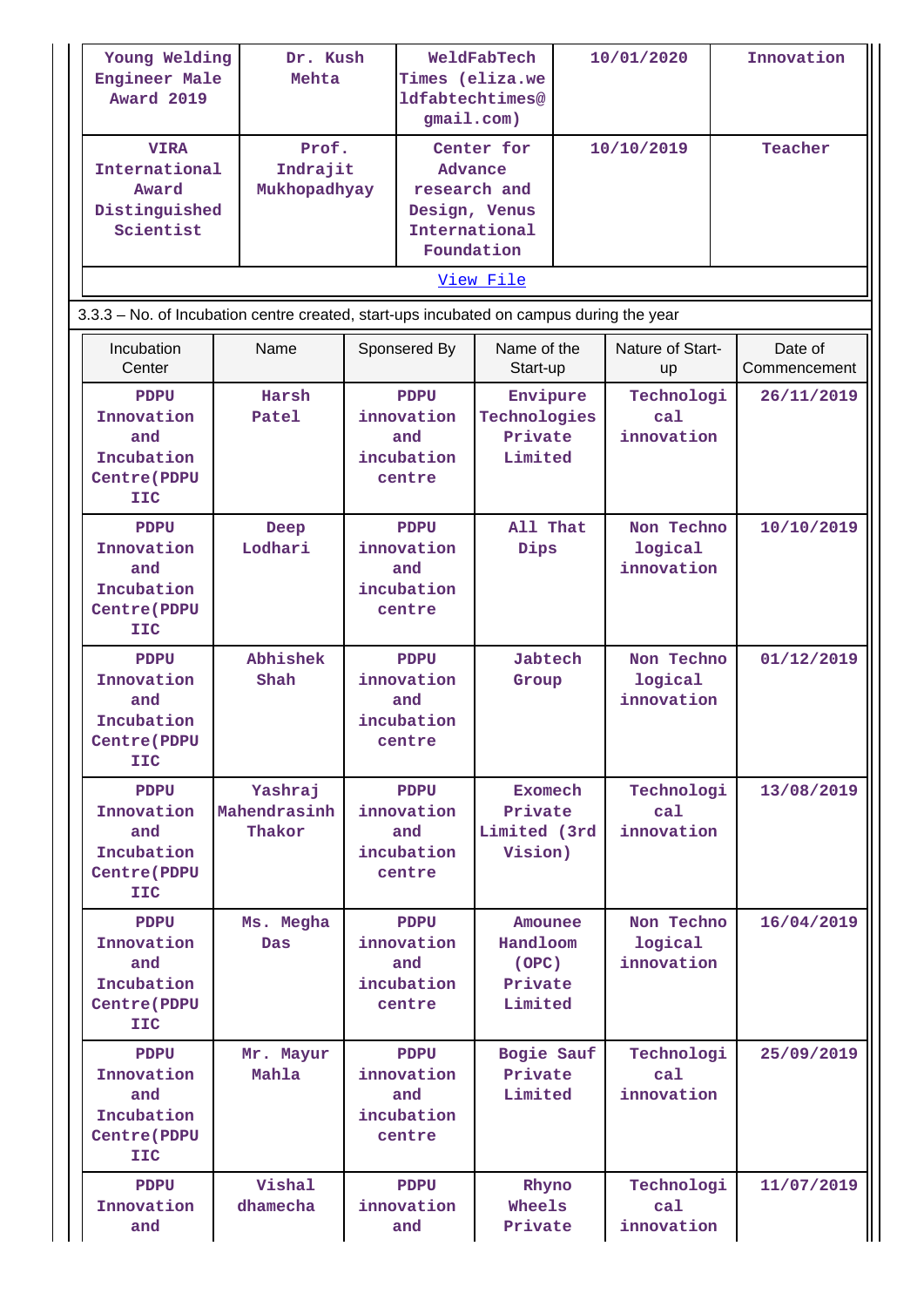| Incubation<br><b>Centre (PDPU</b><br>IIC                                              |                                                      | incubation<br>centre                                     | Limited                                               |                                 |                                   |  |  |  |  |
|---------------------------------------------------------------------------------------|------------------------------------------------------|----------------------------------------------------------|-------------------------------------------------------|---------------------------------|-----------------------------------|--|--|--|--|
| <b>PDPU</b><br>Innovation<br>and<br>Incubation<br><b>Centre (PDPU</b><br><b>IIC</b>   | Mrs. Jalpa<br>Vora                                   | PDPU<br>innovation<br>and<br>incubation<br>centre        | <b>Fowex</b><br><b>Ventures</b><br>Private<br>Limited | Technologi<br>ca1<br>innovation | 31/12/2019                        |  |  |  |  |
| <b>PDPU</b><br>Innovation<br>and<br>Incubation<br><b>Centre (PDPU</b><br>IIC          | Dipen<br>Panchani                                    | <b>PDPU</b><br>innovation<br>and<br>incubation<br>centre | Draap<br>Machines<br>Private<br>Limited               | Technologi<br>ca1<br>innovation | 16/09/2019                        |  |  |  |  |
| <b>PDPU</b><br>Innovation<br>and<br>Incubation<br><b>Centre</b> (PDPU<br><b>IIC</b>   | <b>MADHUKANT</b><br><b>POPATBHAI</b><br><b>PATEL</b> | PDPU<br>innovation<br>and<br>incubation<br>centre        | Revesoils<br>Private<br>Limited<br>(Kisanmitra)       | Technologi<br>ca1<br>innovation | 11/09/2019                        |  |  |  |  |
|                                                                                       |                                                      |                                                          | View File                                             |                                 |                                   |  |  |  |  |
| 3.4 - Research Publications and Awards                                                |                                                      |                                                          |                                                       |                                 |                                   |  |  |  |  |
| $3.4.1$ – Ph. Ds awarded during the year                                              |                                                      |                                                          |                                                       |                                 |                                   |  |  |  |  |
|                                                                                       | Name of the Department                               |                                                          |                                                       | Number of PhD's Awarded         |                                   |  |  |  |  |
|                                                                                       | School of Liberal Studies                            |                                                          |                                                       | 4                               |                                   |  |  |  |  |
|                                                                                       | Chemistry                                            |                                                          | $\overline{2}$<br>4                                   |                                 |                                   |  |  |  |  |
|                                                                                       | Civil Engineering<br>Mathematics                     |                                                          | $\overline{2}$                                        |                                 |                                   |  |  |  |  |
|                                                                                       | Mechanical Engineering                               |                                                          | $\mathbf{2}$                                          |                                 |                                   |  |  |  |  |
|                                                                                       | Physics                                              |                                                          | $\overline{2}$                                        |                                 |                                   |  |  |  |  |
|                                                                                       | School of Petroleum Management                       |                                                          | 1                                                     |                                 |                                   |  |  |  |  |
|                                                                                       | School of Petroleum Technology                       |                                                          | $\overline{\mathbf{2}}$                               |                                 |                                   |  |  |  |  |
| 3.4.2 - Research Publications in the Journals notified on UGC website during the year |                                                      |                                                          |                                                       |                                 |                                   |  |  |  |  |
| <b>Type</b>                                                                           |                                                      | Department                                               | Number of Publication                                 |                                 | Average Impact Factor (if<br>any) |  |  |  |  |
| National                                                                              |                                                      | School of Liberal<br><b>Studies</b>                      | 15                                                    |                                 | 1.3                               |  |  |  |  |
| International                                                                         |                                                      | School of Liberal<br>Studies                             | 45                                                    |                                 | 2.1                               |  |  |  |  |
| National                                                                              |                                                      | School of<br>Petroleum<br>Management                     | 15                                                    |                                 | 1.5                               |  |  |  |  |
| International                                                                         |                                                      | School of<br>Petroleum<br>Management                     | 35                                                    |                                 | 3.1                               |  |  |  |  |
| National                                                                              |                                                      | School of<br>Technology                                  | 54                                                    |                                 | 1.5                               |  |  |  |  |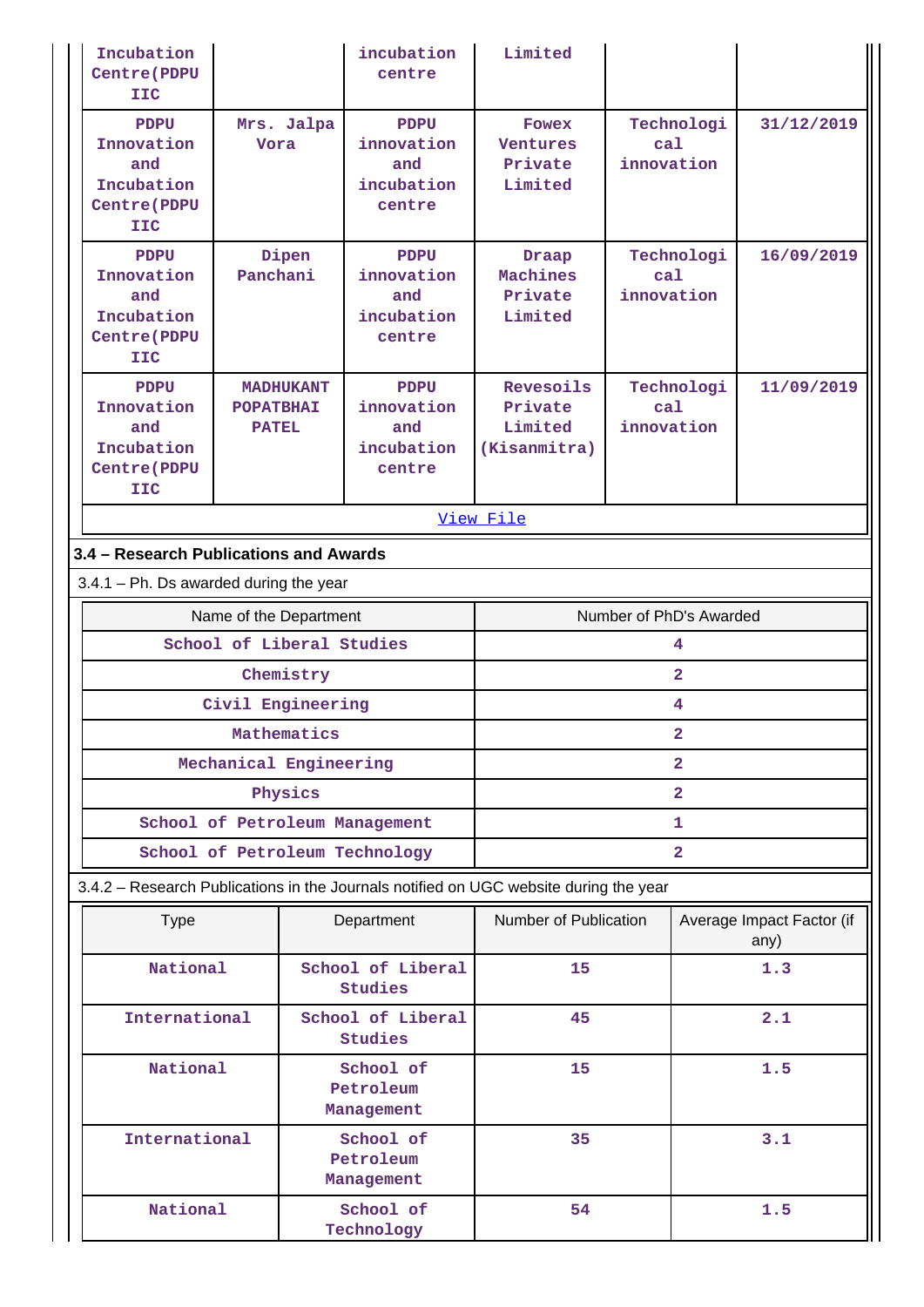| International | School of<br>Technology              | 224 | 2.4 |  |  |  |
|---------------|--------------------------------------|-----|-----|--|--|--|
| National      | School of<br>Petroleum<br>Technology | 15  | 1.3 |  |  |  |
| International | School of<br>Petroleum<br>Technology | 35  | 2.3 |  |  |  |
| View File     |                                      |     |     |  |  |  |

 3.4.3 – Books and Chapters in edited Volumes / Books published, and papers in National/International Conference Proceedings per Teacher during the year

| Department                                  | Number of Publication |  |  |  |  |
|---------------------------------------------|-----------------------|--|--|--|--|
| Mathematics                                 | 10                    |  |  |  |  |
| Physics                                     | 13                    |  |  |  |  |
| Nuclear Science and Technology              | $\overline{a}$        |  |  |  |  |
| Mechanical Engineering                      | 45                    |  |  |  |  |
| Information and Communication<br>Technology | 15                    |  |  |  |  |
| Electrical Engineering                      | 32                    |  |  |  |  |
| Computer Science and Engineering            | 36                    |  |  |  |  |
| Civil Engineering                           | 56                    |  |  |  |  |
| Chemistry                                   | 25                    |  |  |  |  |
| Chemical Engineering                        | 61                    |  |  |  |  |
| ママネ こうし かいき コース                             |                       |  |  |  |  |

#### [View File](https://assessmentonline.naac.gov.in/public/Postacc/Books_and_Chapters/10088_Books_and_Chapters_1623834979.xlsx)

# 3.4.4 – Patents published/awarded/applied during the year

| <b>Patent Details</b>                                               | Patent status | <b>Patent Number</b> | Date of Award |
|---------------------------------------------------------------------|---------------|----------------------|---------------|
| An Improved<br>Process For<br>Preparation Of<br><b>Biodiesel</b>    | Published     | 202021006776         | 17/02/2020    |
| Mat with Lighting<br>Published<br>Fixtures                          |               | 311008               | 05/07/2019    |
| Bed Sheet With<br>Published<br>Lighting Fixtures                    |               | 311007               | 24/05/2021    |
| Portable Clothes<br>Hanger for Public<br>Toilet                     | Published     | 320208-001           | 06/09/2019    |
| Fish Vending Cart<br>with Refrigeration<br>Unit                     | Published     | 320209-001           | 06/09/2019    |
| Nano Structured<br>Metal Oxide<br>Particles And<br>Process Thereoff | Published     | 201921000822         | 01/08/2019    |
| A Process For<br>Developing Thin                                    | Published     | 201921000821         | 01/08/2019    |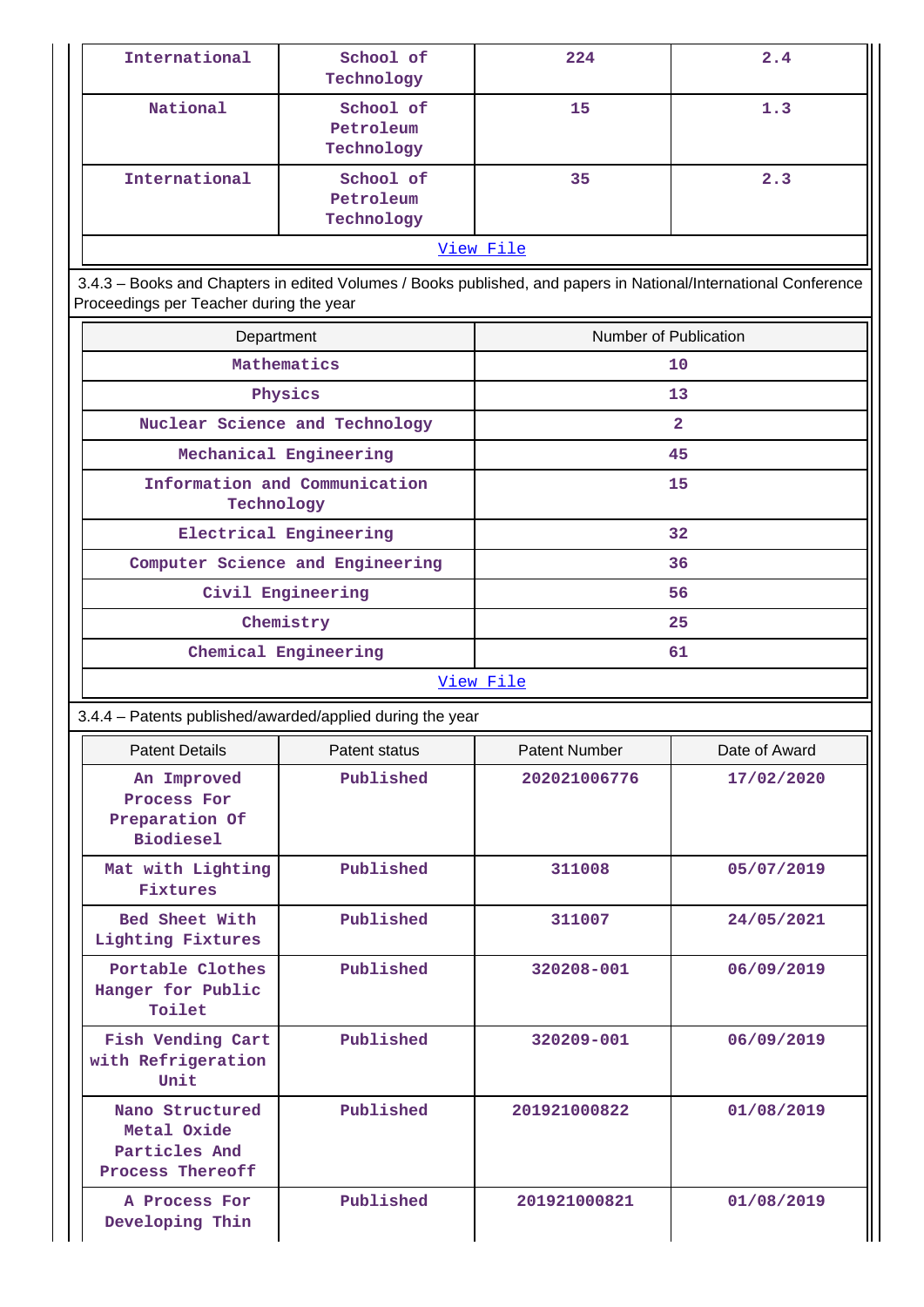| Film Cu2sns3                                                                              |           |              |            |  |  |  |
|-------------------------------------------------------------------------------------------|-----------|--------------|------------|--|--|--|
| Formulation For<br>Synthesis Of<br><b>Epoxides From</b><br>Olefins And Process<br>Thereof | Published | 201921013586 | 04/04/2019 |  |  |  |
| System For<br>Dynamic Monitoring<br>Of Air Quality                                        | Published | 201921022722 | 06/07/2019 |  |  |  |
| A Process For<br>Preparation Of<br><b>Biodiesel</b>                                       | Published | 202021004406 | 31/01/2020 |  |  |  |
| View File                                                                                 |           |              |            |  |  |  |

 3.4.5 – Bibliometrics of the publications during the last academic year based on average citation index in Scopus/ Web of Science or PubMed/ Indian Citation Index

| Title of the<br>Paper                                                                                                                                                               | Name of<br>Author                | Title of journal                            | Year of<br>publication | <b>Citation Index</b> | Institutional<br>affiliation as<br>mentioned in<br>the publication                                                                                                                                       | Number of<br>citations<br>excluding self<br>citation |
|-------------------------------------------------------------------------------------------------------------------------------------------------------------------------------------|----------------------------------|---------------------------------------------|------------------------|-----------------------|----------------------------------------------------------------------------------------------------------------------------------------------------------------------------------------------------------|------------------------------------------------------|
| A review<br>on frictio<br>n-based<br>joining of<br>dissimilar<br>aluminum-<br>steel<br>joints                                                                                       | Mehta<br>K.P.                    | Journal<br>of<br>Materials<br>Research      | 2019                   | 29                    | Department<br>of<br>Mechanical<br>Engineerin<br>g, School<br>of<br>Technology<br>$(SOT)$ ,<br>Pandit<br>Deendayal<br>Petroleum<br>University<br>(PDPU), Ga<br>ndhinagar,<br>Gujarat,<br>382007,<br>India | 27                                                   |
| A Magnet<br>ohydrodyna<br>mic Time<br>Dependent<br>Model of<br>Immiscible<br>Newtonian<br>and<br>Micropolar<br>Fluids<br>through a<br>Porous<br>Channel: a<br>Numerical<br>Approach | M.<br>Devakar,<br>Ankush<br>Raje | Journal<br>of Applied<br>Fluid<br>Mechanics | 2019                   | $\mathbf 0$           | School<br>of Science<br>and Techno<br>logy,<br>Sunway Uni<br>versity,<br>No. 5,<br>Jalan Univ<br>ersity,<br>Bandar<br>Sunway,<br>47500<br>Subang<br>Jaya,<br>Selangor                                    | <b>Nill</b>                                          |
| A graphe<br>ne/ ZnO                                                                                                                                                                 | Tavakoli<br>M.M.,                | Journal<br>оf                               | 2019                   | 66                    | Department                                                                                                                                                                                               | 62                                                   |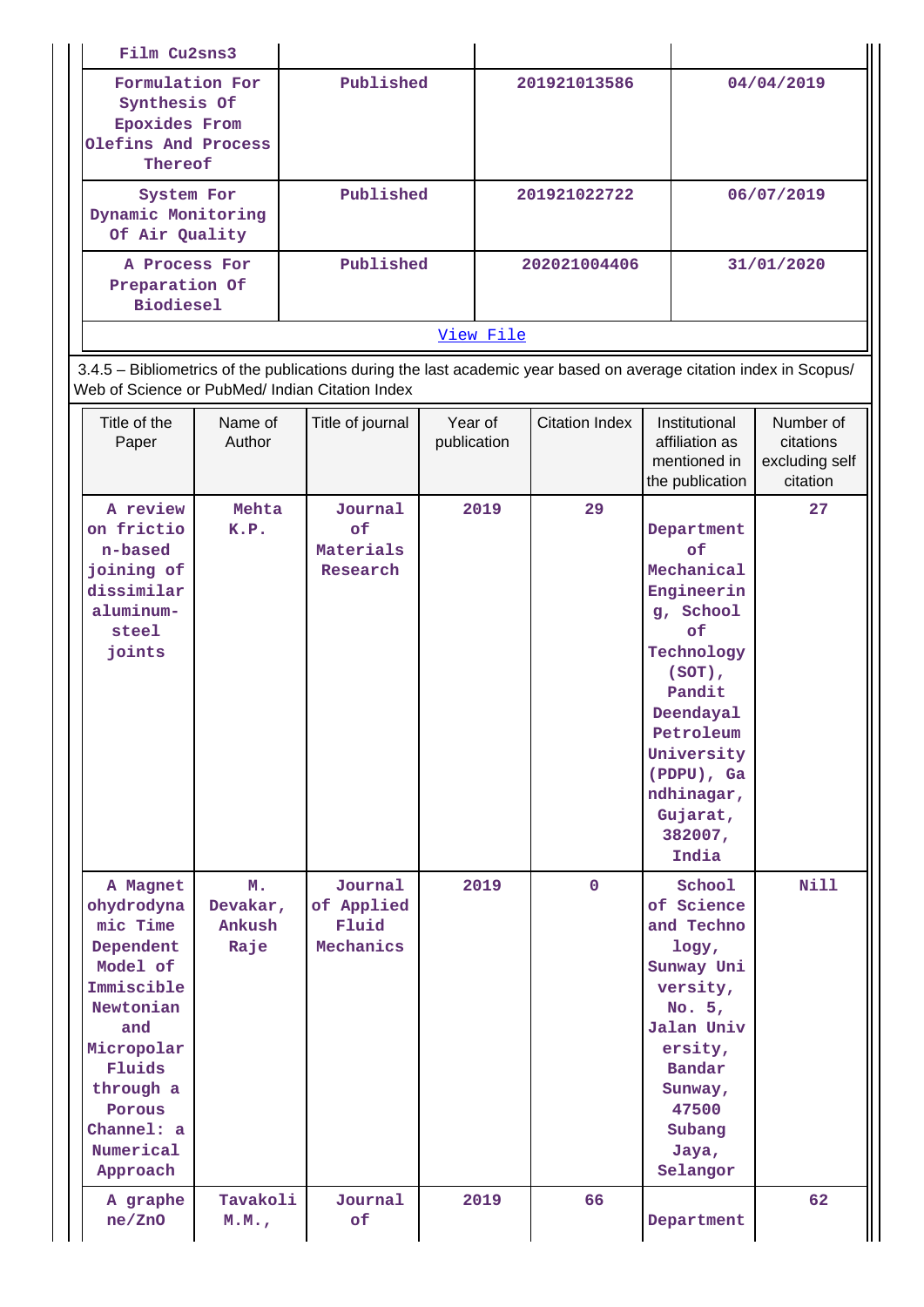| electron<br>transfer<br>layer<br>together<br>with<br>perovskite<br>passivatio<br>n enables<br>highly<br>efficient<br>and stable<br>perovskite<br>solar<br>cells | Tavakoli<br>R., Yadav<br>P., Kong<br>J.                                                              | Materials<br>Chemistry<br>${\bf A}$       |      |    | of<br>Electrical<br>Engineerin<br>g and<br>Computer<br>Science, M<br>assachuset<br>ts<br>Institute<br>of Technol<br>ogy,<br>Cambridge,<br>MA 02139,<br>United<br><b>States</b><br>Department<br>of<br>Materials<br>Science<br>and Engine<br>ering,<br>Sharif<br>University<br>of Technol<br>ogy,<br>Tehran,<br>14588,<br>Iran<br>Department<br>$\circ$ |    |
|-----------------------------------------------------------------------------------------------------------------------------------------------------------------|------------------------------------------------------------------------------------------------------|-------------------------------------------|------|----|--------------------------------------------------------------------------------------------------------------------------------------------------------------------------------------------------------------------------------------------------------------------------------------------------------------------------------------------------------|----|
| A compre<br>hensive<br>review of<br>the applic<br>ation of n<br>ano-silica<br>in oil<br>well<br>cementing                                                       | Akshar<br>Thakkar,<br>Aakash<br>Raval,<br>Shishir<br>Chandra,<br>Manan<br>Shah,<br>Anirbid<br>Sircar | Petroleum                                 | 2019 | 11 | Department<br>of<br>Chemistry,<br>Kalasaling<br>am<br>University<br>(Kalasalin<br>gam<br>Academy of<br>Research<br>and Educat<br>ion), Kris<br>hnankoil<br>626 126,<br>Tamil<br>Nadu,<br>India                                                                                                                                                         | 10 |
| A compar<br>ormance<br>evaluation<br>of the<br>reversed<br><b>Brayton</b><br>cycle<br>operated                                                                  | Patel<br>ative perf V.K., Raja<br>B.D.                                                               | Energy<br>Conversion<br>and<br>Management | 2019 | 18 | Department<br>of<br>Mechanical<br>Engineerin<br>g, School<br>of Technol<br>ogy,<br>Pandit                                                                                                                                                                                                                                                              | 16 |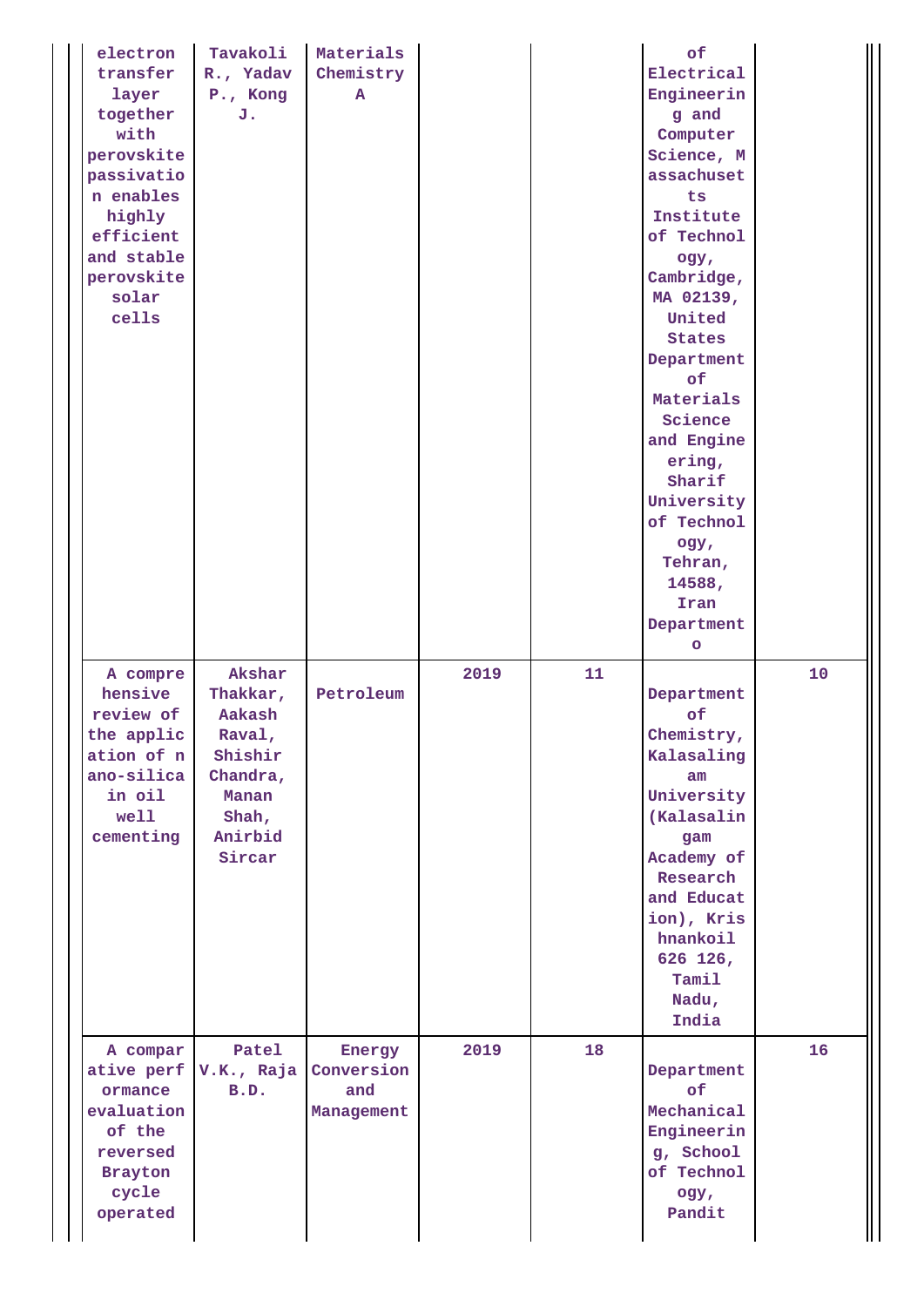| heat pump<br>based on t<br>hermo-ecol<br>ogical<br>criteria<br>through<br>many and<br>multi<br>objective<br>approaches                                                                                           |                                                                                                                                                        |                                                |      |              | Deendayal<br>Petroleum<br>University<br>, Gujarat,<br>India<br>Department<br>of<br>Mechanical<br>Engineerin<br>g, Indus U<br>niversity,<br>Gujarat,<br>India                                                                                                                       |    |
|------------------------------------------------------------------------------------------------------------------------------------------------------------------------------------------------------------------|--------------------------------------------------------------------------------------------------------------------------------------------------------|------------------------------------------------|------|--------------|------------------------------------------------------------------------------------------------------------------------------------------------------------------------------------------------------------------------------------------------------------------------------------|----|
| A Commun<br>ication-<br>assisted<br>Scheme in<br>Radial Dis<br>tribution<br>Systems<br>Using<br>Phasor Mea<br>surement<br>Units                                                                                  | Alok<br>Jain, M.K.<br>Verma                                                                                                                            | TETE<br>Technical<br>Review                    | 2019 | $\mathbf{1}$ | Pandit<br>Deen Dayal<br>Petroleum<br>University<br>Department<br>of<br>Electrical<br>Engineerin<br>g, Indian<br>Institute<br>of<br>Technology<br>$(BHU)$ ,<br>Varanasi<br>221005,<br>India                                                                                         | 1  |
| A cobalt<br>oxide<br>nanocubes<br>interleave Perumal Ra<br>d reduced<br>graphene<br>oxide nano<br>composite<br>modified<br>glassy<br>carbon<br>electrode<br>for ampero<br>metric<br>detection<br>of<br>serotonin | Muhammad<br>Mehmood<br>Shahid,<br>meshkumar,<br>Arshid<br>Numan,<br>Syed Shaha<br>buddin,<br>Mahdi<br>Alizadeh,<br>Poi Sim<br>Khiew, Wee<br>Siong Chiu | Materials<br>Science<br>and Engine<br>ering: C | 2019 | 16           | Higher I<br>nstitution<br>Centre of<br><b>Excellence</b><br>$(HICoE)$ ,<br><b>UM Power</b><br>Energy<br>Dedicated<br>Advanced<br>Centre<br>(UMPEDAC),<br>Level $4,$<br>Wisma RD<br>University<br>of Malaya,<br>Jalan<br>Pantai<br>Baharu,<br>59990<br>Kuala<br>Lumpur,<br>Malaysia | 15 |
| A chain<br>is as<br>strong as<br>its<br>weakest                                                                                                                                                                  | Holzhey<br>P., Yadav<br>P., Turren-<br>Cruz<br>$S.-H.$ , Umm                                                                                           | Materials<br>Today                             | 2019 | 24           | Adolphe<br>Merkle<br>Institute,<br>University<br><b>of</b>                                                                                                                                                                                                                         | 22 |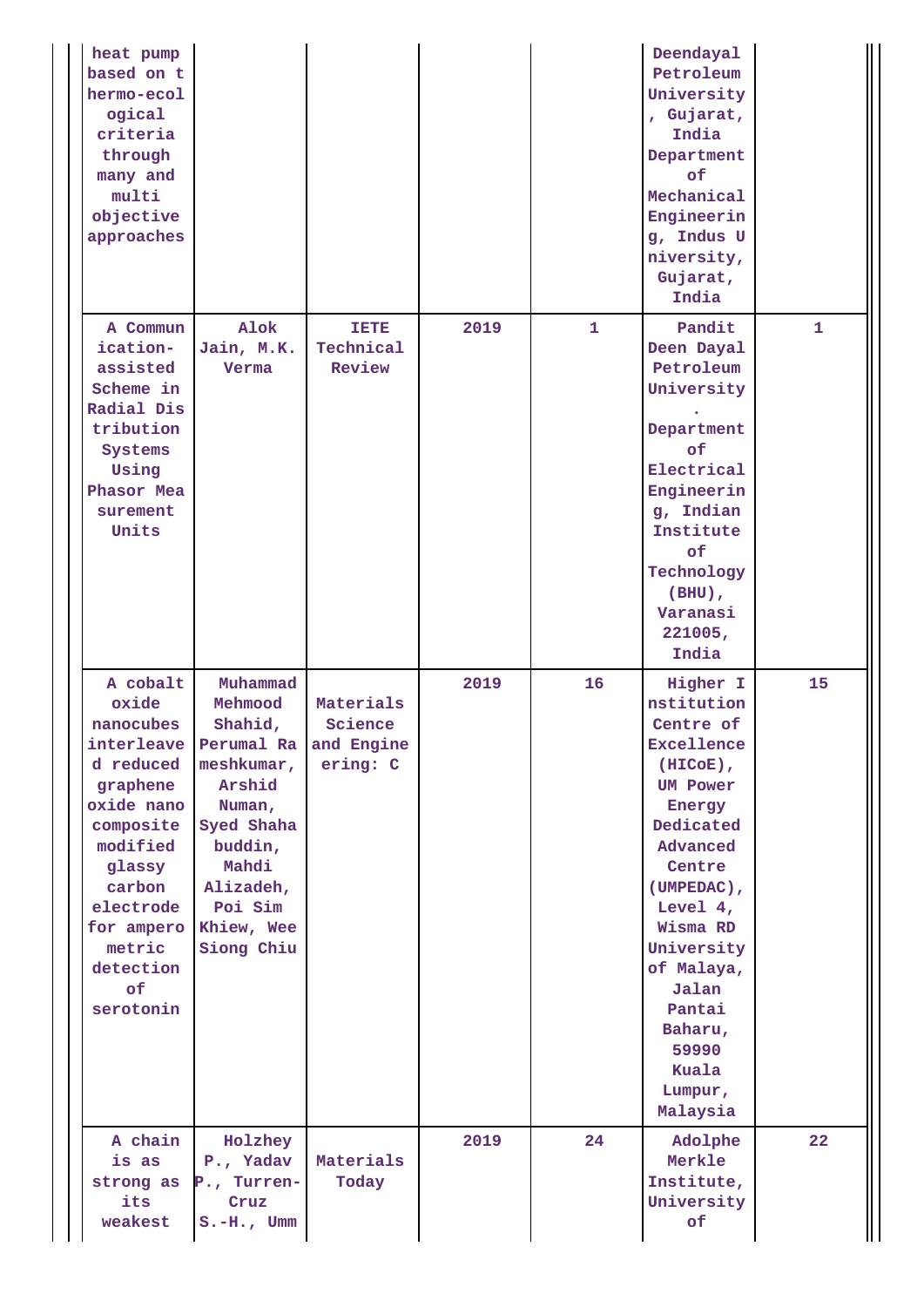| $link -$<br>Stability<br>study of<br>MAPbI3<br>under<br>light and<br>temperatur<br>$\bullet$                                                                   | adisingu<br>$A_{\bullet}$<br>Grätzel<br>$M_{\odot}$<br>Hagfeldt<br>A., Saliba<br>м. |                                                                                                      |                        |                | Fribourg,<br>CH-1700<br>Fribourg,<br>Switzerlan<br>d<br>Laboratory<br>of<br>Photonics<br>and Interf<br>aces,<br>Institute<br>of<br>Chemical<br>Sciences<br>and Engine<br>ering,<br>École Poly<br>technique<br>Fédérale<br>de<br>Lausanne,<br>Lausanne,<br>CH-1015, S<br>witzerland<br>Departm |                                                                    |
|----------------------------------------------------------------------------------------------------------------------------------------------------------------|-------------------------------------------------------------------------------------|------------------------------------------------------------------------------------------------------|------------------------|----------------|-----------------------------------------------------------------------------------------------------------------------------------------------------------------------------------------------------------------------------------------------------------------------------------------------|--------------------------------------------------------------------|
| 3D mathe<br>matical<br>modeling<br>of calcium<br>signaling<br>in Alzheim<br>er's<br>disease                                                                    | Devanshi<br>D. Dave<br><b>Brajesh</b><br>Kumar Jha                                  | Network<br>Modeling<br>Analysis<br>in Health<br>Informatic<br>s, Springer<br>and Bioinf<br>ormatics  | 2019                   | $\overline{9}$ | Department<br>of Mathema<br>tics,<br>School of<br>Technology<br>, PDPU, Ga<br>ndhinagar,<br>India                                                                                                                                                                                             | 8                                                                  |
| Are<br>extrovert<br>employees<br>able to<br>handle<br>stress<br>better? An<br>empirical<br>study<br>among the<br>emergency<br>service<br>workers in<br>Gujarat | Dr.<br><b>Neeta</b><br>Sinha, Dr.<br>Supriya<br>Pal                                 | Journal<br>of The<br>Gujarat<br>Research<br>Society                                                  | 2019                   | 18             | Social<br>Sciences,<br>School of<br>Liberal<br><b>Studies</b>                                                                                                                                                                                                                                 | 15                                                                 |
|                                                                                                                                                                |                                                                                     |                                                                                                      | View File              |                |                                                                                                                                                                                                                                                                                               |                                                                    |
|                                                                                                                                                                |                                                                                     | 3.4.6 - h-Index of the Institutional Publications during the year. (based on Scopus/ Web of science) |                        |                |                                                                                                                                                                                                                                                                                               |                                                                    |
| Title of the<br>Paper                                                                                                                                          | Name of<br>Author                                                                   | Title of journal                                                                                     | Year of<br>publication | h-index        | Number of<br>citations<br>excluding self<br>citation                                                                                                                                                                                                                                          | Institutional<br>affiliation as<br>mentioned in<br>the publication |
| 3D mathe                                                                                                                                                       | Devanshi                                                                            | Network                                                                                              | 2019                   | 34             | 8                                                                                                                                                                                                                                                                                             |                                                                    |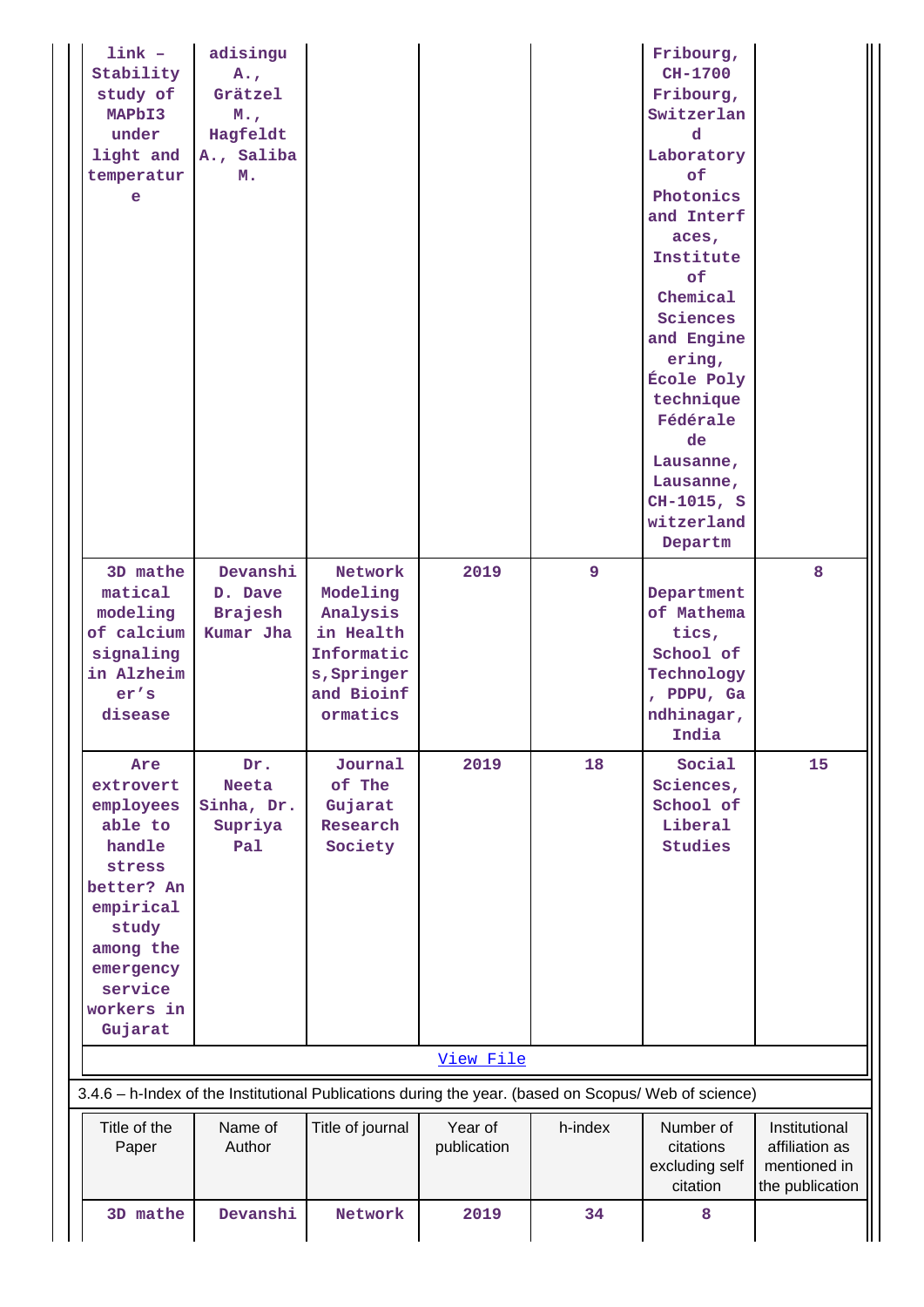| matical<br>modeling<br>of calcium<br>signaling<br>in Alzheim<br>er's<br>disease |                        | D. Dave<br><b>Brajesh</b><br>Kumar Jha | Modeling<br>Analysis<br>in Health<br>Informatic<br>s, Springer<br>and Bioinf<br>ormatics                                                                                                                                         |          |                                     |                                                                      |                                         | Department<br>of Mathema<br>tics,<br>School of<br>Technology<br>, PDPU, Ga<br>ndhinagar,<br>India |
|---------------------------------------------------------------------------------|------------------------|----------------------------------------|----------------------------------------------------------------------------------------------------------------------------------------------------------------------------------------------------------------------------------|----------|-------------------------------------|----------------------------------------------------------------------|-----------------------------------------|---------------------------------------------------------------------------------------------------|
|                                                                                 |                        |                                        |                                                                                                                                                                                                                                  |          | View File                           |                                                                      |                                         |                                                                                                   |
|                                                                                 |                        |                                        | 3.4.7 - Faculty participation in Seminars/Conferences and Symposia during the year                                                                                                                                               |          |                                     |                                                                      |                                         |                                                                                                   |
| Number of Faculty                                                               |                        |                                        | International                                                                                                                                                                                                                    | National |                                     | <b>State</b>                                                         |                                         | Local                                                                                             |
| Attended/Semi<br>nars/Workshops                                                 |                        |                                        | 64                                                                                                                                                                                                                               |          | 59                                  | 45                                                                   |                                         | 45                                                                                                |
| Presented<br>papers                                                             |                        |                                        | 51                                                                                                                                                                                                                               |          | 24                                  | 38                                                                   |                                         | 15                                                                                                |
| Resource<br>persons                                                             |                        |                                        | 10                                                                                                                                                                                                                               |          | 12                                  | 13                                                                   |                                         | $\overline{7}$                                                                                    |
|                                                                                 |                        |                                        |                                                                                                                                                                                                                                  |          | View File                           |                                                                      |                                         |                                                                                                   |
| 3.5 - Consultancy                                                               |                        |                                        |                                                                                                                                                                                                                                  |          |                                     |                                                                      |                                         |                                                                                                   |
|                                                                                 |                        |                                        | 3.5.1 - Revenue generated from Consultancy during the year                                                                                                                                                                       |          |                                     |                                                                      |                                         |                                                                                                   |
| Name of the Consultan(s)<br>department                                          |                        |                                        | Name of consultancy<br>project                                                                                                                                                                                                   |          | Consulting/Sponsoring<br>Agency     |                                                                      | Revenue generated<br>(amount in rupees) |                                                                                                   |
| Engineering                                                                     | Mechanical             |                                        | MQL based wear<br>testing with<br>charged lubricant                                                                                                                                                                              |          | PhD Research<br>Scholar from IITRAM |                                                                      |                                         | 14160                                                                                             |
|                                                                                 | Solar Energy           |                                        | Third party<br>inspection for<br>agency for carrying<br>out of solar<br>rooftop system<br>installed during<br>the 2018-2019 in<br>the state of<br>gujarat at user<br>place under GEDAs<br>residencial solar<br>rooftop programme |          |                                     | Gujarat Energy<br>Development<br>Agency (GEDA)                       |                                         | 2457000                                                                                           |
| Engineering                                                                     | Chenical               |                                        | Molecular<br>Simulation study of<br>Novel Ionic Liquids                                                                                                                                                                          |          |                                     | Department of<br>Science and<br>Technology and<br>Academy of finland |                                         | 90000                                                                                             |
| Engineering                                                                     | Chenical               |                                        | Development of<br>Large scale CO2<br>capture process                                                                                                                                                                             |          |                                     | AGT CCS,<br>Ahemdabad                                                |                                         | 600000                                                                                            |
|                                                                                 | Civil Engineering      |                                        | Development of<br>Project Risk<br>Management Model<br>for Solar Power<br>Plant                                                                                                                                                   |          |                                     | Kumars Energy (P)<br>Ltd, Bangalore                                  |                                         | 300000                                                                                            |
|                                                                                 | School of<br>Campus to |                                        |                                                                                                                                                                                                                                  |          | Torrent Gas                         |                                                                      | 1121000                                 |                                                                                                   |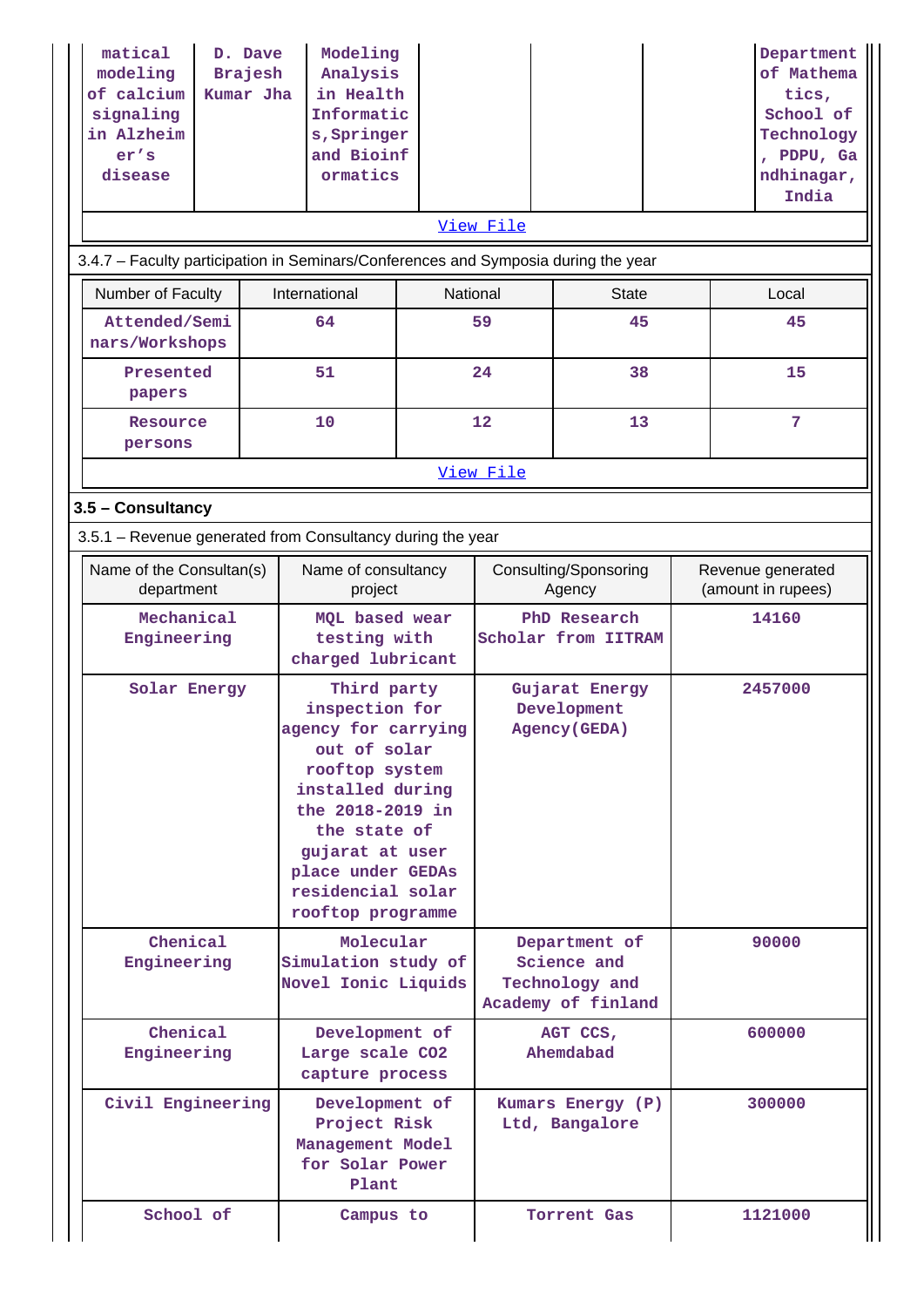| Petroleum<br>Technology                                                              | corporate                                                                                                  |             |                                                                         |                                                          |                                                                                                                                                                                                                    |
|--------------------------------------------------------------------------------------|------------------------------------------------------------------------------------------------------------|-------------|-------------------------------------------------------------------------|----------------------------------------------------------|--------------------------------------------------------------------------------------------------------------------------------------------------------------------------------------------------------------------|
| Pandit Deendayal<br>Petroleum<br>University                                          | <b>Consultancy Fees</b><br>- JREDA<br>(Deputation)                                                         |             | Jharkhand<br>Renewable Energy<br>Development Agency                     |                                                          | 9287855                                                                                                                                                                                                            |
| Pandit Deendayal<br>Petroleum<br>University                                          | 2 MW Grid<br>Connected Solar<br>Photovoltaic<br>Project at STPs                                            |             | Gujarat Urban<br>Development Company<br>Limited                         |                                                          | 471058                                                                                                                                                                                                             |
| Pandit Deendayal<br>Petroleum<br>University                                          | PMC 1.345 MW GEDA<br>Solar Power Project                                                                   |             |                                                                         | Gujarat Energy<br>Development Agency                     | 194700                                                                                                                                                                                                             |
| Pandit Deendayal<br>Petroleum<br>University                                          | Bid Advisory and<br>DPR of 100 MW<br>Raghanesda and 50<br>MW Dholera                                       |             | Gujarat<br>Industries Power<br>Company Limited                          |                                                          | 1311975                                                                                                                                                                                                            |
|                                                                                      |                                                                                                            |             | View File                                                               |                                                          |                                                                                                                                                                                                                    |
| 3.5.2 – Revenue generated from Corporate Training by the institution during the year |                                                                                                            |             |                                                                         |                                                          |                                                                                                                                                                                                                    |
| Name of the<br>Consultan(s)<br>department                                            | Title of the<br>programme                                                                                  |             | Agency seeking /<br>Revenue generated<br>(amount in rupees)<br>training |                                                          | Number of trainees                                                                                                                                                                                                 |
| Pandit<br>Deendayal<br>Petroleum<br>University                                       | RE related<br>Petrochemical<br>trainings for<br>Govt.<br>Department,<br>Govt. of<br>Departments<br>Gujarat |             | Energy and                                                              | 1600000                                                  | 15                                                                                                                                                                                                                 |
| Pandit<br>Deendayal<br>Petroleum<br>University                                       | Canal Top<br>Training                                                                                      | of Gujarat  | GSECL, Govt.                                                            | 990000                                                   | 9                                                                                                                                                                                                                  |
| Department of<br>Chemistry                                                           | Publish or<br>Perish:<br><b>Strategies for</b><br>scientific<br>research<br>publications                   | researchers | Students and                                                            | 20000                                                    | 50                                                                                                                                                                                                                 |
|                                                                                      |                                                                                                            |             | View File                                                               |                                                          |                                                                                                                                                                                                                    |
| 3.6 - Extension Activities                                                           |                                                                                                            |             |                                                                         |                                                          |                                                                                                                                                                                                                    |
|                                                                                      |                                                                                                            |             |                                                                         |                                                          | 3.6.1 – Number of extension and outreach programmes conducted in collaboration with industry, community and<br>Non- Government Organisations through NSS/NCC/Red cross/Youth Red Cross (YRC) etc., during the year |
| Title of the activities                                                              | Organising unit/agency/<br>collaborating agency                                                            |             |                                                                         | Number of teachers<br>participated in such<br>activities | Number of students<br>participated in such<br>activities                                                                                                                                                           |
| Swachhta Pakhwada                                                                    | NSS, PDPU                                                                                                  |             |                                                                         | 4                                                        | 45                                                                                                                                                                                                                 |
| Article Writing                                                                      | The Election<br>Commission of india                                                                        |             |                                                                         | 3                                                        | 50                                                                                                                                                                                                                 |
| Guest Lecture on<br>organ donation                                                   | Civil hospital<br>Ahmedabad                                                                                |             |                                                                         | 3                                                        | 75                                                                                                                                                                                                                 |
| Village survey<br>Unnat bharat                                                       | <b>UBA, NSS</b>                                                                                            |             |                                                                         | $\overline{2}$                                           | 40                                                                                                                                                                                                                 |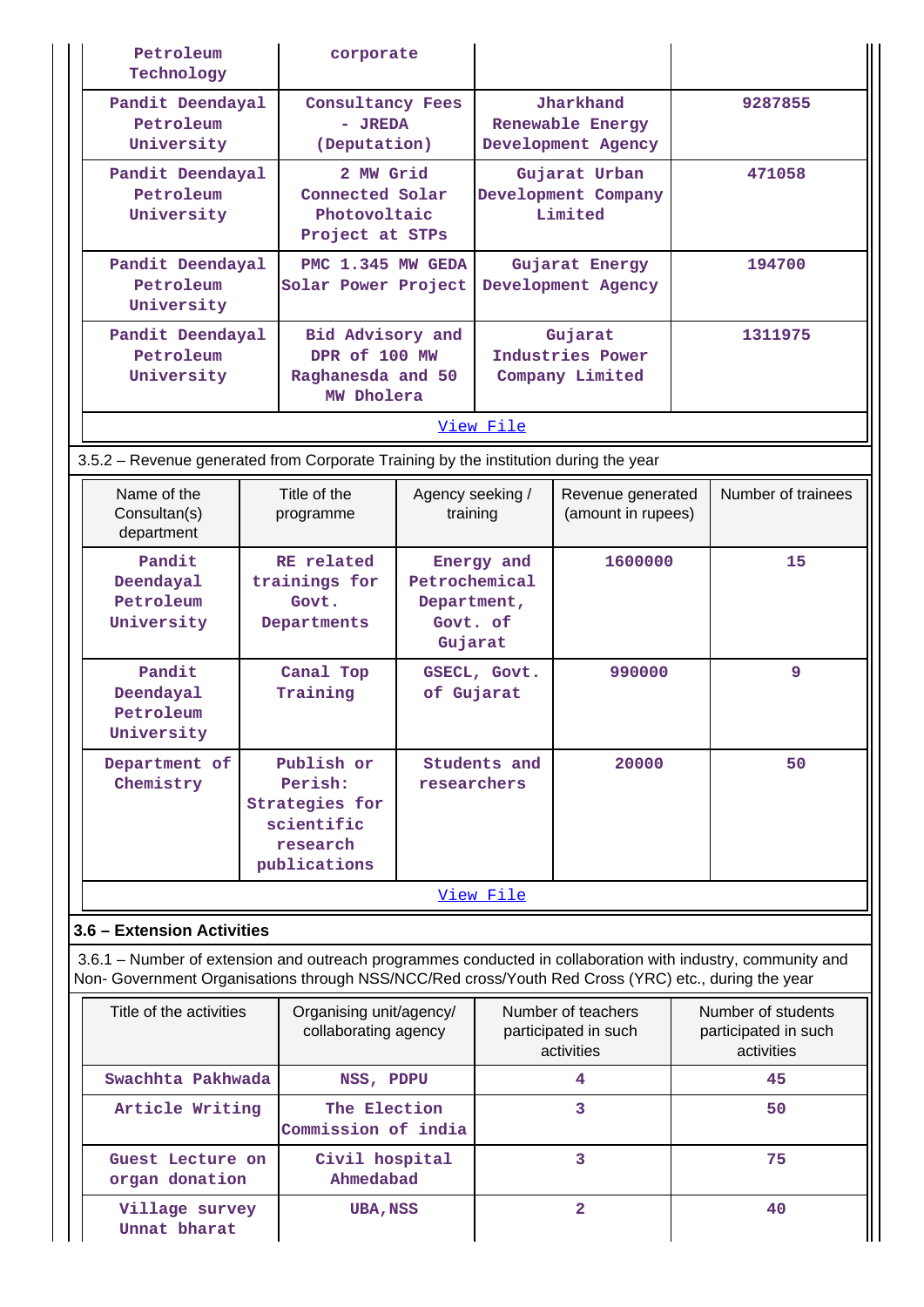| Abhiyan (UBA)                                                                                                                   |                                                 |                                                                                    |                                        |
|---------------------------------------------------------------------------------------------------------------------------------|-------------------------------------------------|------------------------------------------------------------------------------------|----------------------------------------|
| Tree Plantation                                                                                                                 | Raisan Village,<br>NSS, PDPU                    |                                                                                    | 50                                     |
| Poster<br>Presentation                                                                                                          | <b>ICE</b>                                      |                                                                                    | 9                                      |
| Forum of<br><b>Expression (Gender</b><br>Equality Safety)                                                                       | Jharokha                                        | $\overline{\mathbf{3}}$                                                            | 30                                     |
| Project Umang at<br>Valad Village<br>school                                                                                     | Umang                                           | $\overline{3}$                                                                     | 50                                     |
| <b>Blood Donation</b><br>Drive                                                                                                  | Rotaract Club of<br><b>PDPU</b>                 | 5                                                                                  | 350                                    |
| Assam Flood<br>Relief                                                                                                           | Rotaract Club of<br><b>PDPU</b>                 | $7\phantom{.0}$                                                                    | 17                                     |
|                                                                                                                                 |                                                 | View File                                                                          |                                        |
| 3.6.2 - Awards and recognition received for extension activities from Government and other recognized bodies<br>during the year |                                                 |                                                                                    |                                        |
| Name of the activity                                                                                                            | Award/Recognition                               | <b>Awarding Bodies</b>                                                             | Number of students<br><b>Benefited</b> |
| Research                                                                                                                        | Visiting Research<br>Scientist                  | DST, GoI ans<br>Academy of Finland                                                 | 1                                      |
| Research<br>presentation                                                                                                        | Foreign Travel<br>Grant                         | DST, GoI                                                                           | 1                                      |
| Highly cited<br>author in India                                                                                                 | Highly cited<br>author in India                 | American Chemical<br>Society (ACS)                                                 | 1                                      |
| Distinguished<br>Scientist                                                                                                      | <b>VIRA</b><br>International Award              | Center for<br>Advance research<br>and Design, Venus<br>International<br>Foundation | $\mathbf{1}$                           |
| Diploma for<br>research paper in<br><b>JACS</b>                                                                                 | Diploma for<br>research paper in<br><b>JACS</b> | Polish Academy of<br>Science                                                       | 1.                                     |
| Research                                                                                                                        | Young Researcher                                | <b>Vennus</b><br>International<br>Foundation India                                 | $\mathbf{1}$                           |
| Geothermal<br>Research                                                                                                          | Distinguished<br>Faculty                        | <b>Vennus</b><br>International<br>Foundation India                                 | 1.                                     |
| National<br>Committee on<br>Geothermal                                                                                          | <b>Expert Member</b>                            | Ministry of New<br>and Renewable<br>Energy                                         | 1.                                     |
| Research in Wind<br>Energy                                                                                                      | Chair Professor                                 | Suzlon Energy Ltd                                                                  | 1.                                     |
| Innovation in<br>Best Research<br>Engineering<br>Scientist Award<br>2020 for New<br>Innovations in                              |                                                 | <b>Science Father</b>                                                              | 1.                                     |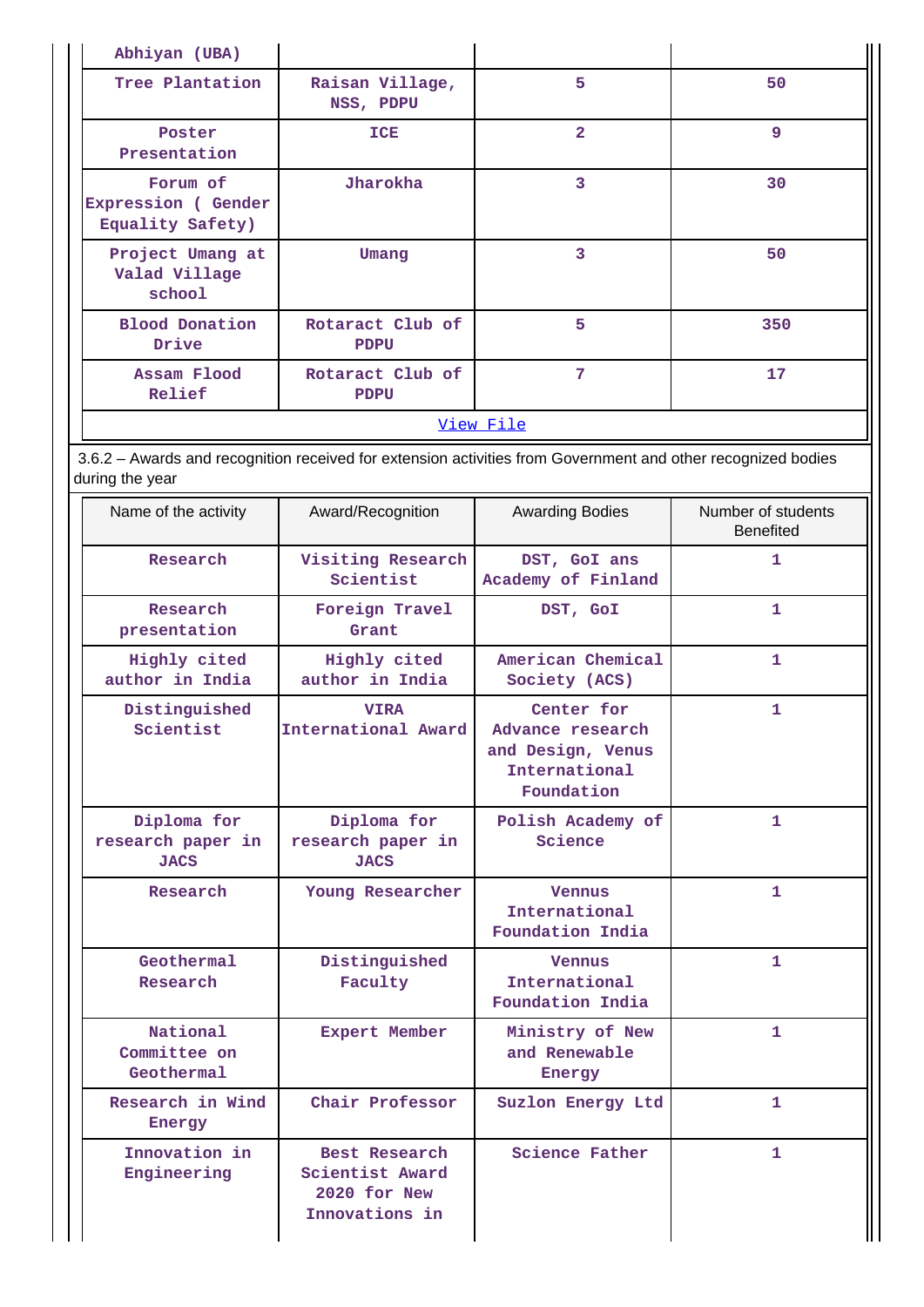| Engineering |  |  |  |  |
|-------------|--|--|--|--|
|             |  |  |  |  |
|             |  |  |  |  |

[View File](https://assessmentonline.naac.gov.in/public/Postacc/Awards_for_extension/10088_Awards_for_extension_1622445291.xlsx)

 3.6.3 – Students participating in extension activities with Government Organisations, Non-Government Organisations and programmes such as Swachh Bharat, Aids Awareness, Gender Issue, etc. during the year

| Name of the scheme                | Organising unit/Agen<br>cy/collaborating<br>agency | Name of the activity                               | Number of teachers<br>participated in such<br>activites | Number of students<br>participated in such<br>activites |
|-----------------------------------|----------------------------------------------------|----------------------------------------------------|---------------------------------------------------------|---------------------------------------------------------|
| Cyclothon-Fit<br>India 2020       | Sports NSS,<br><b>PDPU</b>                         | Cyclothon-Fit<br>India 2020                        | 3                                                       | 25                                                      |
| Martyrs Run-<br>Neon Rush         | Sports NSS,<br><b>PDPU</b>                         | Martyrs Run-<br>Neon Rush                          | 45                                                      | 500                                                     |
| Swachhta<br>Pakhwada              | NSS, PDPU                                          | Swachhta<br>Pakhwada                               | 6                                                       | 45                                                      |
| NSS, PDPU                         | Civil<br>hospital<br>Ahmedabad                     | <b>Blood</b><br>Donation camp                      | 26                                                      | 350                                                     |
| My Vote<br>Matters                | The Election<br>Commission of<br>india             | Article<br>Writing                                 | 3                                                       | 50                                                      |
| NSS, PDPU                         | Civil<br>hospital<br>Ahmedabad                     | <b>Guest Lecture</b><br>on organ<br>donation       | 5                                                       | 75                                                      |
| NSS, PDPU                         | <b>NSS</b>                                         | Poster making                                      | 5                                                       | 50                                                      |
| <b>UBA</b>                        | <b>UBA, NSS</b>                                    | Village<br>survey Unnat<br>bharat Abhiyan<br>(UBA) | 3                                                       | 40                                                      |
| Green<br>Gandhinagar<br>NSS, PDPU | Raisan<br>Village, NSS,<br><b>PDPU</b>             | Tree<br>Plantation                                 | $\overline{7}$                                          | 50                                                      |
| Swachhta<br>Pakhwada              | ICE                                                | Poster<br>Presentation                             | 3                                                       | 9                                                       |
|                                   |                                                    | View File                                          |                                                         |                                                         |

# **3.7 – Collaborations**

3.7.1 – Number of Collaborative activities for research, faculty exchange, student exchange during the year

| Nature of activity                                             | Participant                                                                        | Source of financial support                    | <b>Duration</b> |
|----------------------------------------------------------------|------------------------------------------------------------------------------------|------------------------------------------------|-----------------|
| Research Exchange<br>collaboration                             | Dr. Swapnil<br>Dharaskar                                                           | DST, Government<br>of India                    | 55              |
| Research Linked<br>support                                     | Dr. Swapnil<br>Dharaskar                                                           | DST, Government<br>of India                    | 1095            |
| Research Linked<br>support                                     | Dr. Sukanta Dash                                                                   | DBT, Govt of<br>India                          | 1095            |
| University<br>project in<br>collaboration with<br>LT, Vadodara | Dr. Uma<br>Chaduvula, CV17<br>students- Himanshu<br>Patel, Digvijay<br>Bhatesariya | University of<br>Birmingham, United<br>kingdom | 365             |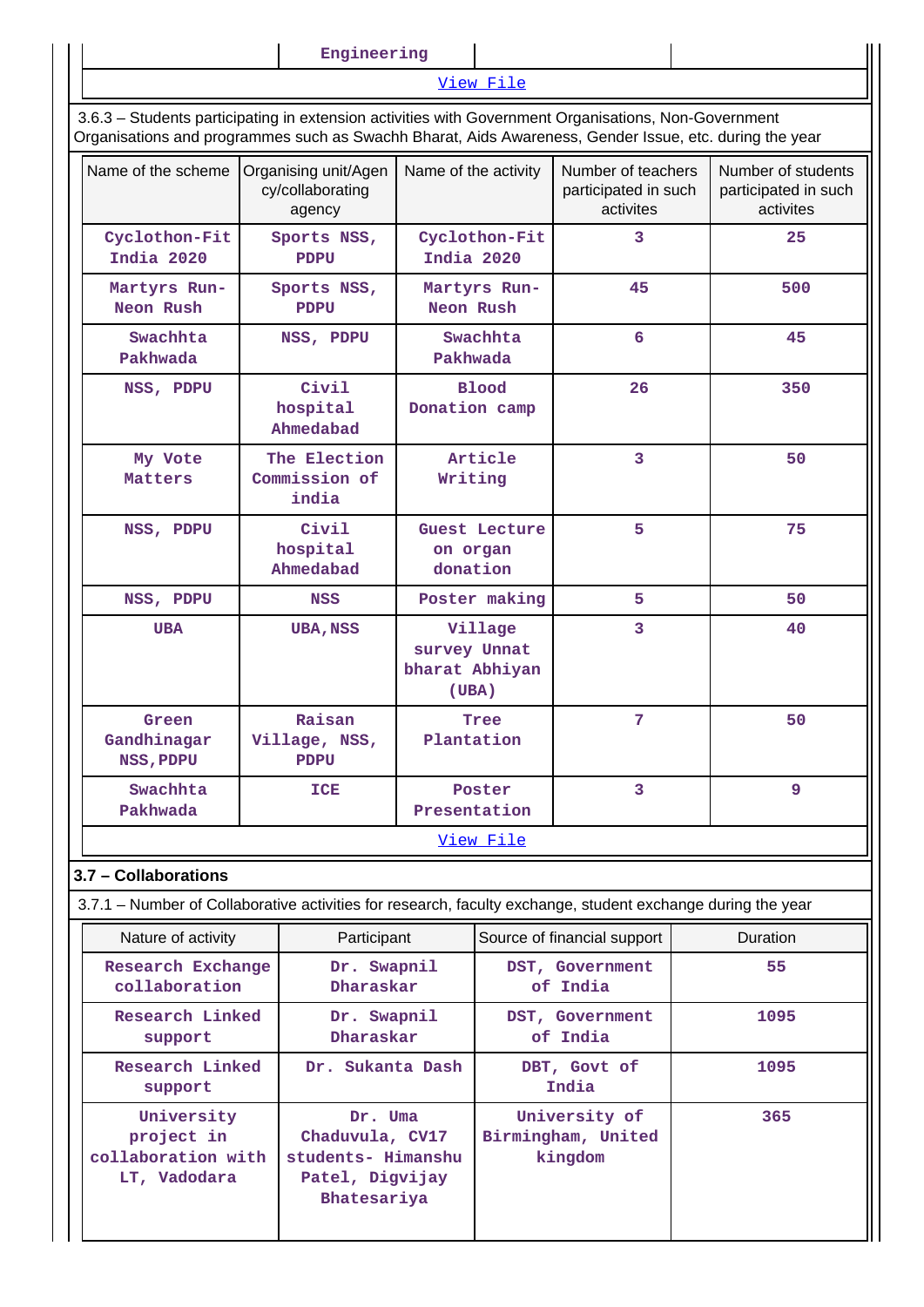| Research | Student and<br><b>Faculty Members</b> | Denmark Technical<br>University, Denmark                            | 365 |  |  |  |  |
|----------|---------------------------------------|---------------------------------------------------------------------|-----|--|--|--|--|
| Research | Student and<br><b>Faculty Members</b> | <b>IHE Delft</b><br>Institute for Water<br>Education,<br>Netherland | 365 |  |  |  |  |
| Research | Student and<br><b>Faculty Members</b> | <b>LEITAT</b><br>Technological<br>Center, Spain                     | 365 |  |  |  |  |
| Research | Student and<br><b>Faculty Members</b> | Canadore College,<br>North Bay, ON,<br>Canada                       | 365 |  |  |  |  |
| Research | Student and<br><b>Faculty Members</b> | Bursa Uludað<br>University,<br>Görükle, Bursa,<br>Turkey            | 365 |  |  |  |  |
| Research | Student and<br><b>Faculty Members</b> | King Fahd<br>University of<br>Petroleum Minerals,<br>Saudi Arabia   | 365 |  |  |  |  |
|          | View File                             |                                                                     |     |  |  |  |  |

 3.7.2 – Linkages with institutions/industries for internship, on-the- job training, project work, sharing of research facilities etc. during the year

| Nature of linkage                   | Title of the<br>linkage                                                                     | Name of the<br>partnering<br>institution/<br>industry<br>/research lab<br>with contact<br>details                                                                          | <b>Duration From</b> | <b>Duration To</b> | Participant    |
|-------------------------------------|---------------------------------------------------------------------------------------------|----------------------------------------------------------------------------------------------------------------------------------------------------------------------------|----------------------|--------------------|----------------|
| Internship                          | Industrial<br>Internship                                                                    | Gensol<br>engineering<br>Ltd.<br>Ahmedabad,<br>Contact: 91-<br>7940068235                                                                                                  | 09/07/2019           | 09/08/2019         | $\mathbf{1}$   |
| Internatio<br>nal Collabor<br>ation | $N-$ and $P-$<br>type oxide s<br>emiconductor<br>s for<br>Advanced<br>Oxidation<br>Processs | $C$ -zech-<br>India<br>Scientific<br>Cooperation<br>Project, Univ<br>ersity of<br>Chemistry<br>and<br>Technology,<br>Technicka<br>5,16628<br>Praha 6,<br>Czech<br>Republic | 01/07/2019           | 30/06/2020         | $\overline{2}$ |
| Internatio<br>nal Collabor<br>ation | <b>CEFIPRA</b><br>Scientific C<br>ollaborative                                              | Dr.<br>Sylvain Le<br>Gal                                                                                                                                                   | 01/07/2019           | 30/06/2020         | 3              |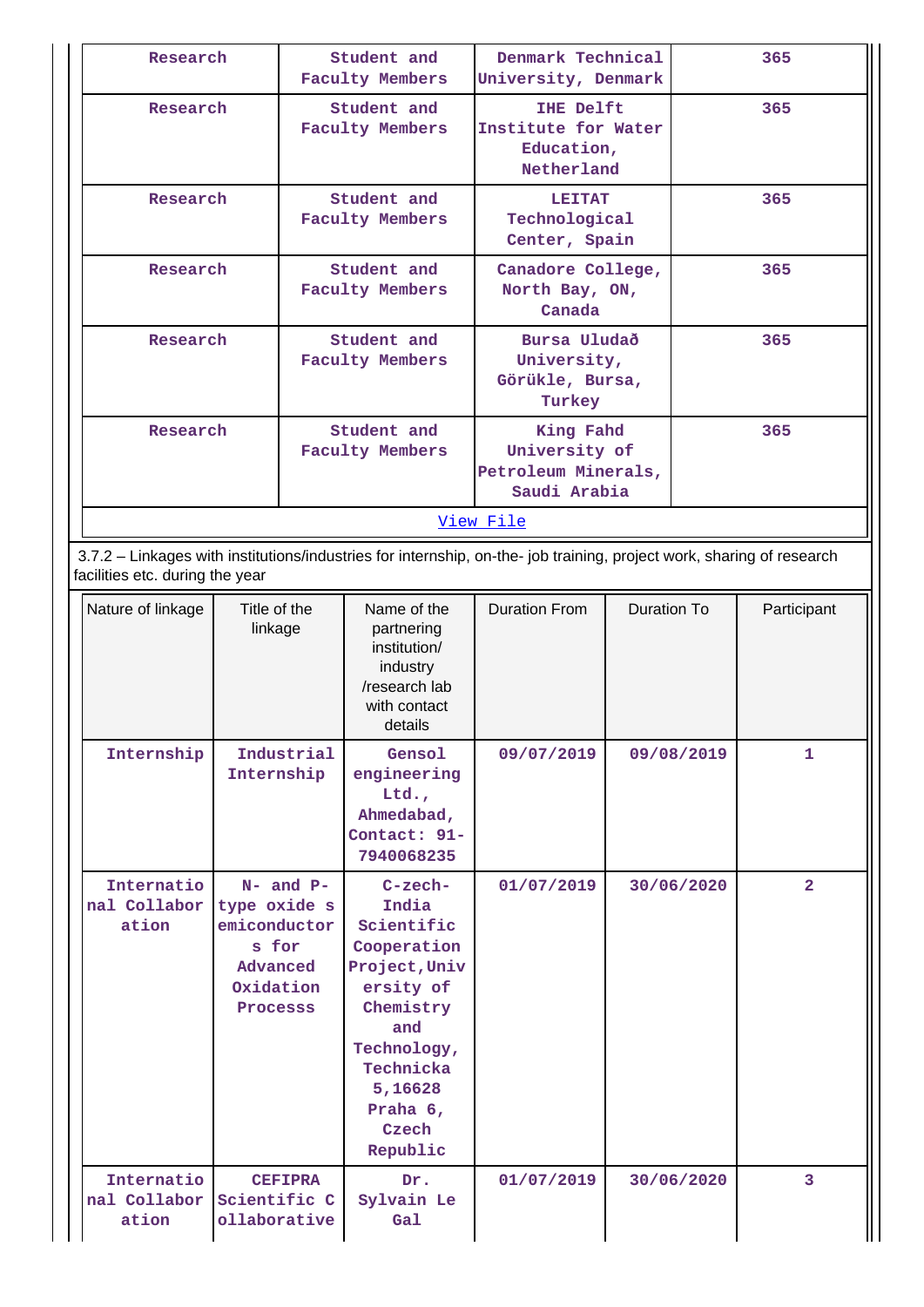|                                     | Research<br>Programme                                                                                                                                                                                                                              | (Principal<br>Collaborator<br>fromGroup of<br>Electrical<br>Engg. Paris,<br>France) and<br>Dr. Stephane<br>Bastide(Join<br>t Principal<br>Collaborator<br>fromInstitut<br>e of<br>chemiestry<br>material, Pa<br>ris, France) |            |            |                |
|-------------------------------------|----------------------------------------------------------------------------------------------------------------------------------------------------------------------------------------------------------------------------------------------------|------------------------------------------------------------------------------------------------------------------------------------------------------------------------------------------------------------------------------|------------|------------|----------------|
| Internatio<br>nal Collabor<br>ation | Perovskite<br>Crystals for<br>Scintilattor<br>s<br>Application                                                                                                                                                                                     | University<br>of Stuttgart<br>Helmholtz<br>Young<br>Investigator<br>Group<br>FRONTRUNNER,<br>Forschungsze<br>ntrum Jülich                                                                                                    | 01/01/2020 | 30/06/2020 | $\overline{a}$ |
| Internatio<br>nal Collabor<br>ation | Prof.<br>Indrajit<br>Mukhopadhyay<br>visit the<br>Institute of<br>Electrochemi<br>stry,<br>Clausthal<br>University<br>of technolog<br>y, Germany<br>for the<br>purpose of c<br>ollaboration<br>to improve<br>mutual<br>research and<br>development | Prof. Dr.<br><b>Frank Endres</b><br>(Institute<br>of Electroch<br>emistry,<br>Clausthal<br>University<br>of<br>technology)                                                                                                   | 01/08/2019 | 15/09/2019 | 7              |
| Internatio<br>nal Collabor<br>ation | Internatio<br>nal Meeting<br>on the<br>application<br>of Nano-<br>Materials<br>for energy<br>Conversion<br>and storage                                                                                                                             | Mr.<br>Antoine<br>Rodolphe<br>(University<br>of Lyon,<br>France)                                                                                                                                                             | 05/02/2020 | 07/02/2020 | 5              |
| Sharing<br>Research<br>Facilities   | Research<br>and Material<br>exchange                                                                                                                                                                                                               | Environmen<br>tal<br>Hydraulics<br>Institute,<br>Universidad                                                                                                                                                                 | 01/07/2019 | 30/06/2020 | 7              |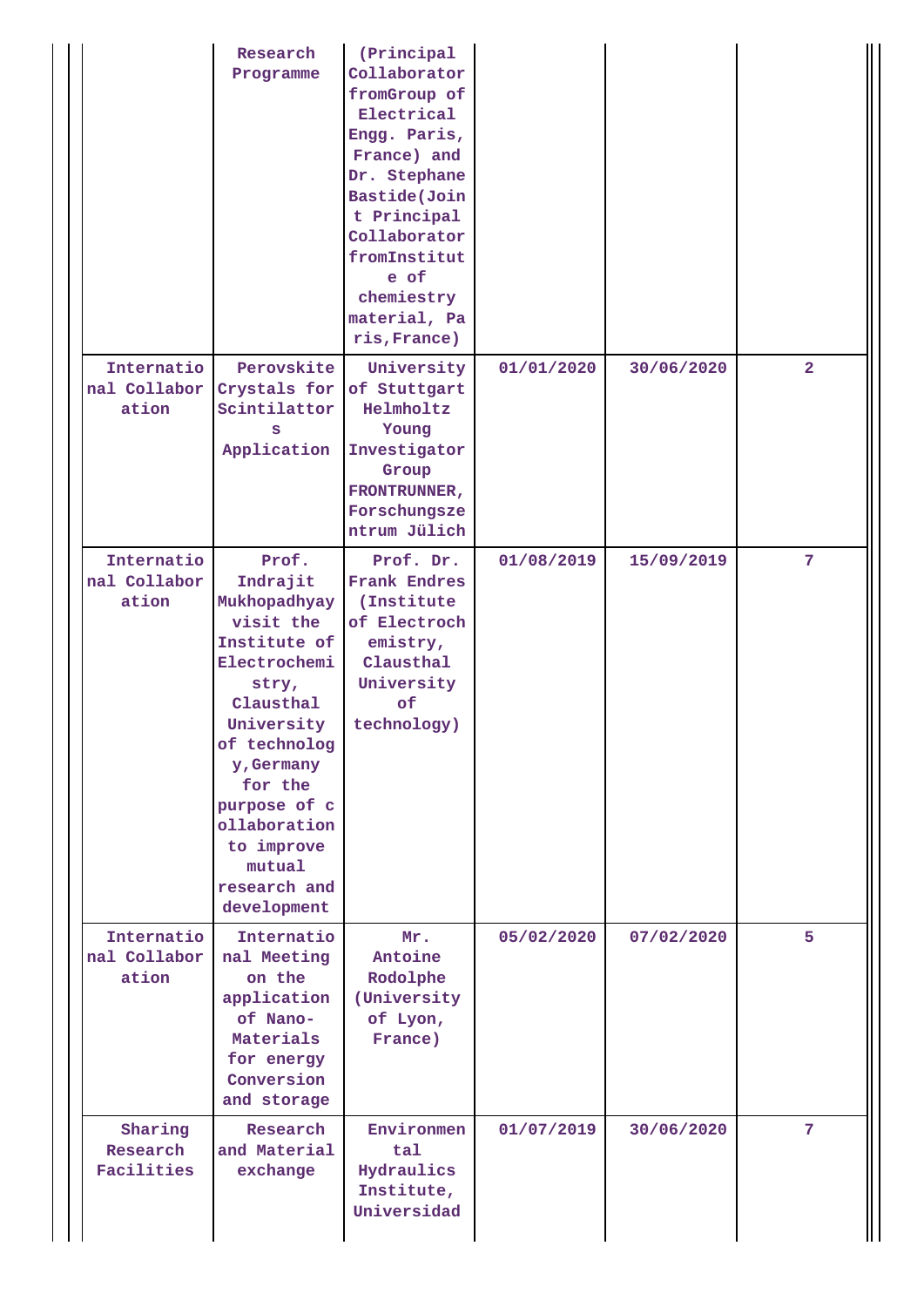|                                                                                                                                                       |             |            | De Cantabria           |                                                                                                                                                                                                                                                                                                         |                                             |                |                                                           |
|-------------------------------------------------------------------------------------------------------------------------------------------------------|-------------|------------|------------------------|---------------------------------------------------------------------------------------------------------------------------------------------------------------------------------------------------------------------------------------------------------------------------------------------------------|---------------------------------------------|----------------|-----------------------------------------------------------|
| Project<br>Work                                                                                                                                       | ive Project | Comprehens | Unschool,<br>Hyderabad | 01/07/2019                                                                                                                                                                                                                                                                                              |                                             | 15/05/2020     | 1                                                         |
| Project<br>Work                                                                                                                                       | ive Project | Comprehens | LT<br>Hydrocarbons     | 01/07/2019                                                                                                                                                                                                                                                                                              |                                             | 15/05/2020     | 1                                                         |
| Project<br>Work                                                                                                                                       | ive Project | Comprehens | IIT Mumbai             | 01/07/2019                                                                                                                                                                                                                                                                                              | 15/05/2020                                  |                | 1                                                         |
|                                                                                                                                                       |             |            |                        | View File                                                                                                                                                                                                                                                                                               |                                             |                |                                                           |
| 3.7.3 - MoUs signed with institutions of national, international importance, other universities, industries, corporate<br>houses etc. during the year |             |            |                        |                                                                                                                                                                                                                                                                                                         |                                             |                |                                                           |
| Organisation                                                                                                                                          |             |            | Date of MoU signed     | Purpose/Activities                                                                                                                                                                                                                                                                                      |                                             |                | Number of<br>students/teachers<br>participated under MoUs |
| CEAT Tyres,<br>Vadodara                                                                                                                               |             |            | 17/01/2020             | Student Project,<br>Training and<br>Research                                                                                                                                                                                                                                                            |                                             |                | 3                                                         |
| University of<br>Rome-TorVergatta                                                                                                                     |             | 22/01/2020 |                        | <b>Exchanges</b> and<br>internships for<br>students, faculty,<br>and staff Joint<br>research projects                                                                                                                                                                                                   |                                             | $\overline{2}$ |                                                           |
| University of<br>Saskatchewan,<br>Canada                                                                                                              |             |            | 03/07/2019             | <b>Exchanges</b> and<br>internships for<br>students, faculty,<br>and staff .<br>Introduction of new<br>curricula · Joint<br>research projects .<br>Exchange of<br>publications and<br>training materials<br>and • Development<br>of joint academic<br>programming.                                      |                                             |                | 125                                                       |
| Otemon Gakuin<br>University, Japan                                                                                                                    |             | 26/07/2019 |                        | <b>Nill</b><br>Exchange of<br>faculty members<br>Exchange of<br>students Exchange<br>of periodic<br>publications<br>regarding arts,<br>science and<br>education<br>Implementation of<br>joint educational<br>programs<br>Implementation of<br>joint activities<br>regarding various<br>kinds of culture |                                             |                |                                                           |
| University of<br>Birmingham, UK                                                                                                                       |             |            | 19/02/2020             |                                                                                                                                                                                                                                                                                                         | and education<br>Joint research<br>projects |                | 5                                                         |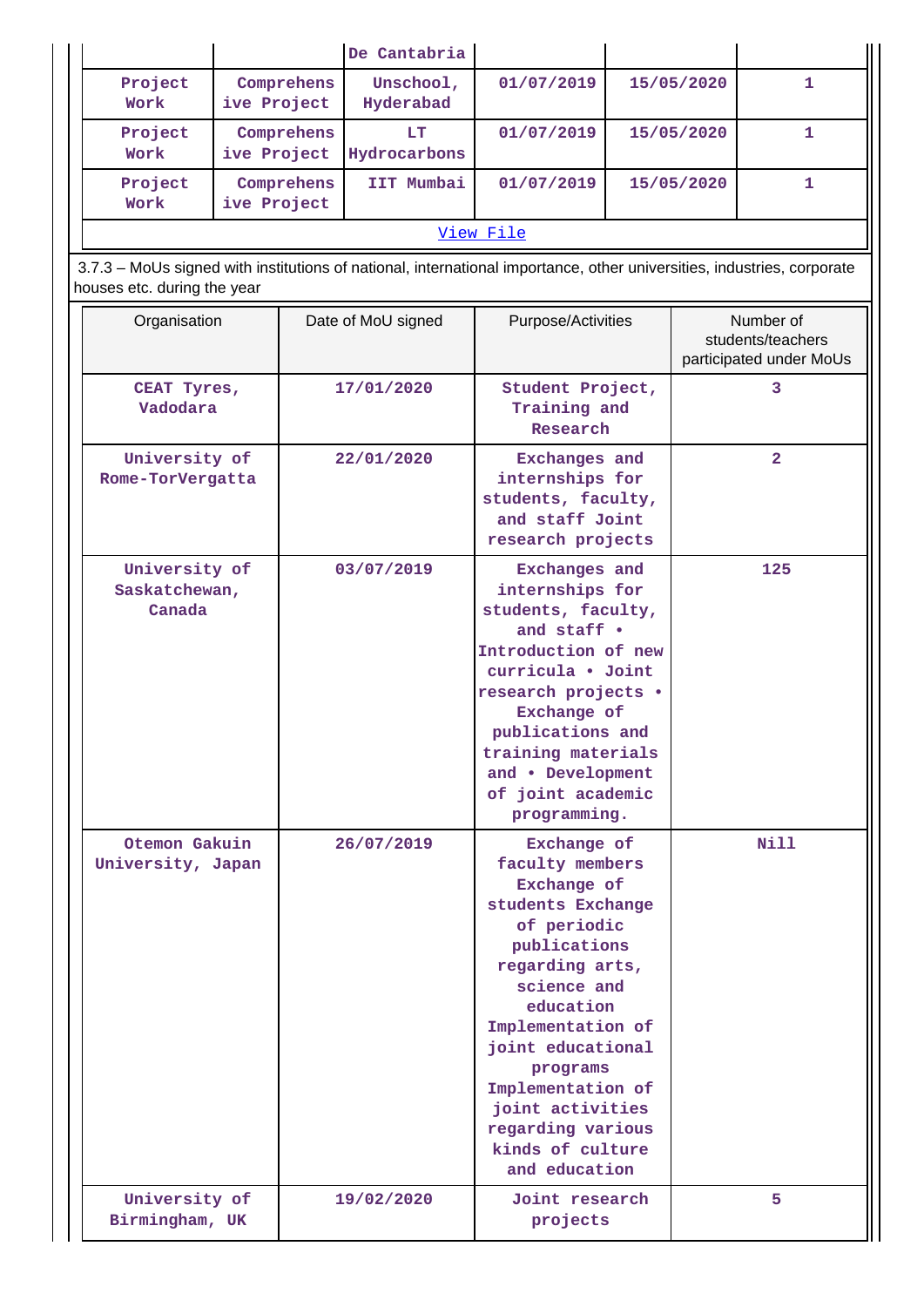|  |  | Oil India Limited |
|--|--|-------------------|
|--|--|-------------------|

II

|                                                             |                   |          |                                                                                                |  |                               | joint research                                 |                                |          |  |
|-------------------------------------------------------------|-------------------|----------|------------------------------------------------------------------------------------------------|--|-------------------------------|------------------------------------------------|--------------------------------|----------|--|
|                                                             |                   |          |                                                                                                |  | View File                     |                                                |                                |          |  |
| <b>CRITERION IV - INFRASTRUCTURE AND LEARNING RESOURCES</b> |                   |          |                                                                                                |  |                               |                                                |                                |          |  |
| 4.1 - Physical Facilities                                   |                   |          |                                                                                                |  |                               |                                                |                                |          |  |
|                                                             |                   |          | 4.1.1 – Budget allocation, excluding salary for infrastructure augmentation during the year    |  |                               |                                                |                                |          |  |
|                                                             |                   |          | Budget allocated for infrastructure augmentation                                               |  |                               | Budget utilized for infrastructure development |                                |          |  |
|                                                             |                   | 823.5    |                                                                                                |  |                               |                                                | 749.75                         |          |  |
|                                                             |                   |          | 4.1.2 - Details of augmentation in infrastructure facilities during the year                   |  |                               |                                                |                                |          |  |
|                                                             | <b>Facilities</b> |          |                                                                                                |  |                               |                                                | <b>Existing or Newly Added</b> |          |  |
|                                                             | Laboratories      |          |                                                                                                |  |                               |                                                | Newly Added                    |          |  |
|                                                             |                   |          | Classrooms with LCD facilities                                                                 |  |                               |                                                | Existing                       |          |  |
|                                                             |                   |          | Value of the equipment purchased<br>during the year (rs. in lakhs)                             |  |                               |                                                | Newly Added                    |          |  |
|                                                             |                   |          | Number of important equipments<br>purchased (Greater than 1-0 lakh)<br>during the current year |  |                               |                                                | Newly Added                    |          |  |
|                                                             | Campus Area       |          |                                                                                                |  |                               |                                                | Existing                       |          |  |
|                                                             | Seminar Halls     |          |                                                                                                |  |                               |                                                | Existing                       |          |  |
| View File                                                   |                   |          |                                                                                                |  |                               |                                                |                                |          |  |
| 4.2 - Library as a Learning Resource                        |                   |          |                                                                                                |  |                               |                                                |                                |          |  |
|                                                             |                   |          | 4.2.1 - Library is automated {Integrated Library Management System (ILMS)}                     |  |                               |                                                |                                |          |  |
| Name of the ILMS<br>software                                |                   |          | Nature of automation (fully<br>or patially)                                                    |  | Version<br>Year of automation |                                                |                                |          |  |
| <b>TCSiON library</b><br>module                             |                   |          | Fully                                                                                          |  |                               | <b>NA</b>                                      |                                | 2007     |  |
| 4.2.2 - Library Services                                    |                   |          |                                                                                                |  |                               |                                                |                                |          |  |
| Library<br>Service Type                                     |                   | Existing |                                                                                                |  | Newly Added                   |                                                | Total                          |          |  |
| Text<br><b>Books</b>                                        | 56441             |          | 47811028                                                                                       |  | 1607                          | 1871831                                        | 58048                          | 49682859 |  |
| e-Books                                                     | 68049             |          | 616923                                                                                         |  | 7378                          | 687179                                         | 75427                          | 1304102  |  |
| Journals                                                    | 246               |          | 1348781                                                                                        |  | 75                            | 352639                                         | 321                            | 1701420  |  |
| $e-$<br>Journals                                            | 11115             |          | 12147468                                                                                       |  | 9586                          | 1411290                                        | 20701                          | 13558758 |  |
| Digital<br>Database                                         | $\overline{7}$    |          | 791640                                                                                         |  | $\overline{\mathbf{4}}$       | 399444                                         | 11                             | 1191084  |  |
| CD &<br>Video                                               | 3267              |          | 853734                                                                                         |  | 137                           | 17000                                          | 3404                           | 870734   |  |
| Weeding<br>(hard &<br>soft)                                 | 458               |          | 366400                                                                                         |  | <b>Nill</b>                   | <b>Nill</b>                                    | 458                            | 366400   |  |
| Others (s                                                   | 63                |          | 10669                                                                                          |  | <b>Nill</b>                   | <b>Nill</b>                                    | 63                             | 10669    |  |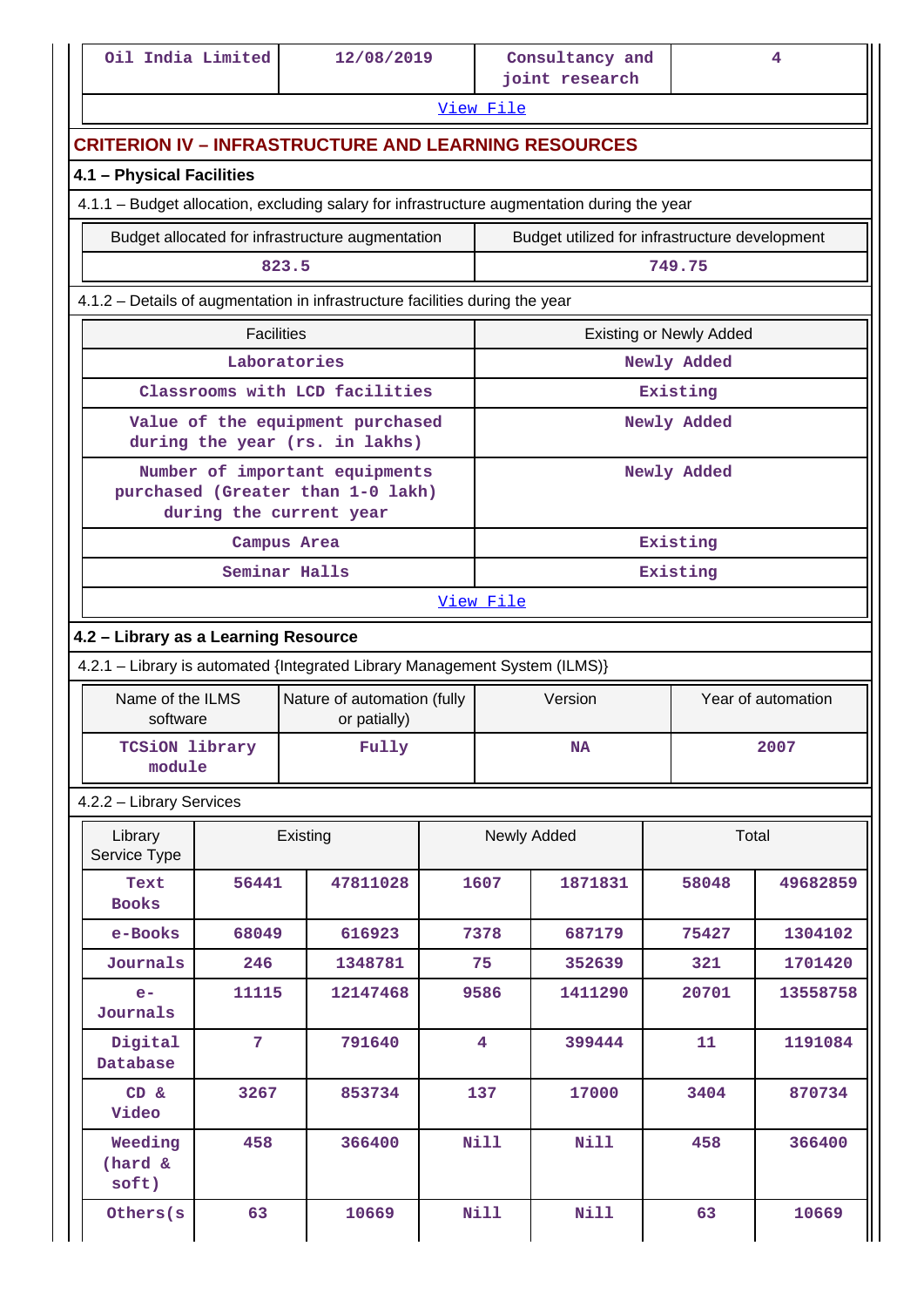**pecify)**

**No file uploaded.**

 4.2.3 – E-content developed by teachers such as: e-PG- Pathshala, CEC (under e-PG- Pathshala CEC (Under Graduate) SWAYAM other MOOCs platform NPTEL/NMEICT/any other Government initiatives & institutional (Learning Management System (LMS) etc

|                                          | Name of the Teacher                                                                                         |                         | Name of the Module                                                                                                                                  |                            | Platform on which module<br>is developed |                 |                 | Date of launching e-<br>content                   |               |
|------------------------------------------|-------------------------------------------------------------------------------------------------------------|-------------------------|-----------------------------------------------------------------------------------------------------------------------------------------------------|----------------------------|------------------------------------------|-----------------|-----------------|---------------------------------------------------|---------------|
| Dr. Nandini<br>Mukherjee                 |                                                                                                             | LMS                     | For institutional                                                                                                                                   |                            | Youtube                                  |                 |                 | 06/05/2020                                        |               |
| <b>Badheka</b>                           | Prof Vishvesh J                                                                                             | (iACE)                  | GTAW process,<br>practice<br>consumables (2hrs)<br>under Train the<br>Trainer program of<br>The International<br>Automobile Centre<br>of Excellence |                            | <b>LMS</b>                               |                 |                 | 16/06/2020                                        |               |
|                                          | Ramesh K. Guduru                                                                                            |                         | Advanced<br>Manufacturing<br>Process Course -<br>Lectures                                                                                           |                            | LMS                                      |                 |                 | 07/04/2020                                        |               |
|                                          | Nagababu<br>Machine Design -1<br>Garlapati                                                                  |                         |                                                                                                                                                     |                            | LMS and Youtube                          |                 | 26/04/2020      |                                                   |               |
|                                          | Dr. Pavan Kumar G                                                                                           | Experimental<br>Methods |                                                                                                                                                     |                            | LMS                                      |                 |                 | 27/04/2020                                        |               |
| Singh                                    | Dr. Simran Jeet                                                                                             | Robotics-Elective       |                                                                                                                                                     |                            | LMS                                      |                 |                 | 04/04/2020                                        |               |
|                                          | Dr. Nirav Patel                                                                                             |                         | Lectures of<br>design an<br>Kinematics of<br>Machine                                                                                                |                            |                                          | LMS and YouTube |                 | 25/04/2020                                        |               |
| Bhasuru                                  | Dr. Rajesh Patel<br>and Mr. Abhinaya                                                                        |                         | <b>Fluid Mechanics</b><br>and Fluid Machinery                                                                                                       |                            | LMS                                      |                 |                 | 18/04/2020                                        |               |
| Mr. Rakesh<br>Chaudhari, Mr.             | Elements of<br>Mechanical<br>Engineering<br>Rahul Deharkar, Mr.<br>Parth Prajapati, Dr.<br>S. S. Kacchawaha |                         |                                                                                                                                                     | LMS                        |                                          |                 | 18/04/2020      |                                                   |               |
|                                          | Manufacturing<br>Dr. Jaykumar Vora<br>Dr. Vivek Patel<br>Process Lab - 1                                    |                         |                                                                                                                                                     |                            | LMS                                      |                 |                 | 28/04/2020                                        |               |
|                                          |                                                                                                             |                         |                                                                                                                                                     |                            | View File                                |                 |                 |                                                   |               |
| 4.3 - IT Infrastructure                  |                                                                                                             |                         |                                                                                                                                                     |                            |                                          |                 |                 |                                                   |               |
| 4.3.1 - Technology Upgradation (overall) |                                                                                                             |                         |                                                                                                                                                     |                            |                                          |                 |                 |                                                   |               |
| <b>Type</b>                              | <b>Total Co</b><br>mputers                                                                                  | Computer<br>Lab         | Internet                                                                                                                                            | <b>Browsing</b><br>centers | Computer<br>Centers                      | Office          | Departme<br>nts | Available<br><b>Bandwidt</b><br>h (MBPS/<br>GBPS) | <b>Others</b> |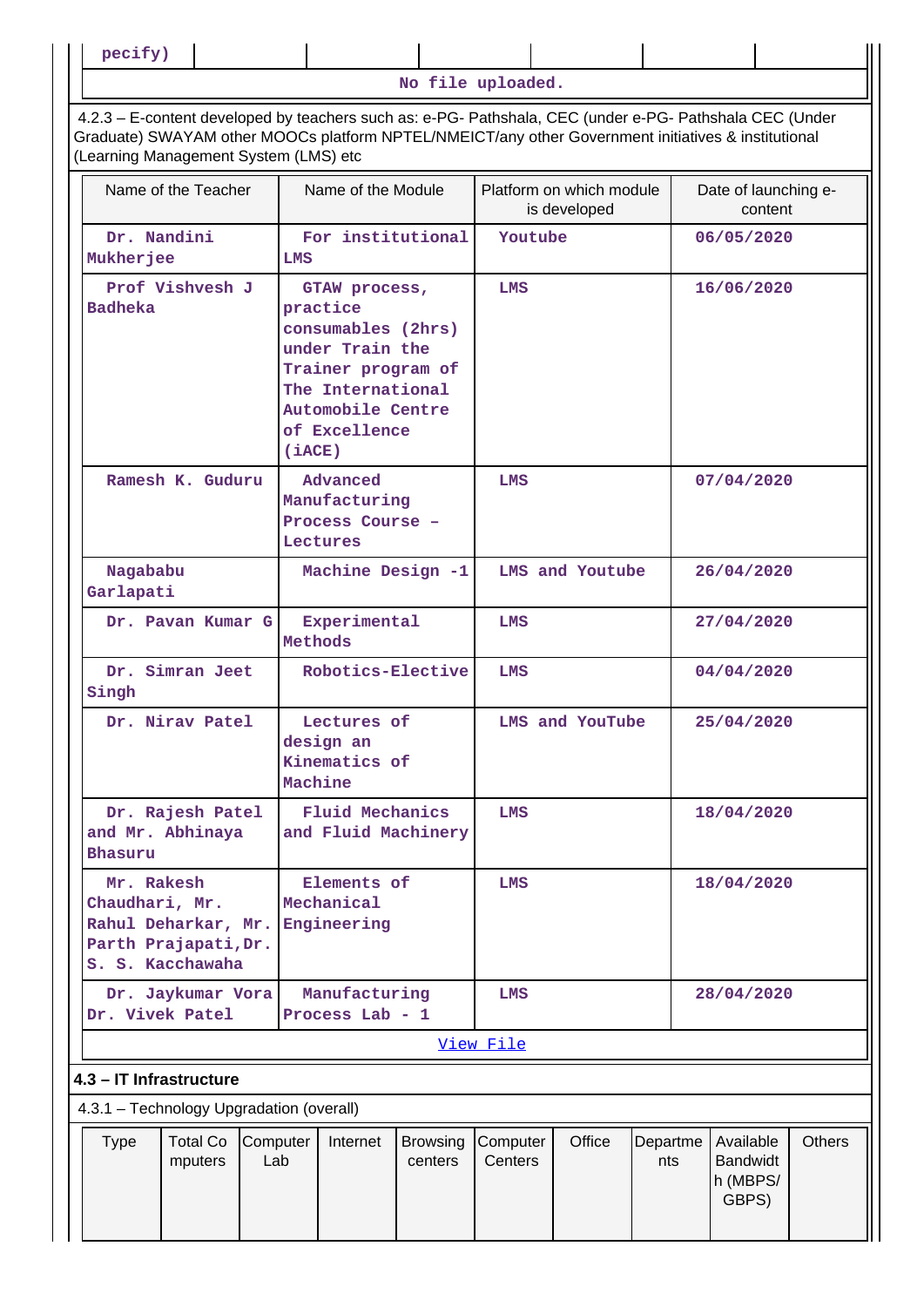| Existin<br>g                                                                                                                                                                                                                                                             | 1279                                       | 7            | 375                                                              | 1           | $\overline{a}$  | 4                                         | 1                  | 375                                                                                                                                                                                                                                                                                                                                                                                                                                                                                                                                                                                                                                                                                                                                                                                                                                                                                                                                                                                                                                                                                                                                                                                                                                                                                                                                                                                                                                                                                                                                                                                                                                                                                                                                                                                                                                                                                                                                                                                                                                                                                                                                                                                                                                                                                                                                                                                                                                                                                                                                                          | 0           |
|--------------------------------------------------------------------------------------------------------------------------------------------------------------------------------------------------------------------------------------------------------------------------|--------------------------------------------|--------------|------------------------------------------------------------------|-------------|-----------------|-------------------------------------------|--------------------|--------------------------------------------------------------------------------------------------------------------------------------------------------------------------------------------------------------------------------------------------------------------------------------------------------------------------------------------------------------------------------------------------------------------------------------------------------------------------------------------------------------------------------------------------------------------------------------------------------------------------------------------------------------------------------------------------------------------------------------------------------------------------------------------------------------------------------------------------------------------------------------------------------------------------------------------------------------------------------------------------------------------------------------------------------------------------------------------------------------------------------------------------------------------------------------------------------------------------------------------------------------------------------------------------------------------------------------------------------------------------------------------------------------------------------------------------------------------------------------------------------------------------------------------------------------------------------------------------------------------------------------------------------------------------------------------------------------------------------------------------------------------------------------------------------------------------------------------------------------------------------------------------------------------------------------------------------------------------------------------------------------------------------------------------------------------------------------------------------------------------------------------------------------------------------------------------------------------------------------------------------------------------------------------------------------------------------------------------------------------------------------------------------------------------------------------------------------------------------------------------------------------------------------------------------------|-------------|
| Added                                                                                                                                                                                                                                                                    | 141                                        | $\mathbf{1}$ | 1000                                                             | $\mathbf 0$ | $\mathbf 0$     | $\mathbf{0}$                              | $\mathbf 0$        | 1000                                                                                                                                                                                                                                                                                                                                                                                                                                                                                                                                                                                                                                                                                                                                                                                                                                                                                                                                                                                                                                                                                                                                                                                                                                                                                                                                                                                                                                                                                                                                                                                                                                                                                                                                                                                                                                                                                                                                                                                                                                                                                                                                                                                                                                                                                                                                                                                                                                                                                                                                                         | $\mathbf 0$ |
| Total                                                                                                                                                                                                                                                                    | 1420                                       | 8            | 1375                                                             | 1           | $\overline{a}$  | 4                                         | 1                  | 1375                                                                                                                                                                                                                                                                                                                                                                                                                                                                                                                                                                                                                                                                                                                                                                                                                                                                                                                                                                                                                                                                                                                                                                                                                                                                                                                                                                                                                                                                                                                                                                                                                                                                                                                                                                                                                                                                                                                                                                                                                                                                                                                                                                                                                                                                                                                                                                                                                                                                                                                                                         | 0           |
| 4.3.2 – Bandwidth available of internet connection in the Institution (Leased line)                                                                                                                                                                                      |                                            |              |                                                                  |             |                 |                                           |                    |                                                                                                                                                                                                                                                                                                                                                                                                                                                                                                                                                                                                                                                                                                                                                                                                                                                                                                                                                                                                                                                                                                                                                                                                                                                                                                                                                                                                                                                                                                                                                                                                                                                                                                                                                                                                                                                                                                                                                                                                                                                                                                                                                                                                                                                                                                                                                                                                                                                                                                                                                              |             |
|                                                                                                                                                                                                                                                                          |                                            |              |                                                                  |             | 2000 MBPS/ GBPS |                                           |                    |                                                                                                                                                                                                                                                                                                                                                                                                                                                                                                                                                                                                                                                                                                                                                                                                                                                                                                                                                                                                                                                                                                                                                                                                                                                                                                                                                                                                                                                                                                                                                                                                                                                                                                                                                                                                                                                                                                                                                                                                                                                                                                                                                                                                                                                                                                                                                                                                                                                                                                                                                              |             |
| 4.3.3 - Facility for e-content                                                                                                                                                                                                                                           |                                            |              |                                                                  |             |                 |                                           |                    |                                                                                                                                                                                                                                                                                                                                                                                                                                                                                                                                                                                                                                                                                                                                                                                                                                                                                                                                                                                                                                                                                                                                                                                                                                                                                                                                                                                                                                                                                                                                                                                                                                                                                                                                                                                                                                                                                                                                                                                                                                                                                                                                                                                                                                                                                                                                                                                                                                                                                                                                                              |             |
|                                                                                                                                                                                                                                                                          | Name of the e-content development facility |              |                                                                  |             |                 |                                           | recording facility | Provide the link of the videos and media centre and                                                                                                                                                                                                                                                                                                                                                                                                                                                                                                                                                                                                                                                                                                                                                                                                                                                                                                                                                                                                                                                                                                                                                                                                                                                                                                                                                                                                                                                                                                                                                                                                                                                                                                                                                                                                                                                                                                                                                                                                                                                                                                                                                                                                                                                                                                                                                                                                                                                                                                          |             |
|                                                                                                                                                                                                                                                                          |                                            | Media Lab    |                                                                  |             |                 |                                           |                    | https://sls.pdpu.ac.in/media-lab.html                                                                                                                                                                                                                                                                                                                                                                                                                                                                                                                                                                                                                                                                                                                                                                                                                                                                                                                                                                                                                                                                                                                                                                                                                                                                                                                                                                                                                                                                                                                                                                                                                                                                                                                                                                                                                                                                                                                                                                                                                                                                                                                                                                                                                                                                                                                                                                                                                                                                                                                        |             |
| 4.4 - Maintenance of Campus Infrastructure                                                                                                                                                                                                                               |                                            |              |                                                                  |             |                 |                                           |                    |                                                                                                                                                                                                                                                                                                                                                                                                                                                                                                                                                                                                                                                                                                                                                                                                                                                                                                                                                                                                                                                                                                                                                                                                                                                                                                                                                                                                                                                                                                                                                                                                                                                                                                                                                                                                                                                                                                                                                                                                                                                                                                                                                                                                                                                                                                                                                                                                                                                                                                                                                              |             |
| 4.4.1 – Expenditure incurred on maintenance of physical facilities and academic support facilities, excluding salary<br>component, during the year                                                                                                                       |                                            |              |                                                                  |             |                 |                                           |                    |                                                                                                                                                                                                                                                                                                                                                                                                                                                                                                                                                                                                                                                                                                                                                                                                                                                                                                                                                                                                                                                                                                                                                                                                                                                                                                                                                                                                                                                                                                                                                                                                                                                                                                                                                                                                                                                                                                                                                                                                                                                                                                                                                                                                                                                                                                                                                                                                                                                                                                                                                              |             |
|                                                                                                                                                                                                                                                                          | Assigned Budget on<br>academic facilities  |              | Expenditure incurred on<br>maintenance of academic<br>facilities |             |                 | Assigned budget on<br>physical facilities |                    | Expenditure incurredon<br>maintenance of physical<br>facilites                                                                                                                                                                                                                                                                                                                                                                                                                                                                                                                                                                                                                                                                                                                                                                                                                                                                                                                                                                                                                                                                                                                                                                                                                                                                                                                                                                                                                                                                                                                                                                                                                                                                                                                                                                                                                                                                                                                                                                                                                                                                                                                                                                                                                                                                                                                                                                                                                                                                                               |             |
|                                                                                                                                                                                                                                                                          | 2313.1                                     |              | 2569.42                                                          |             |                 | 1436.33                                   |                    | 1175.29                                                                                                                                                                                                                                                                                                                                                                                                                                                                                                                                                                                                                                                                                                                                                                                                                                                                                                                                                                                                                                                                                                                                                                                                                                                                                                                                                                                                                                                                                                                                                                                                                                                                                                                                                                                                                                                                                                                                                                                                                                                                                                                                                                                                                                                                                                                                                                                                                                                                                                                                                      |             |
| 4.4.2 – Procedures and policies for maintaining and utilizing physical, academic and support facilities - laboratory,<br>library, sports complex, computers, classrooms etc. (maximum 500 words) (information to be available in<br>institutional Website, provide link) |                                            |              |                                                                  |             |                 |                                           |                    |                                                                                                                                                                                                                                                                                                                                                                                                                                                                                                                                                                                                                                                                                                                                                                                                                                                                                                                                                                                                                                                                                                                                                                                                                                                                                                                                                                                                                                                                                                                                                                                                                                                                                                                                                                                                                                                                                                                                                                                                                                                                                                                                                                                                                                                                                                                                                                                                                                                                                                                                                              |             |
|                                                                                                                                                                                                                                                                          |                                            |              |                                                                  |             |                 |                                           |                    | Pandit Deendayal Petroleum University's 100 acre campus is located in<br>Gandhinagar, which is the capital city of Gujarat. The University addresses the<br>need for trained and specialized human resource in the domains of engineering,<br>management and humanities. It intends to expand the opportunities for students<br>and professionals to develop an intellectual knowledge base with leadership<br>skills to compete in the global arena. The campus is speeded over 98 acres of<br>land, landscaping, well equipped state of art academic and research<br>laboratories, fully air-conditioned classrooms, lecture theaters, auditorium of<br>470 capacity, cafeteria, sports ground, 24x7 medical facility, on campus state<br>bank of India bank facility, stationary and reprographic faculty, CCTV<br>surveillance, Boys and Girls hostels, fully automated virtually connected 03<br>libraries. The entire campus is Wi-Fi enabled with LAN connectivity. The<br>classrooms are equipped with multimedia and audiovisual equipment to facilitate<br>effective learning. Each classroom has Internet connectivity through wireless<br>local area network. The University has ensured that the students enjoy a<br>healthy food diet charted out by a dietitian which is wholesome and nutritious.<br>The food court also provides refreshments throughout the day. The cafeteria is<br>attractively laid out and offers students an eco-friendly environment to relax<br>while deliberating on their academic challenges. Food franchise stalls are<br>available on campus to serve hygienic and verity of food to the students.<br>Performing Arts Room facility is available for the students. Students prepare<br>and practice for their Dance, Music, Drama etc competition. To enable students<br>to comprehend and use languages efficiently, PDPU has set up multi-media<br>Language Laboratory (Language Lab) set in 2110 sq. feet spacious room, the<br>Language Lab is fully furnished and air conditioned. The Language Lab at PDEU<br>is a Computer based laboratory with flexibility to conduct laboratory sessions<br>without computers also. The software used in the Language Lab is developed by<br>Globarena Technologies Private Limited. The Software has default 200-hour self<br>learnable digital program. University houses 24 x 7 Health Care Centre on<br>campus that is open for all members on the working days. Keeping the academic,<br>social psychological, and emotional needs of its students in mind, the |             |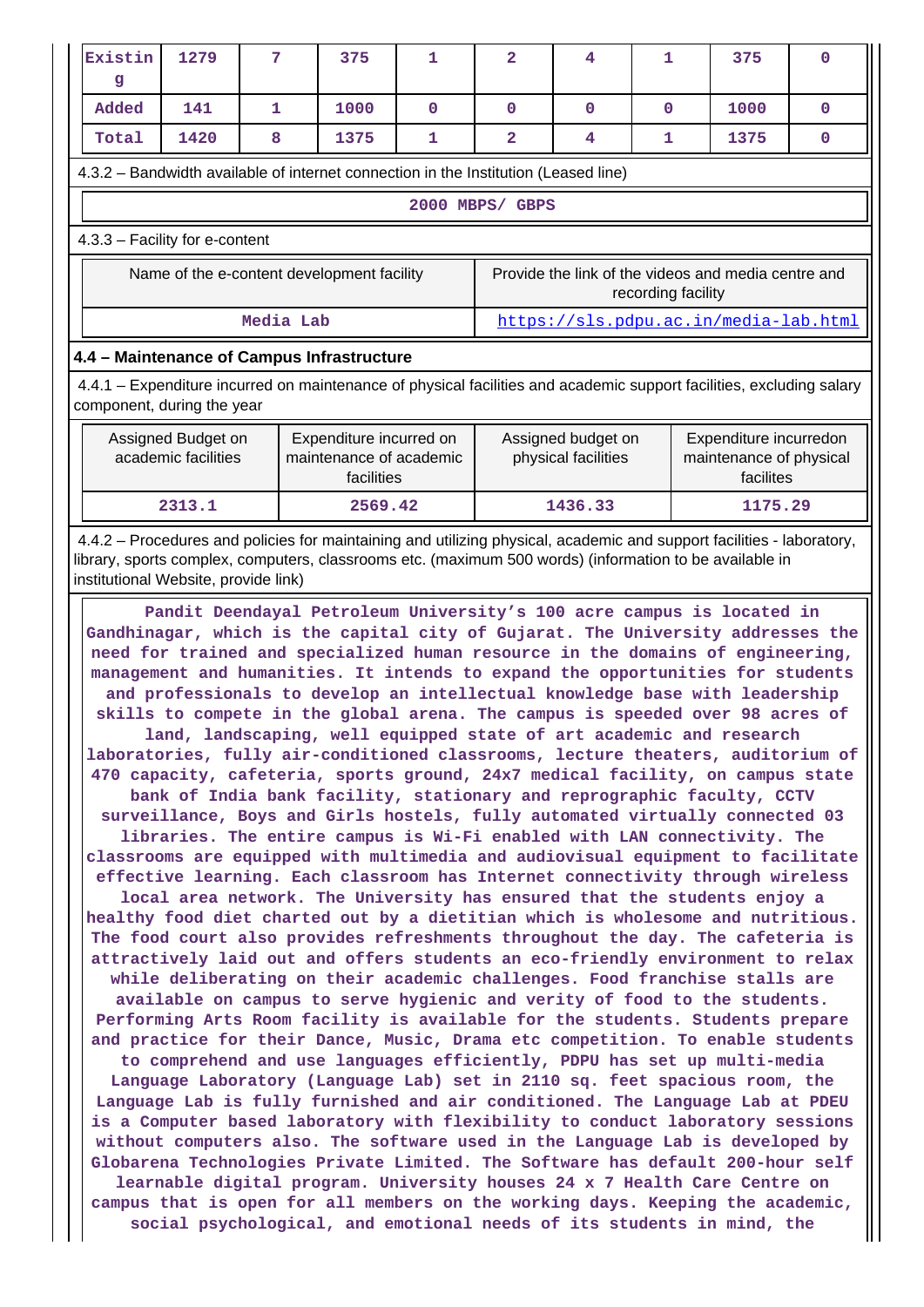**University has a dedicated counselor. The counselor systematically studies and discusses a student's problems and facilitates the student to find an appropriate solution. A nutritious diet and a good workout helps students to combat academic stress. PDEU has set up a state of the art wellness centre which offers cardio weight training equipment and helps students workout under the expert supervision of a certified trainer. The university has world class sports facility which includes a volleyball court, a tennis court, a basketball court, a football and cricket ground, a table-tennis room etc. University has separate campus management department for maintaining the campus facility. Campus HAS 24 x 7 security services, CCTV surveillance system , Hostel access through Biometric system. The campus is well maintained by daily cleaning of campus facility by 130 housekeeping staff, Sewerage Treatment Plant: 02 Nos. (300 KLD each), Rain Water Harvesting:12 percolation wells (20 KL/Hr)**

#### <https://pdpu.ac.in/infrastructure.html>

## **CRITERION V – STUDENT SUPPORT AND PROGRESSION**

### **5.1 – Student Support**

### 5.1.1 – Scholarships and Financial Support

|                                         | Name/Title of the scheme                                                                                                            | Number of students | Amount in Rupees |
|-----------------------------------------|-------------------------------------------------------------------------------------------------------------------------------------|--------------------|------------------|
| Financial Support<br>from institution   | Merit<br>Scholarship, For<br>Foreign Visit-<br>Semester Programme,<br>Merit cum means<br>Scholarship and<br>Student Travel<br>Grant | 561                | 68062000         |
| Financial Support<br>from Other Sources |                                                                                                                                     |                    |                  |
| a) National                             | MYSY and Post<br>Matric Scholarship                                                                                                 | 393                | 41249000         |
| b) International                        | <b>NA</b>                                                                                                                           | Nill               | 0                |
|                                         |                                                                                                                                     | View File          |                  |

 5.1.2 – Number of capability enhancement and development schemes such as Soft skill development, Remedial coaching, Language lab, Bridge courses, Yoga, Meditation, Personal Counselling and Mentoring etc.,

| Name of the capability<br>enhancement scheme                                                  | Date of implemetation | Number of students<br>enrolled | Agencies involved |
|-----------------------------------------------------------------------------------------------|-----------------------|--------------------------------|-------------------|
| Akath by Jharokha<br>- The Literature<br>club of PDPU                                         | 25/02/2020            | 30                             | <b>NA</b>         |
| Research paper<br>writing workshop                                                            | 04/12/2019            | 73                             | <b>NA</b>         |
| NAZm - Open Mic                                                                               | 16/09/2019            | 15                             | <b>NA</b>         |
| Begin-o-Botics<br>workshop- CRETUS                                                            | 19/10/2019            | 60                             | <b>NA</b>         |
| Tesseract19 -<br>Annual Science and<br>Technical Fest -<br>Science and<br>Technical Committee | 08/11/2019            | 500                            | <b>NA</b>         |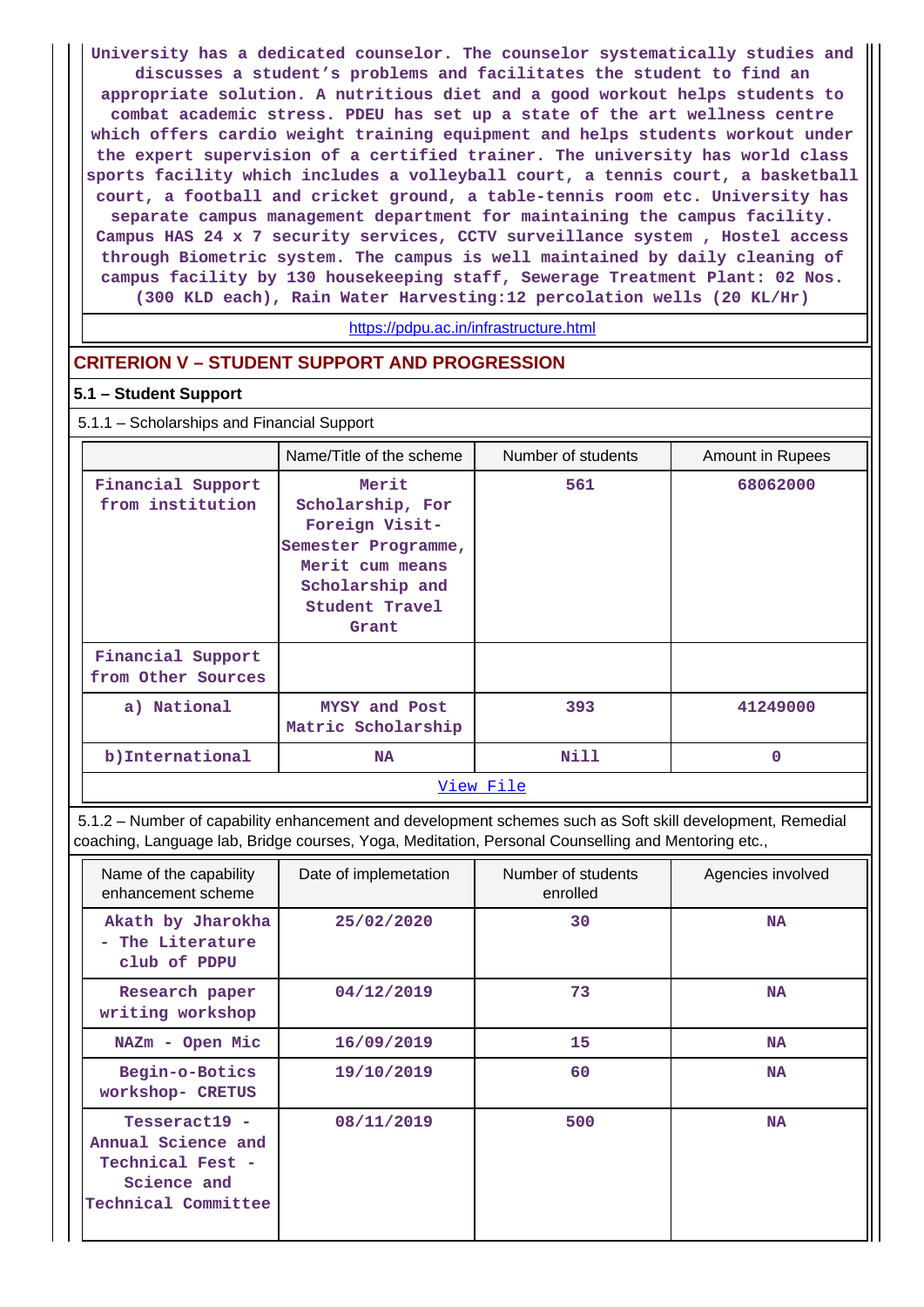| <b>Encode</b>                                                                                                                                                 | Java Workshop-                                                                                                                                                    |                 | 23/11/2019                                                           | 60                                                                          |                                                 |             | <b>NA</b>                     |  |
|---------------------------------------------------------------------------------------------------------------------------------------------------------------|-------------------------------------------------------------------------------------------------------------------------------------------------------------------|-----------------|----------------------------------------------------------------------|-----------------------------------------------------------------------------|-------------------------------------------------|-------------|-------------------------------|--|
| Revisiting the<br>basic and applied<br>aspects of Membrane<br>separation in<br>chemical and allied<br>industries- Expert<br>Lecture by Prof.<br><b>K.Nath</b> |                                                                                                                                                                   |                 | 80<br>23/08/2019                                                     |                                                                             | <b>NA</b>                                       |             |                               |  |
| Chemfuge<br>3.0-Annual Chemical<br>Engg Quiz and<br>Poster Competition                                                                                        |                                                                                                                                                                   | 15/11/2019      |                                                                      | 80                                                                          |                                                 | <b>NA</b>   |                               |  |
| Webinar on Candy<br>Soft-ware demo<br>Session                                                                                                                 |                                                                                                                                                                   |                 | 16/04/2020                                                           | 150                                                                         |                                                 |             | <b>NA</b>                     |  |
| National Seminar<br>on "Recent Advances<br>in infrastructure<br>Project                                                                                       |                                                                                                                                                                   |                 | 14/02/2020                                                           | 155                                                                         |                                                 |             | <b>NA</b>                     |  |
|                                                                                                                                                               |                                                                                                                                                                   |                 |                                                                      | View File                                                                   |                                                 |             |                               |  |
| 5.1.3 - Students benefited by guidance for competitive examinations and career counselling offered by the<br>institution during the year                      |                                                                                                                                                                   |                 |                                                                      |                                                                             |                                                 |             |                               |  |
| Year                                                                                                                                                          | Name of the<br>scheme                                                                                                                                             |                 | Number of<br>benefited<br>students for<br>competitive<br>examination | Number of<br>benefited<br>students by<br>career<br>counseling<br>activities | students who<br>have passedin<br>the comp. exam | Number of   | Number of<br>studentsp placed |  |
| 2019                                                                                                                                                          | Skills,<br>Resume<br>Writing,<br>Group<br>Discussion<br>Preparation<br>and Personal<br>Interview<br>Preparation                                                   | Soft            | <b>Nill</b>                                                          | 124                                                                         |                                                 | <b>Nill</b> | 55                            |  |
| 2020                                                                                                                                                          | Seminar on<br>Profile<br>building and<br>Career Oppor<br>tunities<br>during<br>COVID-19<br>crisis for<br>$2017 - 21$ &<br>$2018 - 22$<br>batch- (6th<br>May 2020) | <b>1Virtual</b> | <b>Nill</b>                                                          | 256                                                                         |                                                 | <b>Nill</b> | Nill                          |  |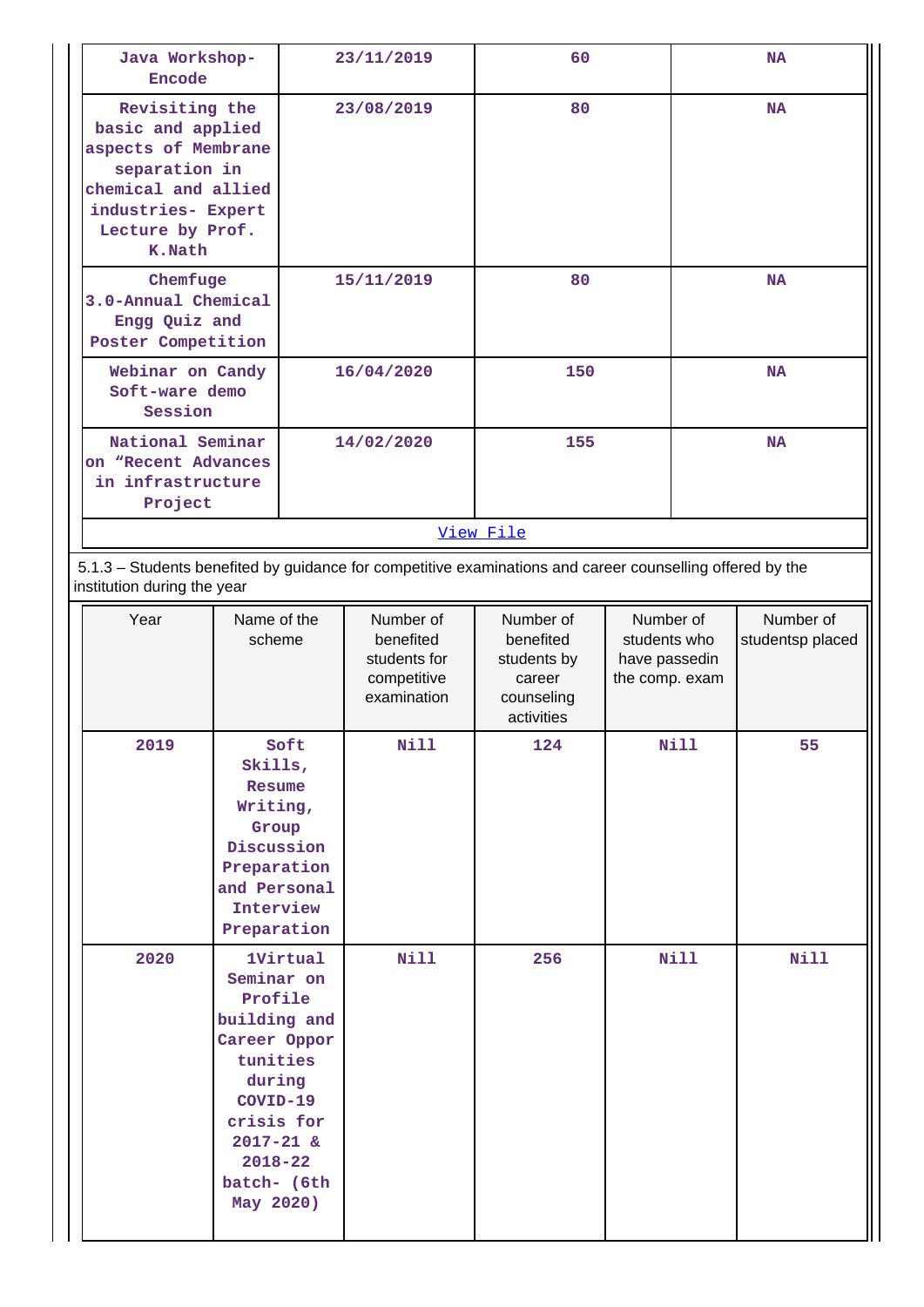| 2020 | <b>AMCAT</b><br>(Phase 2)<br><b>Assessment</b><br>Test for<br>Placement<br>Preparedness<br>$(2016 - 20)$<br>batch) (12 &<br>13 Sept.<br>2019)                                                                                              | 20          | 168         | Nill        | 65          |
|------|--------------------------------------------------------------------------------------------------------------------------------------------------------------------------------------------------------------------------------------------|-------------|-------------|-------------|-------------|
| 2019 | <b>AMCAT</b><br>(Phase 2)<br><b>Assessment</b><br>Test for<br>Placement<br>Preparedness<br>$(2016 - 20)$<br>batch) (12 &<br>13 Sept.<br>2019)                                                                                              | 21          | 734         | <b>Nill</b> | 111         |
| 2020 | Virtual<br>Seminar on<br>Profile<br>building and<br>Career Oppor<br>tunities<br>during<br>COVID-19<br>crisis by PN<br>Santosh (CEO<br>& Founder,<br>CareerLabs,<br>Byjus) for<br>$2017 - 21$ &<br>$2018 - 22$<br>batch on 6th<br>May 2020) | Nill        | 1390        | <b>Nill</b> | <b>Nill</b> |
| 2020 | Webinar on<br>Profile<br>Building<br>Post Covid<br>19 by<br>Foxmula<br>experts -<br>(7th June<br>$2020$ ) -<br>2016/17/18<br>batch                                                                                                         | <b>Nill</b> | 2088        | <b>Nill</b> | <b>Nill</b> |
| 2020 | <b>GATE</b><br>Coaching                                                                                                                                                                                                                    | 78          | <b>Nill</b> | <b>Nill</b> | Nill        |
| 2019 | Visit to<br>Bombay Stock<br>Exchange,<br>Ahmedabad                                                                                                                                                                                         | <b>Nill</b> | 42          | <b>Nill</b> | <b>Nill</b> |
| 2019 | Guest                                                                                                                                                                                                                                      | 35          | 100         | <b>Nill</b> | <b>Nill</b> |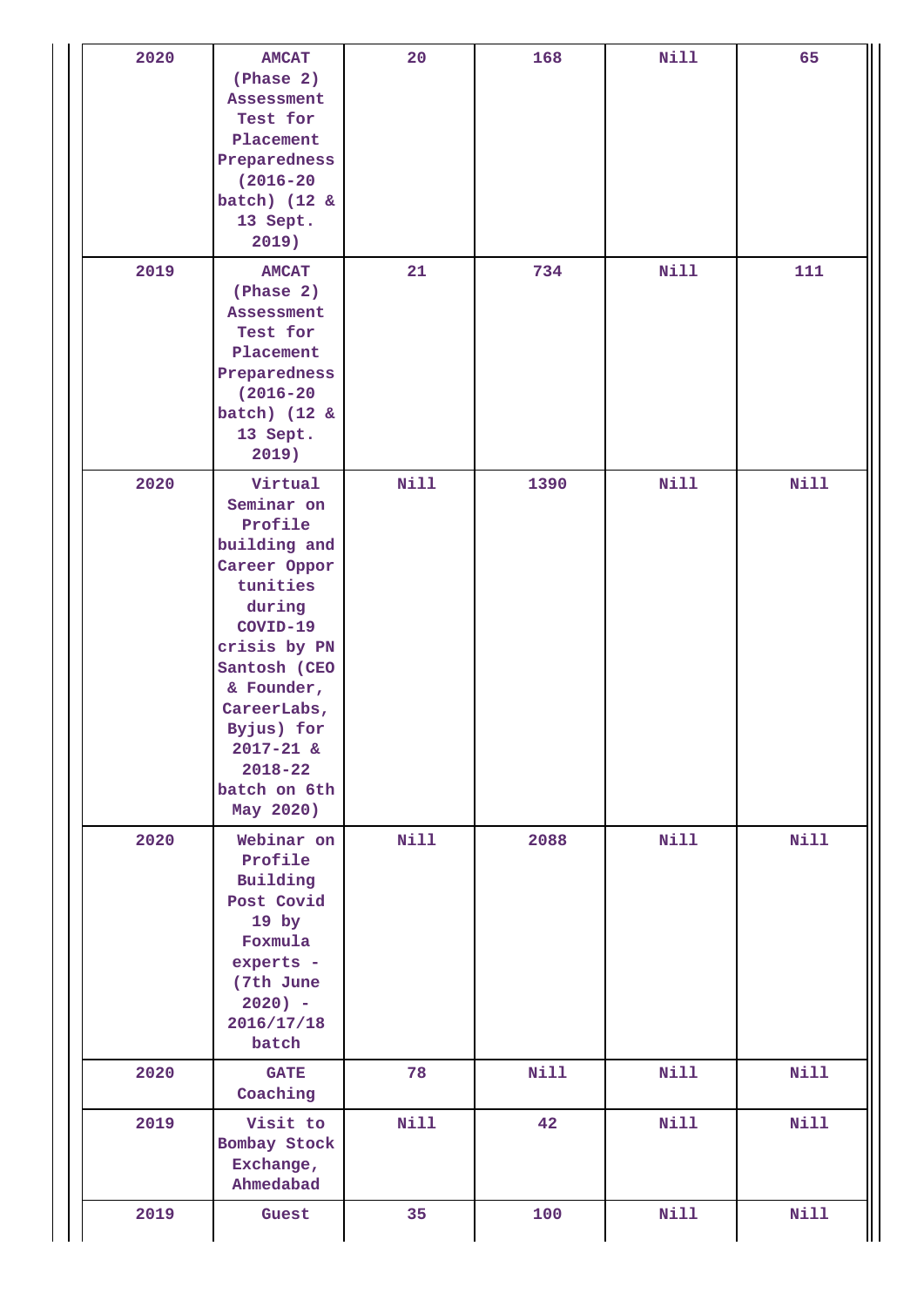|                                                                                                                                                                | lecture on<br><b>ROAD TO GATE</b>                                                                                                                                                          |                                |                                                      |                                                |                                                    |  |
|----------------------------------------------------------------------------------------------------------------------------------------------------------------|--------------------------------------------------------------------------------------------------------------------------------------------------------------------------------------------|--------------------------------|------------------------------------------------------|------------------------------------------------|----------------------------------------------------|--|
| 2020                                                                                                                                                           | Webinar on<br>Future of<br>Chemical<br>Engineers<br>post<br>Covid-19 by<br>Chemtech<br>Student<br>Outreach<br>Program by<br>Dr. R A<br>Mashelkar -<br>19th June<br>$2020 -$<br>Btall/mtall | Nill                           | 7104                                                 | N11                                            | <b>Nill</b>                                        |  |
|                                                                                                                                                                |                                                                                                                                                                                            |                                | View File                                            |                                                |                                                    |  |
| 5.1.4 - Institutional mechanism for transparency, timely redressal of student grievances, Prevention of sexual<br>harassment and ragging cases during the year |                                                                                                                                                                                            |                                |                                                      |                                                |                                                    |  |
| Total grievances received                                                                                                                                      |                                                                                                                                                                                            | Number of grievances redressed |                                                      | Avg. number of days for grievance<br>redressal |                                                    |  |
|                                                                                                                                                                | <b>Nill</b>                                                                                                                                                                                | Nill                           |                                                      | <b>Nill</b>                                    |                                                    |  |
| 5.2 - Student Progression                                                                                                                                      |                                                                                                                                                                                            |                                |                                                      |                                                |                                                    |  |
| 5.2.1 - Details of campus placement during the year                                                                                                            |                                                                                                                                                                                            |                                |                                                      |                                                |                                                    |  |
|                                                                                                                                                                | On campus                                                                                                                                                                                  |                                |                                                      | Off campus                                     |                                                    |  |
| Nameof<br>organizations<br>visited                                                                                                                             | Number of<br>students<br>participated                                                                                                                                                      | Number of<br>stduents placed   | Nameof<br>organizations<br>visited                   | Number of<br>students<br>participated          | Number of<br>stduents placed                       |  |
| <b>Excel</b><br>Technical<br>and<br>Industrial<br>Supplies<br>LLC, Oman                                                                                        | 52                                                                                                                                                                                         | 3                              | <b>NA</b>                                            | <b>Nill</b>                                    | Nill                                               |  |
|                                                                                                                                                                |                                                                                                                                                                                            |                                | View File                                            |                                                |                                                    |  |
| 5.2.2 - Student progression to higher education in percentage during the year                                                                                  |                                                                                                                                                                                            |                                |                                                      |                                                |                                                    |  |
| Year                                                                                                                                                           | Number of<br>students<br>enrolling into<br>higher education                                                                                                                                | Programme<br>graduated from    | Depratment<br>graduated from                         | Name of<br>institution joined                  | Name of<br>programme<br>admitted to                |  |
| 2019                                                                                                                                                           | 1                                                                                                                                                                                          | M. Tech.                       | Energy<br>Systems<br>(Focused on<br>Solar<br>Energy) | <b>BITS</b><br>Pilani                          | Ph. D.<br><b>MECHANICAL</b><br><b>ENGINEERING)</b> |  |
|                                                                                                                                                                |                                                                                                                                                                                            |                                |                                                      | Auburn                                         | Masters in                                         |  |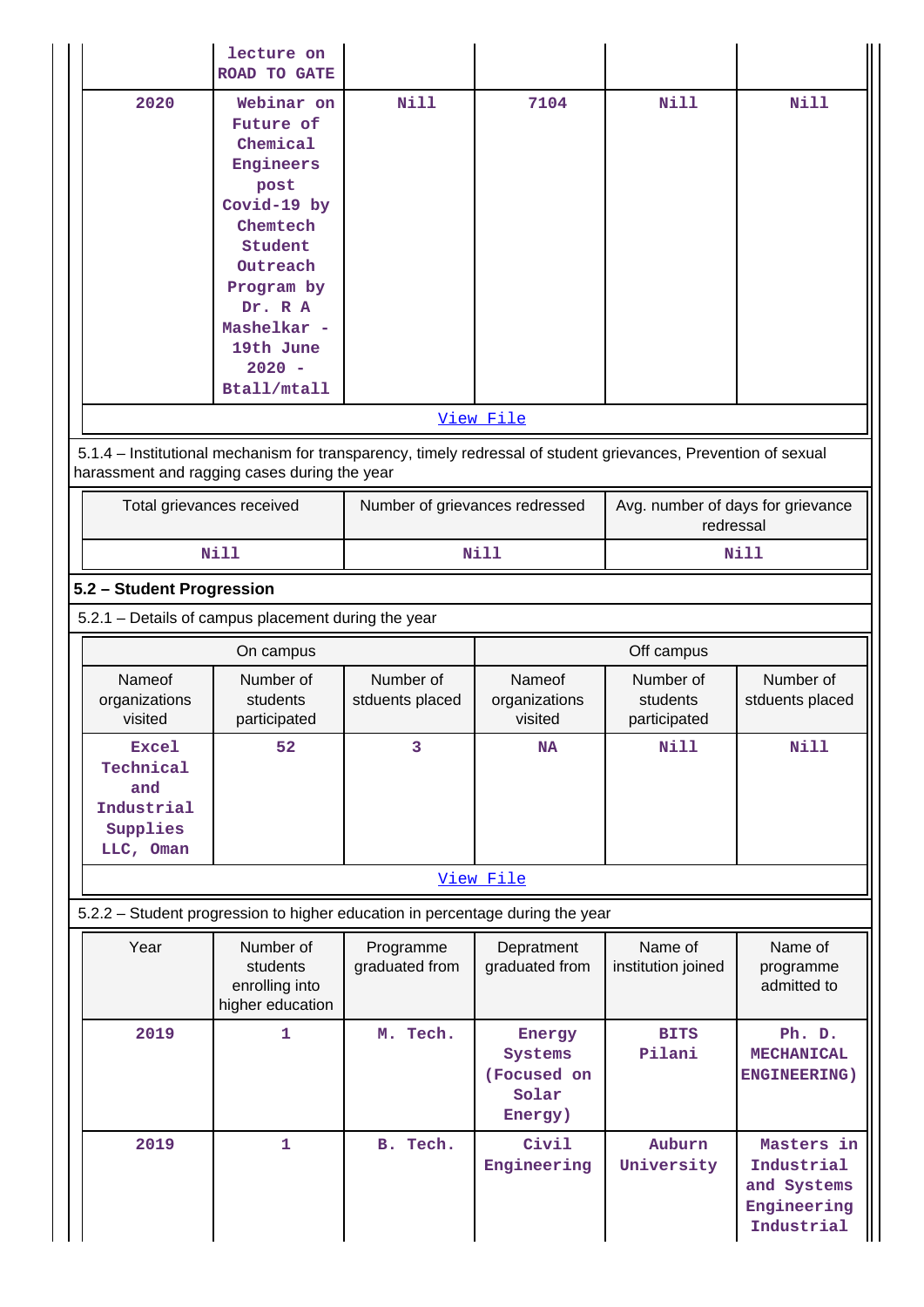|                                                                                                                                                                                        |                                            |                                      |                           |                                                           | and Systems<br>Engineering                            |  |  |
|----------------------------------------------------------------------------------------------------------------------------------------------------------------------------------------|--------------------------------------------|--------------------------------------|---------------------------|-----------------------------------------------------------|-------------------------------------------------------|--|--|
| 2019                                                                                                                                                                                   | 1                                          | $B.A.$ (Hons.)                       | Economics                 | Ashoka<br>University                                      | Post<br>graduate<br>diploma in<br>Liberal Arts        |  |  |
| 2019                                                                                                                                                                                   | $\mathbf 1$                                | B. Tech.                             | Mechanical<br>Engineering | Arizona<br>State<br>University                            | Master of<br>science Manu<br>facturing<br>Engineering |  |  |
| 2019                                                                                                                                                                                   | 1                                          | B. Tech.                             | Civil<br>Engineering      | Adani<br>institute of<br>infrastructu<br>re<br>management | M. Tech. I<br>nfrastructur<br>e management            |  |  |
|                                                                                                                                                                                        |                                            |                                      | View File                 |                                                           |                                                       |  |  |
| 5.2.3 - Students qualifying in state/ national/ international level examinations during the year<br>(eg:NET/SET/SLET/GATE/GMAT/CAT/GRE/TOFEL/Civil Services/State Government Services) |                                            |                                      |                           |                                                           |                                                       |  |  |
|                                                                                                                                                                                        | Items                                      |                                      |                           | Number of students selected/ qualifying                   |                                                       |  |  |
|                                                                                                                                                                                        | <b>NET</b>                                 |                                      |                           | 5                                                         |                                                       |  |  |
|                                                                                                                                                                                        | <b>GATE</b>                                |                                      | 78                        |                                                           |                                                       |  |  |
|                                                                                                                                                                                        | <b>CAT</b>                                 |                                      | 5                         |                                                           |                                                       |  |  |
|                                                                                                                                                                                        | <b>GRE</b>                                 |                                      |                           | 278                                                       |                                                       |  |  |
|                                                                                                                                                                                        | <b>TOFEL</b>                               |                                      |                           | 345                                                       |                                                       |  |  |
|                                                                                                                                                                                        | Civil Services                             |                                      |                           | 5<br>249                                                  |                                                       |  |  |
|                                                                                                                                                                                        | Any Other                                  |                                      | View File                 |                                                           |                                                       |  |  |
|                                                                                                                                                                                        |                                            |                                      |                           |                                                           |                                                       |  |  |
| 5.2.4 – Sports and cultural activities / competitions organised at the institution level during the year                                                                               |                                            |                                      |                           |                                                           |                                                       |  |  |
| Activity                                                                                                                                                                               |                                            | Level                                |                           | Number of Participants<br>30                              |                                                       |  |  |
|                                                                                                                                                                                        | Bhangra Workshop<br>Showcase               | Inter University                     |                           | 100                                                       |                                                       |  |  |
|                                                                                                                                                                                        | Introductory Session                       | Inter University<br>Inter University |                           | 400                                                       |                                                       |  |  |
|                                                                                                                                                                                        | Freshers Sports Meet                       | Inter University                     |                           | 100                                                       |                                                       |  |  |
|                                                                                                                                                                                        | Art Beat                                   |                                      | Inter University          | 50                                                        |                                                       |  |  |
|                                                                                                                                                                                        | Vartalaap                                  |                                      | Inter University          | 25                                                        |                                                       |  |  |
|                                                                                                                                                                                        | Independence Day<br>Celebration            |                                      | Inter University          |                                                           | 100                                                   |  |  |
|                                                                                                                                                                                        | Letter to Nation                           |                                      | Inter University          |                                                           | 20                                                    |  |  |
|                                                                                                                                                                                        | Anand Mela                                 |                                      | Inter University          |                                                           | 100                                                   |  |  |
|                                                                                                                                                                                        | Assam Relief Fund                          |                                      | Inter University          |                                                           | 60                                                    |  |  |
|                                                                                                                                                                                        |                                            |                                      | View File                 |                                                           |                                                       |  |  |
|                                                                                                                                                                                        | 5.3 - Student Participation and Activities |                                      |                           |                                                           |                                                       |  |  |

 5.3.1 – Number of awards/medals for outstanding performance in sports/cultural activities at national/international level (award for a team event should be counted as one)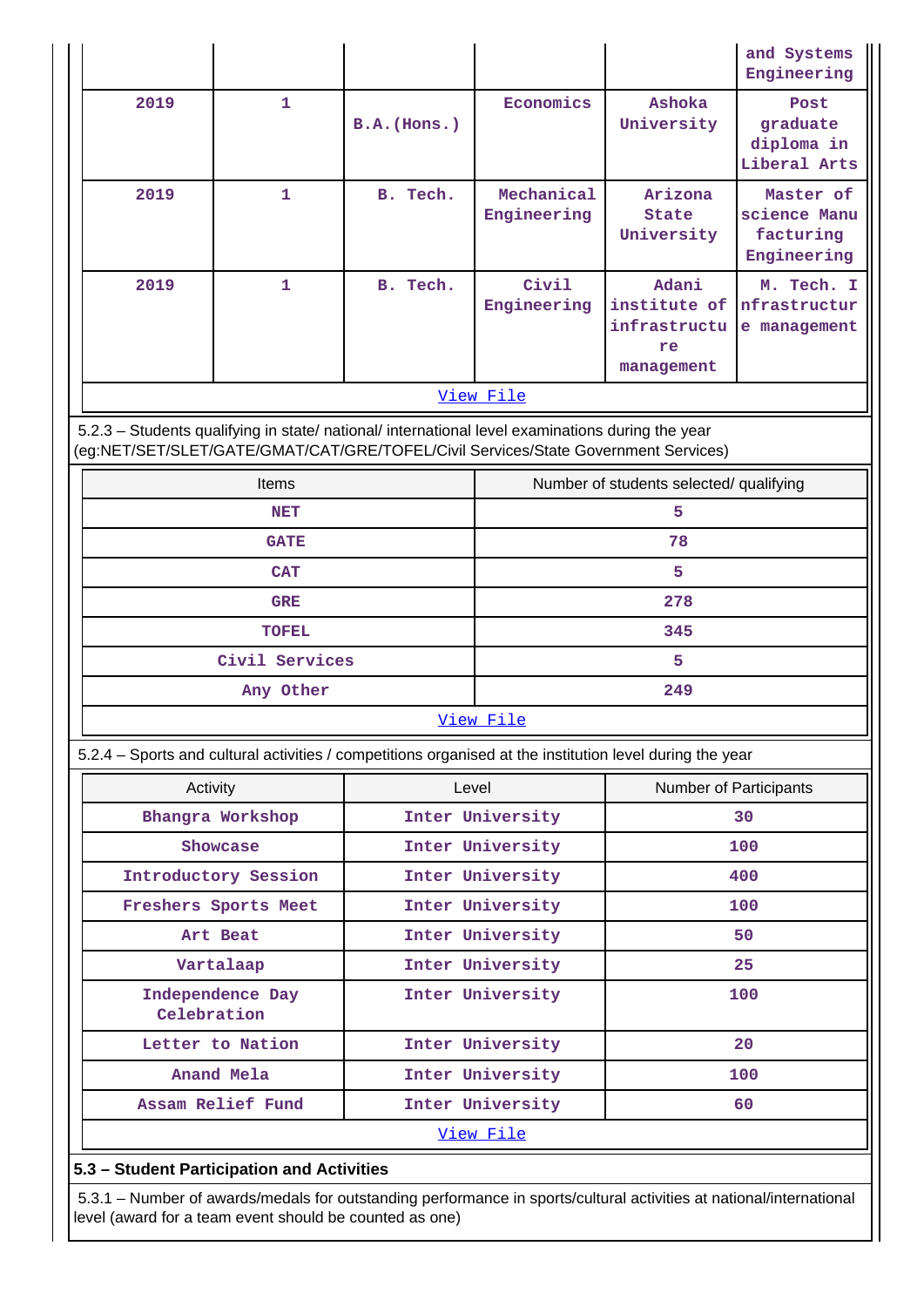| Year              | Name of the<br>award/medal                                                                                                               | National/<br>Internaional | Number of<br>awards for<br>Sports | Number of<br>awards for<br>Cultural | Student ID<br>number | Name of the<br>student |
|-------------------|------------------------------------------------------------------------------------------------------------------------------------------|---------------------------|-----------------------------------|-------------------------------------|----------------------|------------------------|
| 2019              | The<br>connecting<br>dots by<br><b>IIM</b><br>Calcutta<br>Third<br>Position<br>(Second<br><b>Runners</b><br>up)                          | National                  | <b>Nill</b>                       | $\mathbf{1}$                        | <b>18BEE082</b>      | Rahul<br>Gandhi        |
| 2019              | Dare2Com<br>pete-<br>Graphic<br>designing<br>competitio<br>n hosted<br>by Interna<br>tionalism,<br>Second<br>Position<br>(Runners<br>up) | Internat<br>ional         | Nill                              | $\mathbf{1}$                        | 19BABBA027           | Prisha<br>Rohan        |
| 2019              | UN75 in<br>collaborat<br>ion with<br>CYL (SDG3)<br>Mental<br>Health and<br>awareness                                                     | Internat<br>ional         | Nill                              | $\mathbf{1}$                        | 19BABBA027           | Prisha<br>Rohan        |
| 2019              | <b>ISRS</b><br>National<br>Symposium                                                                                                     | National                  | Nill                              | 1                                   | 19MEN001             | Second<br>Position     |
| No file uploaded. |                                                                                                                                          |                           |                                   |                                     |                      |                        |

 5.3.2 – Activity of Student Council & representation of students on academic & administrative bodies/committees of the institution (maximum 500 words)

 **To augment the students' educational experience at PDPU the Office of Student Activities, Involvement Leadership (OSAIL) encourages bounteous and innumerable opportunities for students to explore and enhance creative and managerial skills. Under the mentorship of OSAIL, the students ideate and execute events, run their organizations as an autonomous body. They keep campus buzzing but the learning outside the classroom comes as an added advantage – team work, financial planning management, time management, marketing promotions, communication and negotiation skills etc. all these they learn with fun. Office of Student Activities, Involvement Leadership works to help students to explore, nurture and exhibit their passion and develop life leadership skills. Thus, in such short time span of the Universities existence, its students have organized number of events in fields of art, culture, language, media, sports, science technology etc. In the year 2019-2 there were total 70 student chapters and clubs, which conducted around 225 Intra-University, Inter University and National level events. The students' organizations in PDPU are broadly categorized as: Social Cultural, Science Technical and Sports. The activities**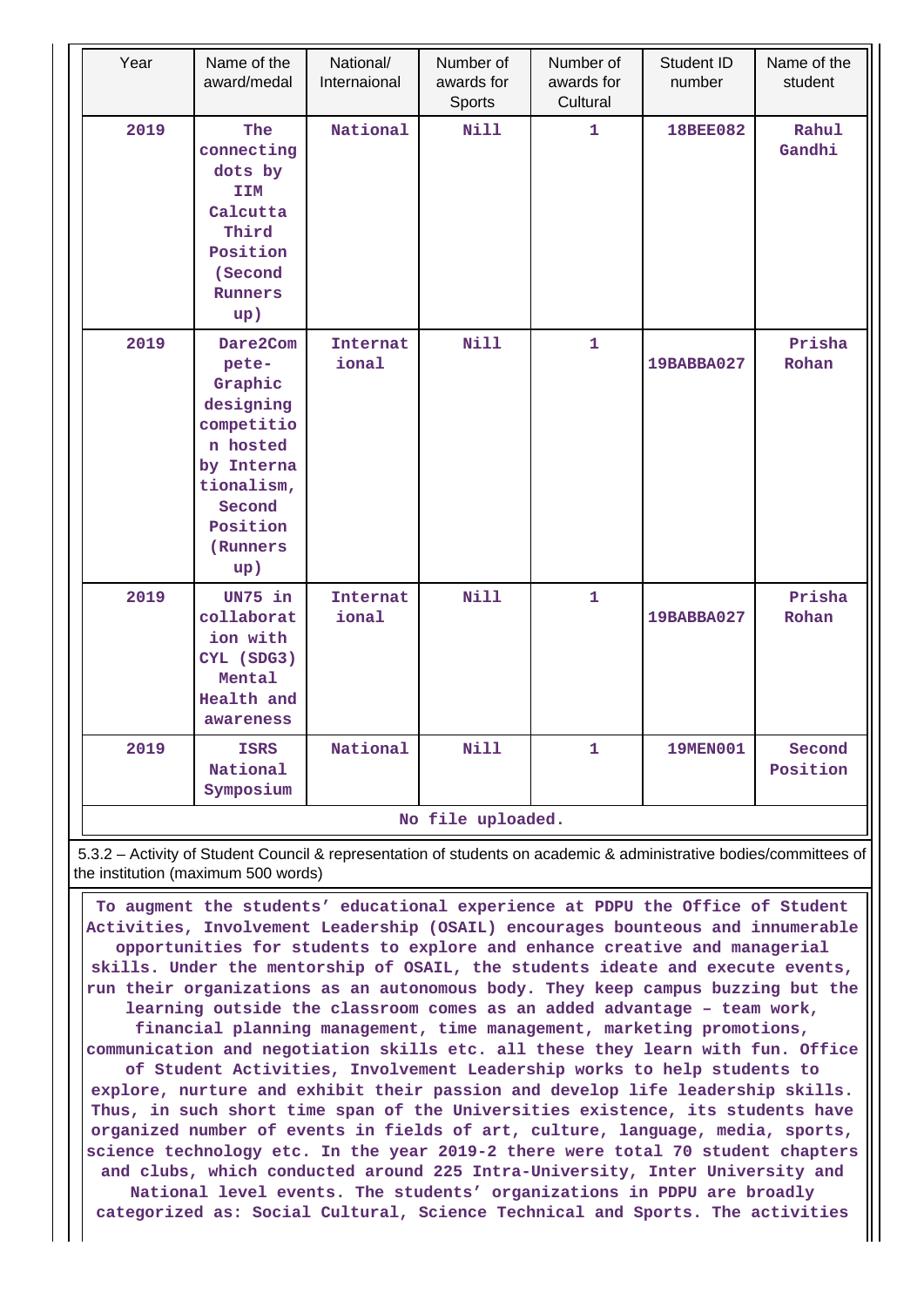**at the OSAIL are largely driven by Student Clubs, Student Chapters of professional societies and each focusing on different aspects of art, culture, or science—as well as a theater, film archive, robotics, and photography. Many Clubs host exciting programs, lectures, classes and activities for students throughout the year. From theatrical plays and musical performances to robowars and guest speakers, students can find a breathtaking range of university sponsored activities that will expand students' world view and enrich their life With support and mentoring of the office, students organizes various inter college and intra college sports, culture, technical and social events. FLARE Annual Cultural festival, Tesseract – Annual Technical festival and Petrocup – Annual Sports festival are gaining popularity among students of other reputed institutes and received good participation during inter college events.**

**Students are present as a member in various academic bodies such as IQAC and Board of Studies of every department. Students are also present in various administrative committees such as anti-ragging committee, canteen committee, women cell etc. In all such academic and administrative bodies/committees student provides their valuable contributions to improve the academics and campus life.**

# **5.4 – Alumni Engagement**

5.4.1 – Whether the institution has registered Alumni Association?

 **No**

5.4.2 – No. of registered Alumni:

5.4.3 – Alumni contribution during the year (in Rupees) :

**0**

**0**

5.4.4 – Meetings/activities organized by Alumni Association :

# **NA**

#### **CRITERION VI – GOVERNANCE, LEADERSHIP AND MANAGEMENT**

#### **6.1 – Institutional Vision and Leadership**

 6.1.1 – Mention two practices of decentralization and participative management during the last year (maximum 500 words)

 **i) Delegation of financial powers to the School Directors. ii) Leave grant of faculty and staff at the level of HoDs. iii) Representation of faculty and staff in Internal Complain Committee, Grievance Redressal Committee, Disciplinary Committee and Anti Ragging Committee. iv) Representation of faculty, staff and alumni in IQAC of the University. v) Faculty participation in curriculum development through the Board of Studies and other statutory committees of the University. vi) Annual Performance Goal-sheet is developed through the inputs sought from the HoDs/Deans and Directors.**

6.1.2 – Does the institution have a Management Information System (MIS)?

*Yes* 

#### **6.2 – Strategy Development and Deployment**

6.2.1 – Quality improvement strategies adopted by the institution for each of the following (with in 100 words each):

| <b>Strategy Type</b>  | Details                               |  |  |  |
|-----------------------|---------------------------------------|--|--|--|
| Admission of Students | Bachelor of Technology: i) Government |  |  |  |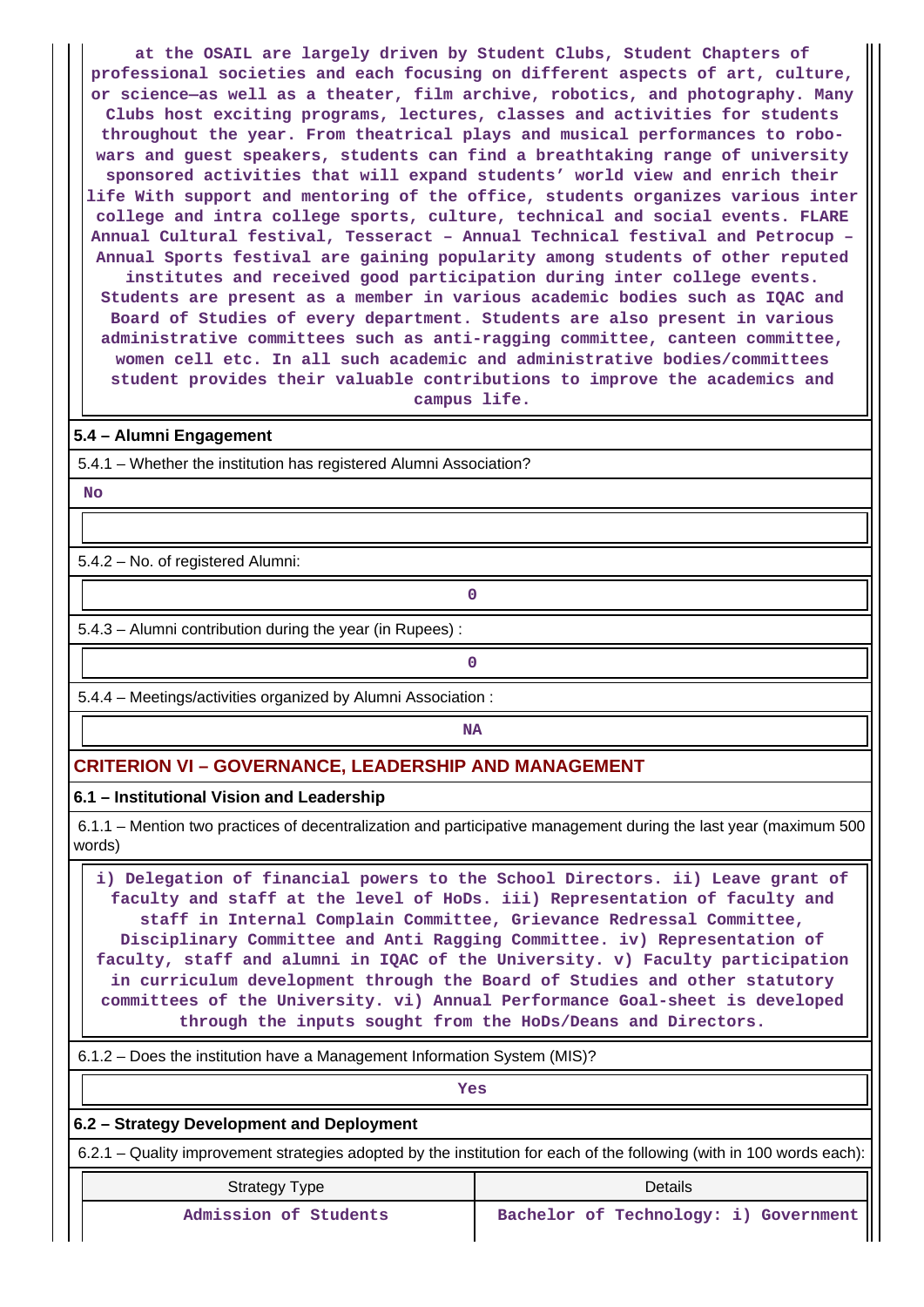|                           | Seats (50): For the purpose of<br>admission on Gujarat Seats, a candidate<br>has to apply at ACPC as per ACPC norms.<br>ii) All India Seats (35): Admissions<br>are provided based on merit list of<br>marks obtained in JEE (Main) 2021. iii)<br>NRI seats (15) : Seats shall be filled<br>as per merit. B.B.A., B.A.,<br>B.COM(HONS.), B.SC(HONS.): Admissions<br>are given based on the merit list of<br>the entrance test conducted by the<br>institutes. Management Programs:<br>Admissions are given based on the merit<br>list of CAT, NMAT.                                                                                                                                                                                                                                                                                                                                                                         |
|---------------------------|-----------------------------------------------------------------------------------------------------------------------------------------------------------------------------------------------------------------------------------------------------------------------------------------------------------------------------------------------------------------------------------------------------------------------------------------------------------------------------------------------------------------------------------------------------------------------------------------------------------------------------------------------------------------------------------------------------------------------------------------------------------------------------------------------------------------------------------------------------------------------------------------------------------------------------|
| Human Resource Management | University has separate Human<br>Resource (HR) Department to recruit<br>faculty and staff to maintain the<br>academic standard and fulfill the<br>statutory norms. University is<br>following MHRD guidelines for<br>recruitment of faculty members. HR<br>policy of the university tries to<br>attract the best National and<br>International faculty to the<br>University. It also offers performance-<br>based incentives to the appointed<br>faculty. University has well defined<br>service rules, promotion policy and<br>career advancement polices. The faculty<br>members are provided with Cumulative<br>Professional Development Allowances for<br>their professional development through<br>attending FDPs, attending the<br>conferences, industrial trainings etc.                                                                                                                                             |
| Teaching and Learning     | The teaching and learning at<br>university happens preliminary through<br>lectures, tutorials, laboratory,<br>internships and project works. The<br>Outcome Based Education system is<br>followed across all schools of the<br>university, where every course has<br>Course Outcomes which are mapped with<br>Program Outcomes and Program Specific<br>Outcomes. The course handout is<br>provided to the students in the<br>beginning of the semester and<br>assessment tools are used to see the<br>learning of the students and measuring<br>the course outcomes. The pedagogy has<br>three verticals, experiential learning<br>students undergoes through internships,<br>field trips, project work, case study<br>based learning Participative learning<br>where student participates in group<br>discussion, presentations, debates,<br>role play, works shops and seminars<br>etc. All the faculty members are using |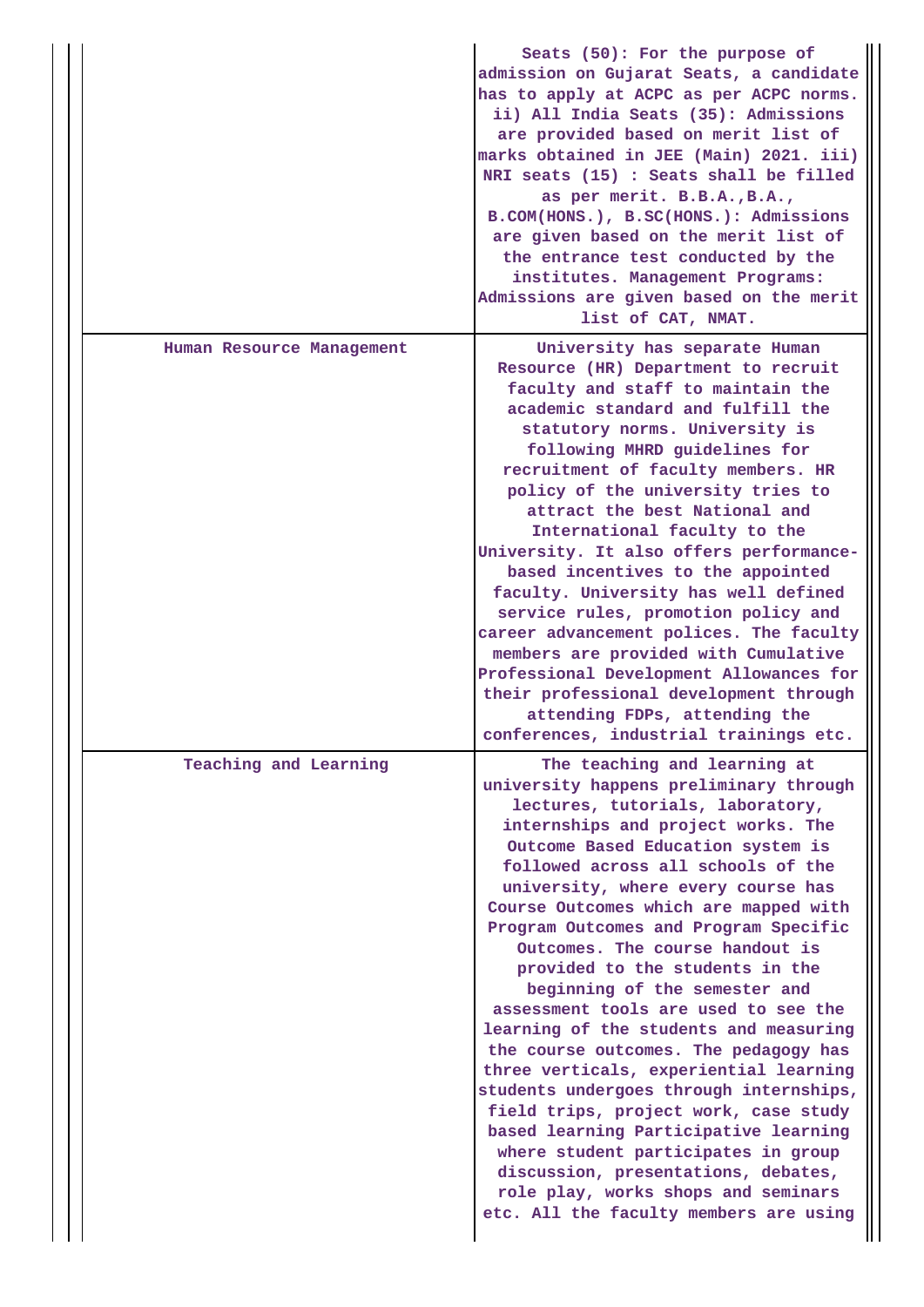|                            | ICT enable teaching through google<br>class, flipped class, NPTEL (SWAYAM)<br>courses, Audio and Videos etc.<br>Introduction of Honor / Minor degree if<br>a student completes an additional 20<br>credits through MOOCs or other, along<br>with the Major Degree.                                                                                                                                                                                                                                                                                                                                                                                                                                                                                                                                                                                                                                                                                                                                                                                                                        |
|----------------------------|-------------------------------------------------------------------------------------------------------------------------------------------------------------------------------------------------------------------------------------------------------------------------------------------------------------------------------------------------------------------------------------------------------------------------------------------------------------------------------------------------------------------------------------------------------------------------------------------------------------------------------------------------------------------------------------------------------------------------------------------------------------------------------------------------------------------------------------------------------------------------------------------------------------------------------------------------------------------------------------------------------------------------------------------------------------------------------------------|
| Curriculum Development     | The curriculum development is a<br>continuous process ay our University.<br>University has well defined structure<br>and regulatory bodies for curriculum<br>development. Curriculum design and up-<br>gradation is back bone for any academic<br>institute and hence the frequency of<br>Board of Studies (BoS) council meet is<br>twice in a year now. The entire<br>curriculum is designed based on<br>Outcomes Based Education (OBE). After<br>getting feedback from all the stake<br>holders i.e. industries, academic<br>experts, students, alumni etc., the<br>recommendations are taken up in the<br>department level meeting for<br>integration in curriculum, approval in<br>of Board of Studies (BoS) council meet<br>and finally presented in Academic<br>Council. The curriculum of all the<br>programs across the university is<br>revised during the year to meet the<br>requirement of Industry 4.0                                                                                                                                                                       |
| Examination and Evaluation | 1. Academic Rules highlighting the<br>evaluation process and other relevant<br>information are published on the<br>website. 2. The evaluation rules are<br>made in advance to the newly admitted<br>students in the form of 'Student<br>Handbook' at the beginning of the<br>academic year. The faculty members also<br>provide their inputs about their course<br>evaluation process. 3. The Outcome<br>Based Education system is followed<br>across all schools of the university,<br>where every course has Course Outcomes<br>(COs) which are mapped with Program<br>Outcomes (POs) and Program Specific<br>Outcomes (PSOs). 4. To assess the<br>academic performance of students, a<br>continuous evaluation system is<br>followed. At the end of each semester,<br>each student is awarded a letter grade<br>in each courses by the concerned<br>teacher, based on his/her performance<br>in mid-semester examination, end-<br>semester examination, tests,<br>assignments, tutorials, laboratory<br>work, seminars, projects, etc 5. The<br>evaluation system is very transparent. |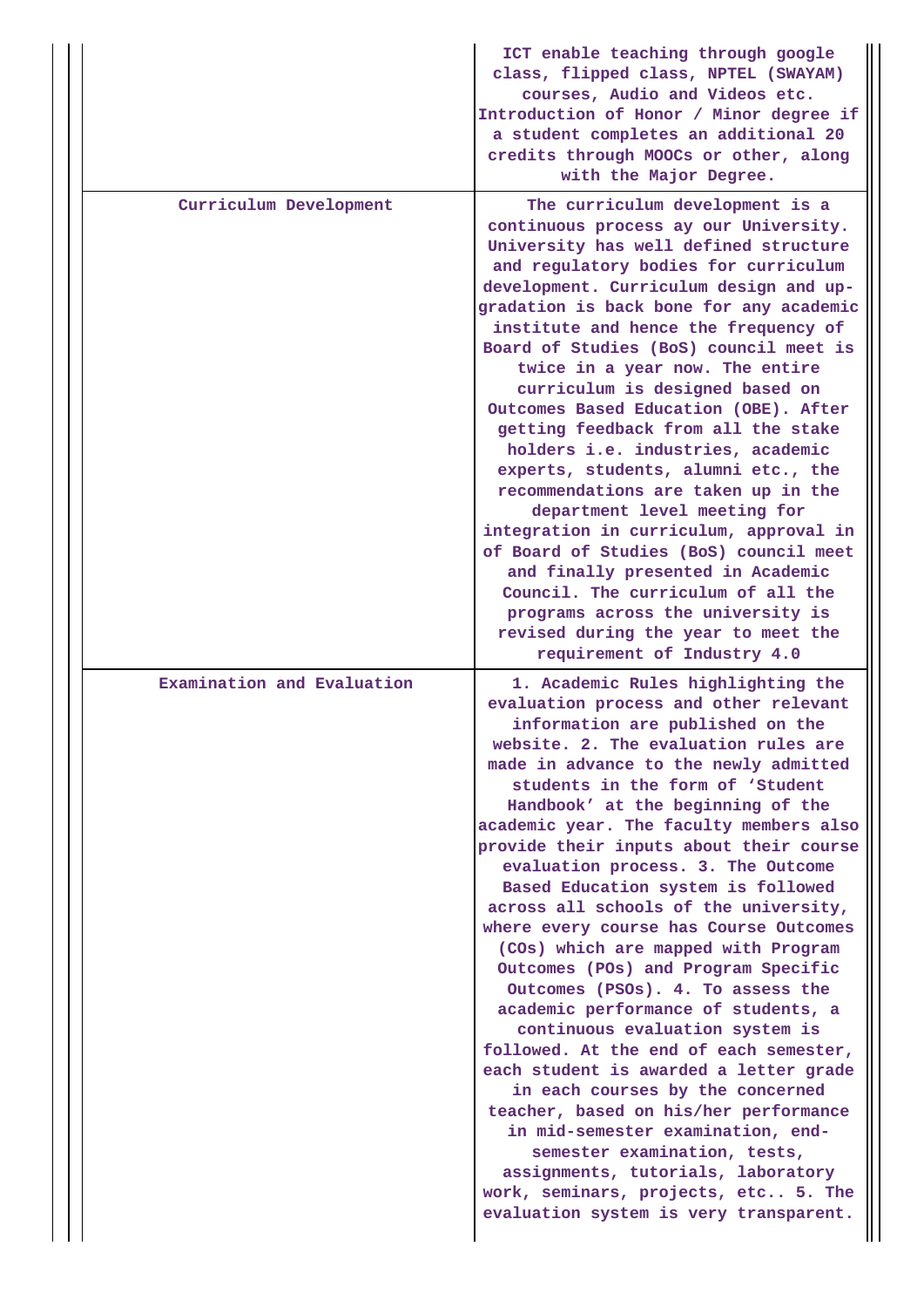|                                                               | Paper solutions are provided to the<br>students, evaluated answer sheets are<br>shown to the students before<br>declaration of the result within the<br>prescribed time limit/as per the<br>Academic Calendar.                                                                                                                                                                                                                                                                                                                                                                                                                                                                                                                                                                                                                                                                                                                                                                                                                                                                                                                                                                                                                                                                                                                                                                                            |
|---------------------------------------------------------------|-----------------------------------------------------------------------------------------------------------------------------------------------------------------------------------------------------------------------------------------------------------------------------------------------------------------------------------------------------------------------------------------------------------------------------------------------------------------------------------------------------------------------------------------------------------------------------------------------------------------------------------------------------------------------------------------------------------------------------------------------------------------------------------------------------------------------------------------------------------------------------------------------------------------------------------------------------------------------------------------------------------------------------------------------------------------------------------------------------------------------------------------------------------------------------------------------------------------------------------------------------------------------------------------------------------------------------------------------------------------------------------------------------------|
| Research and Development                                      | A Office of Research and Sponsored<br>Programs (ORSP) is established to<br>provide support for the internal funded<br>grants, pre-award and post-award<br>support for externally funded grants<br>and support information on grant<br>compliance. The University endeavors<br>for 1. Development of research strategy<br>through Research Advisory Board (RAB).<br>2. Collaboration with Industry to<br>promote research. 3. Collaboration with<br>national and international universities<br>to promote. 4. Seed money to student<br>and faculty for undertaking research<br>projects. 5. Patents Registration. 6.<br>Promoting Innovation Incubation Centre.                                                                                                                                                                                                                                                                                                                                                                                                                                                                                                                                                                                                                                                                                                                                            |
| Library, ICT and Physical<br>Infrastructure / Instrumentation | The campus is speeded over 98 acres<br>of land, landscaping, well equipped<br>state of art academic and research<br>laboratories, fully air-conditioned<br>classrooms, lecture theaters,<br>auditorium of 470 capacity, cafeteria,<br>sports ground, 24x7 medical facility,<br>on campus state bank of India bank<br>facility, stationary and reprographic<br>faculty, CCTV surveillance, Boys and<br>Girls hostels, fully automated<br>virtually connected 03 libraries. The<br>entire campus is Wi-Fi enabled with LAN<br>connectivity. The classrooms are<br>equipped with multimedia and<br>audiovisual equipment to facilitate<br>effective learning. The libraries of<br>the University provide the ideal<br>ambience for production dissemination<br>of knowledge, information, insights<br>intellect across Schools of the<br>University. The Library holds a huge<br>collection of printed as well<br>electronic resources which include<br>books, journals, databases, e-books, e-<br>journals, CDs/DVDs, reports, case<br>studies, conference proceedings,<br>training manuals, etc. The university<br>has world class sports facility which<br>includes a volleyball court, a tennis<br>court, a basketball court, a football<br>and cricket ground, a table-tennis room<br>etc. Usage of ICT tools (Google<br>classroom, Canvas, Kahoot, Prezi) for<br>teaching and evaluation. Subscription |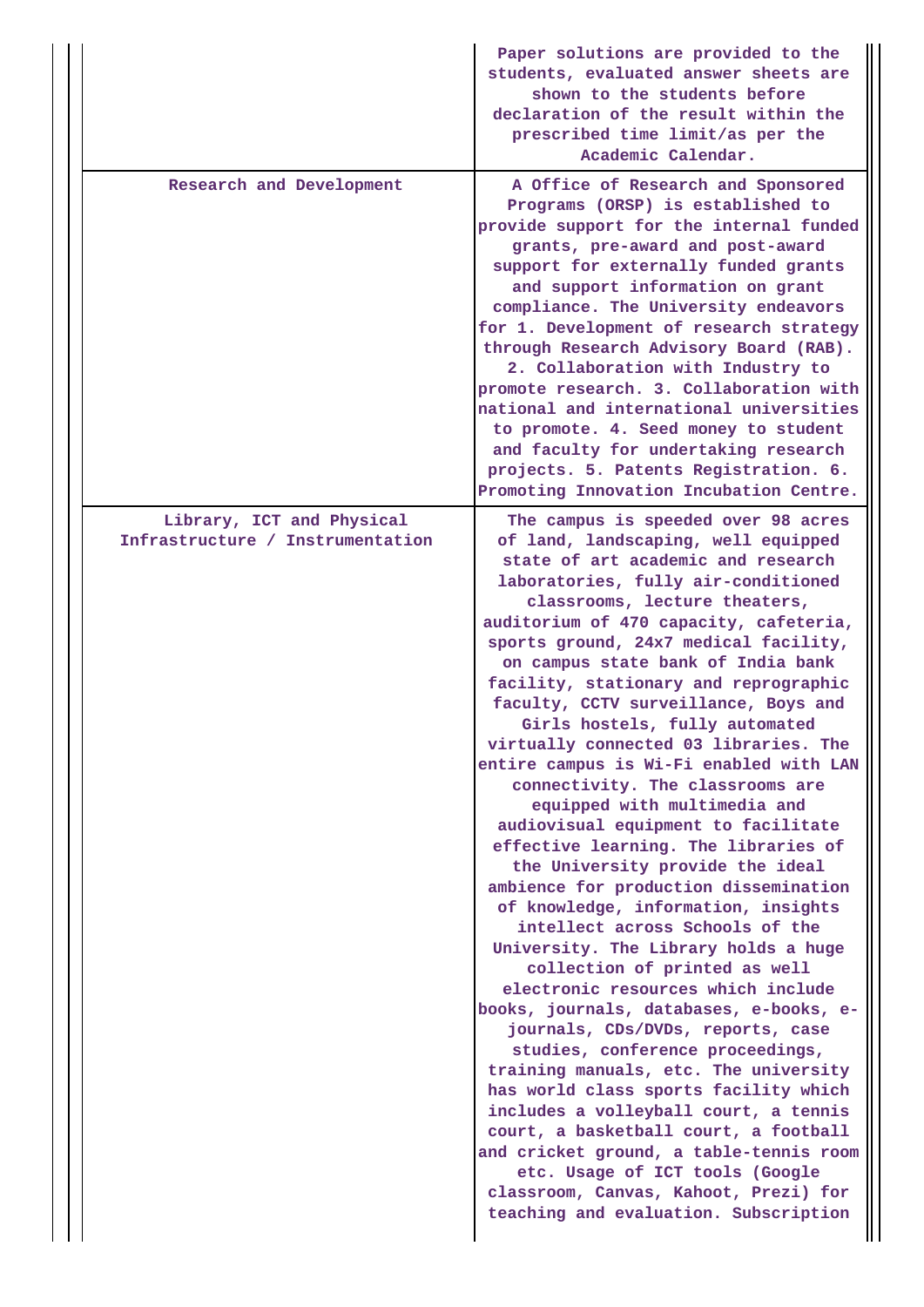|                                      | of Scopus database.                                                                                                                                                                                                                                                                                                                                                                                                                                                                                                                                                                                                                                                                                                                                                                                                                                                                                                                                                                                      |
|--------------------------------------|----------------------------------------------------------------------------------------------------------------------------------------------------------------------------------------------------------------------------------------------------------------------------------------------------------------------------------------------------------------------------------------------------------------------------------------------------------------------------------------------------------------------------------------------------------------------------------------------------------------------------------------------------------------------------------------------------------------------------------------------------------------------------------------------------------------------------------------------------------------------------------------------------------------------------------------------------------------------------------------------------------|
| Industry Interaction / Collaboration | 1. The University has very strong<br>hand-holding with industries in terms<br>of collaborative research projects,<br>guest lectures, recruitments, presence<br>on Board of Studies, adjunct faculty<br>members etc. 2. Industrial orientation,<br>industrial training and comprehensive<br>project works are credited internships<br>and project works where students works<br>with industries. 3. 10 percent of<br>course content for every course is<br>taught by the industry experts which<br>provides ample opportunity for students<br>to learn industry operations and<br>practices. 4. University organizes HR<br>Conclaves where senior industry<br>personals share their views on need of<br>industries in terms of technological<br>development, skill sets of graduates<br>and future technologies. 5. Guest<br>lectures, workshops, seminars are<br>routine practices at various<br>departments of university where<br>industry personals contributes and<br>share their subject knowledge. |

6.2.2 – Implementation of e-governance in areas of operations:

| E-governace area              | <b>Details</b>                                                                                                                                                                                                                                                                                                                                                         |
|-------------------------------|------------------------------------------------------------------------------------------------------------------------------------------------------------------------------------------------------------------------------------------------------------------------------------------------------------------------------------------------------------------------|
| Administration                | (1) Online admission system (2)<br>TCSiOn campus management system (3)<br>Biometric attendance system                                                                                                                                                                                                                                                                  |
| Finance and Accounts          | (1) Employees Salary transfers<br>directly to their bank account. (2)<br>Online Pay slip generation (3) Data<br>management by software. (4) e-Tendering<br>for Procurement                                                                                                                                                                                             |
| Student Admission and Support | (1) Online Admission through No Paper<br>Form (2) Email system for certificate<br>request. (3) Circulars Notices have<br>been informed through emails (4) Online<br>fees payment (5) Student profile on<br>TCSiON (6) TCSiON as LMS                                                                                                                                    |
| Examination                   | (1) Online exam registration through<br>TCSiON (2) Online Result declaration on<br><b>TCSiON</b>                                                                                                                                                                                                                                                                       |
| Planning and Development      | University has implemented Employees'<br>Appraisal System through TCSion online<br>system, which covers the list of<br>performance parameters employee wise,<br>employee's description of the work done<br>during the year, weightage for every<br>performance parameter, evaluation<br>points earned from Reporting/Reviewing<br>Officers. The system also calculates |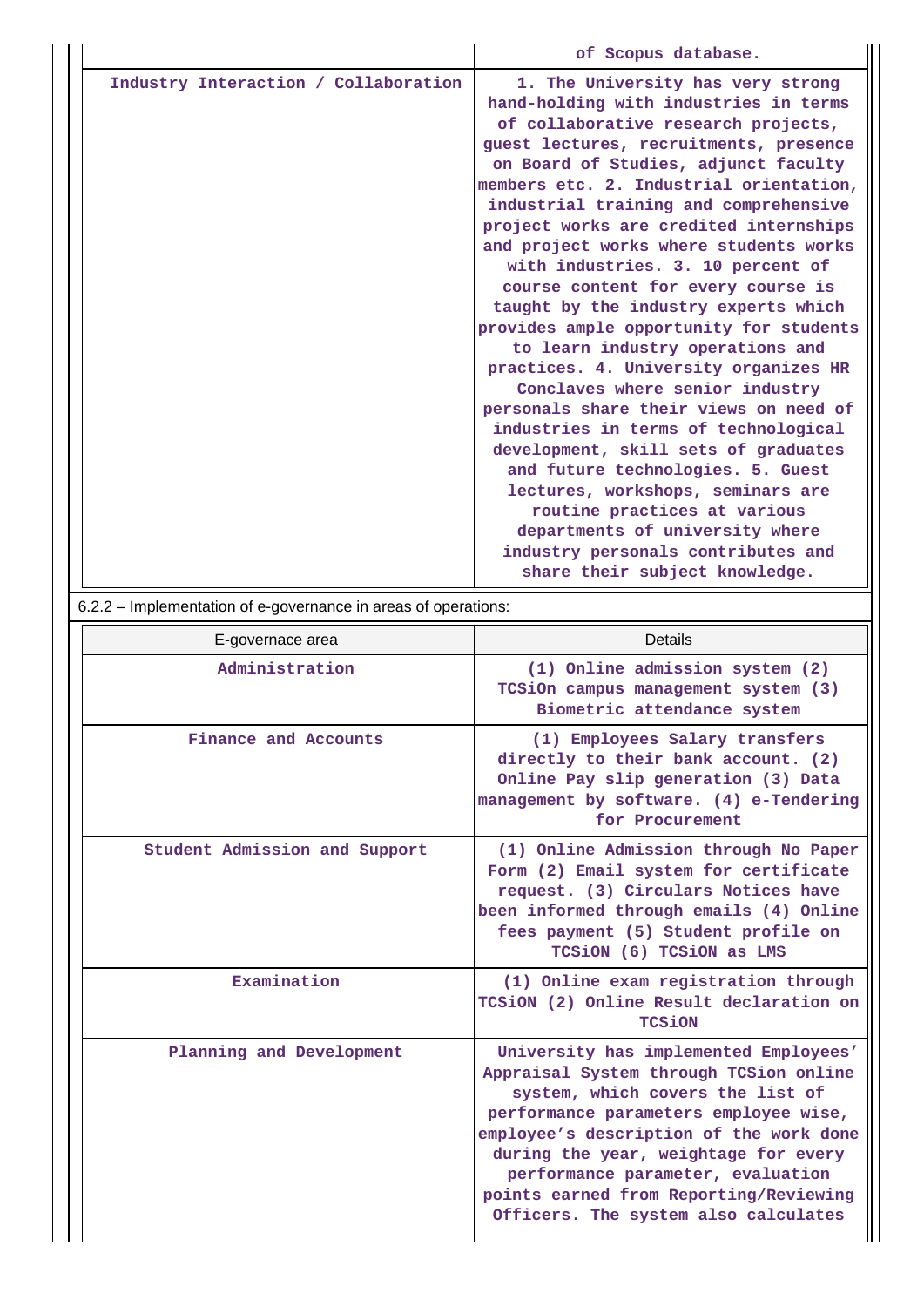| finally the sum total of performance<br>score secured by very employee. Based<br>on final score, the Central Committee<br>reviews it and decides on performance<br>incentive to be awarded to the<br>respective employee. (2) Employee Leave<br>Management and Group Insurance are<br>administered on TCSiON (4) Hostel<br>admissions for students through TCSiON<br>(5) In-house Online platform RIMS for |
|------------------------------------------------------------------------------------------------------------------------------------------------------------------------------------------------------------------------------------------------------------------------------------------------------------------------------------------------------------------------------------------------------------|
| faculty publication, research projects<br>and extension activities management.                                                                                                                                                                                                                                                                                                                             |

# **6.3 – Faculty Empowerment Strategies**

 6.3.1 – Teachers provided with financial support to attend conferences / workshops and towards membership fee of professional bodies during the year

| Year | Name of Teacher                    | Name of conference/<br>workshop attended<br>for which financial<br>support provided                                                                                          | Name of the<br>professional body for<br>which membership<br>fee is provided | Amount of support |
|------|------------------------------------|------------------------------------------------------------------------------------------------------------------------------------------------------------------------------|-----------------------------------------------------------------------------|-------------------|
| 2019 | Debasis<br>Sarkar                  | 14th<br>Organization<br>Technology and<br>Management<br>Conference                                                                                                           | University of<br>Zagreb                                                     | 98000             |
| 2019 | Anurag Kandya                      | European<br>International<br>Conference on<br>Transforming<br>Urban System<br>(EICTUS-2019)                                                                                  | Strasbourg<br>University                                                    | 95318             |
| 2020 | Swapnil<br>Dharaskar               | 2th<br>International<br>Engineering<br>Research<br>Conference                                                                                                                | Engineering<br>Research and<br>Publication<br>(IFERP)                       | 28000             |
| 2019 | Sukanta Dash                       | International<br>Conference on<br>Energy And<br>Infrastructure<br>management                                                                                                 | Pandit<br>Deendayal<br>Petroleum<br>University                              | 12290             |
| 2020 | Pravin<br>Kodgire                  | <b>1st</b><br>International<br>Conference on<br>Mathematical<br>Modeling,<br>Computational<br>Intelligence<br>Techniques and<br>Renewable<br><b>Energy (MMCITRE</b><br>2020) | Pandit<br>Deendayal<br>Petroleum<br>University                              | 5000              |
| 2019 | Dr. Dadi V.<br>Suriapparao<br>Dadi | Recent<br>advances in<br>sustainability                                                                                                                                      | Ganpat<br>University                                                        | 16695             |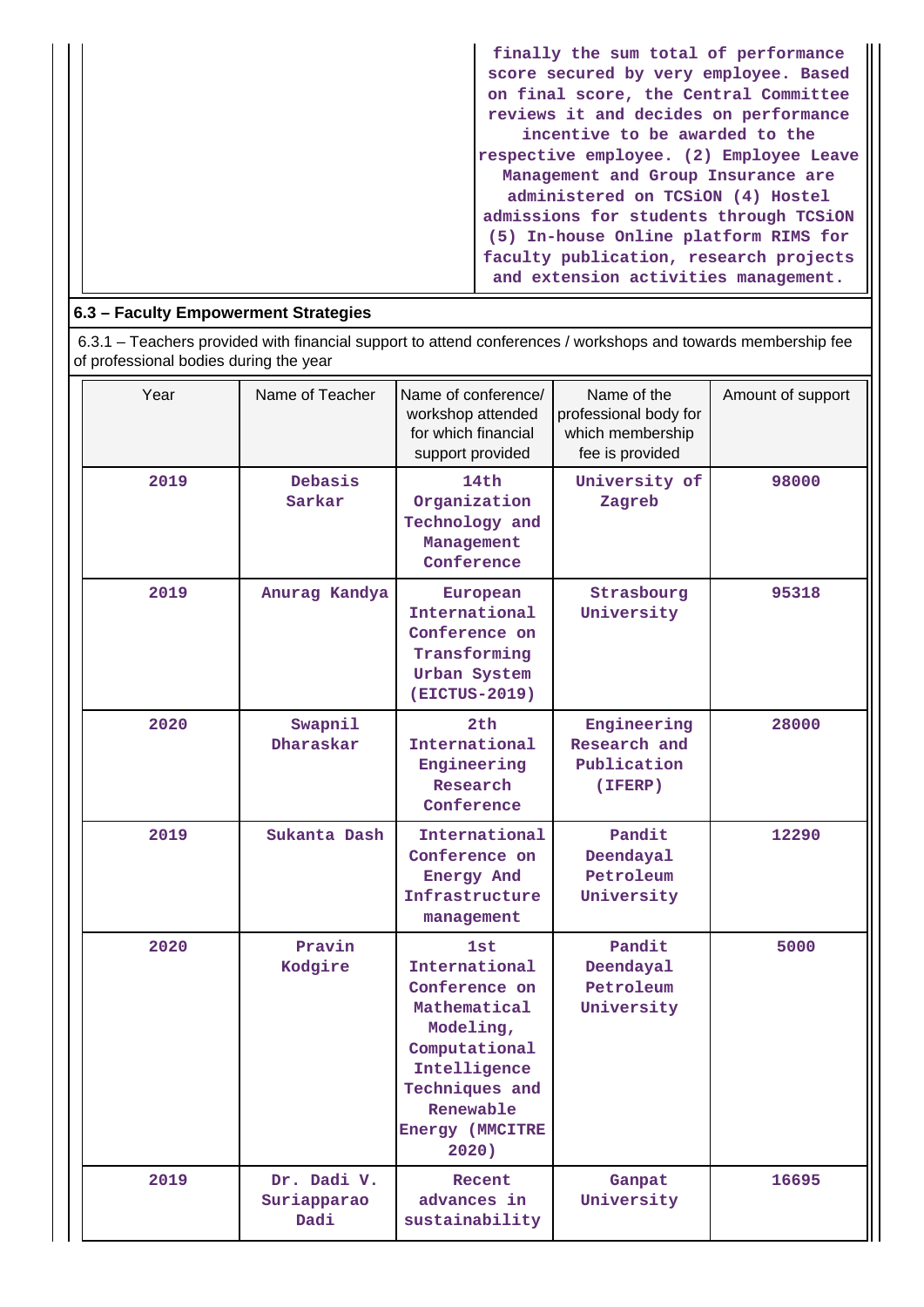| 2019                                            |                                       |                                                                                             | Bharti Saini                                                                                      |                                                                         | International<br>Conference on<br>Sustainable<br>Technologies<br>for<br>Desalination<br>National Water<br>Mission and<br>Annual Congress<br>of InDA<br>$(InDACON-2020)$ |  | InDACON-2020                |                                                  |       | 15000                                                |
|-------------------------------------------------|---------------------------------------|---------------------------------------------------------------------------------------------|---------------------------------------------------------------------------------------------------|-------------------------------------------------------------------------|-------------------------------------------------------------------------------------------------------------------------------------------------------------------------|--|-----------------------------|--------------------------------------------------|-------|------------------------------------------------------|
| 2020<br><b>ASHISH</b><br><b>UNNARKAT</b>        |                                       |                                                                                             | Virtual<br>Conference on<br>Materials for<br>Energy<br>Harvesting and<br>Catalysis                |                                                                         | Catalysis                                                                                                                                                               |  |                             | 5000                                             |       |                                                      |
| 2020                                            | Anirban Dey                           |                                                                                             |                                                                                                   |                                                                         | 4th<br>International<br>Conference on<br>Sustainable<br>energy and<br>envoronmental<br>challenges                                                                       |  | <b>CSIR-NERRI</b><br>Nagpur |                                                  | 26000 |                                                      |
| 2019                                            | <b>ABHISHEK</b><br><b>KUMAR GUPTA</b> |                                                                                             |                                                                                                   | Physical<br>Polymer<br>Science<br>Aspects of<br>Polymer Science<br>2019 |                                                                                                                                                                         |  |                             | 80000                                            |       |                                                      |
| teaching and non teaching staff during the year |                                       |                                                                                             |                                                                                                   |                                                                         | View File<br>6.3.2 - Number of professional development / administrative training programmes organized by the University for                                            |  |                             |                                                  |       |                                                      |
| Year                                            |                                       | Title of the<br>professional<br>development<br>programme<br>organised for<br>teaching staff | Title of the<br>administrative<br>training<br>programme<br>organised for<br>non-teaching<br>staff |                                                                         | From date                                                                                                                                                               |  | To Date                     | Number of<br>participants<br>(Teaching<br>staff) |       | Number of<br>participants<br>(non-teaching<br>staff) |
| 2019                                            |                                       | Faculty<br>Induction<br>Program                                                             | <b>NA</b>                                                                                         |                                                                         | 15/07/2019                                                                                                                                                              |  | 21/07/2019                  | 33                                               |       | Nill                                                 |
| 2019                                            |                                       | Intellec<br>tual<br>Property<br>Rights<br>Workshop                                          | <b>NA</b>                                                                                         |                                                                         | 07/09/2019                                                                                                                                                              |  | 07/09/2019                  | 15                                               |       | <b>Nill</b>                                          |
| 2019                                            |                                       | Staff De<br>velopment<br>Program on<br>'Team<br>Building L<br>eadership'                    | Staff De<br>velopment<br>Program on<br>'Team<br>Building L<br>eadership'                          |                                                                         | 20/09/2019                                                                                                                                                              |  | 21/09/2019                  | 15                                               |       | 13                                                   |
| 2019                                            |                                       | Staff De                                                                                    | <b>NA</b>                                                                                         |                                                                         |                                                                                                                                                                         |  |                             | 25                                               |       | <b>Nill</b>                                          |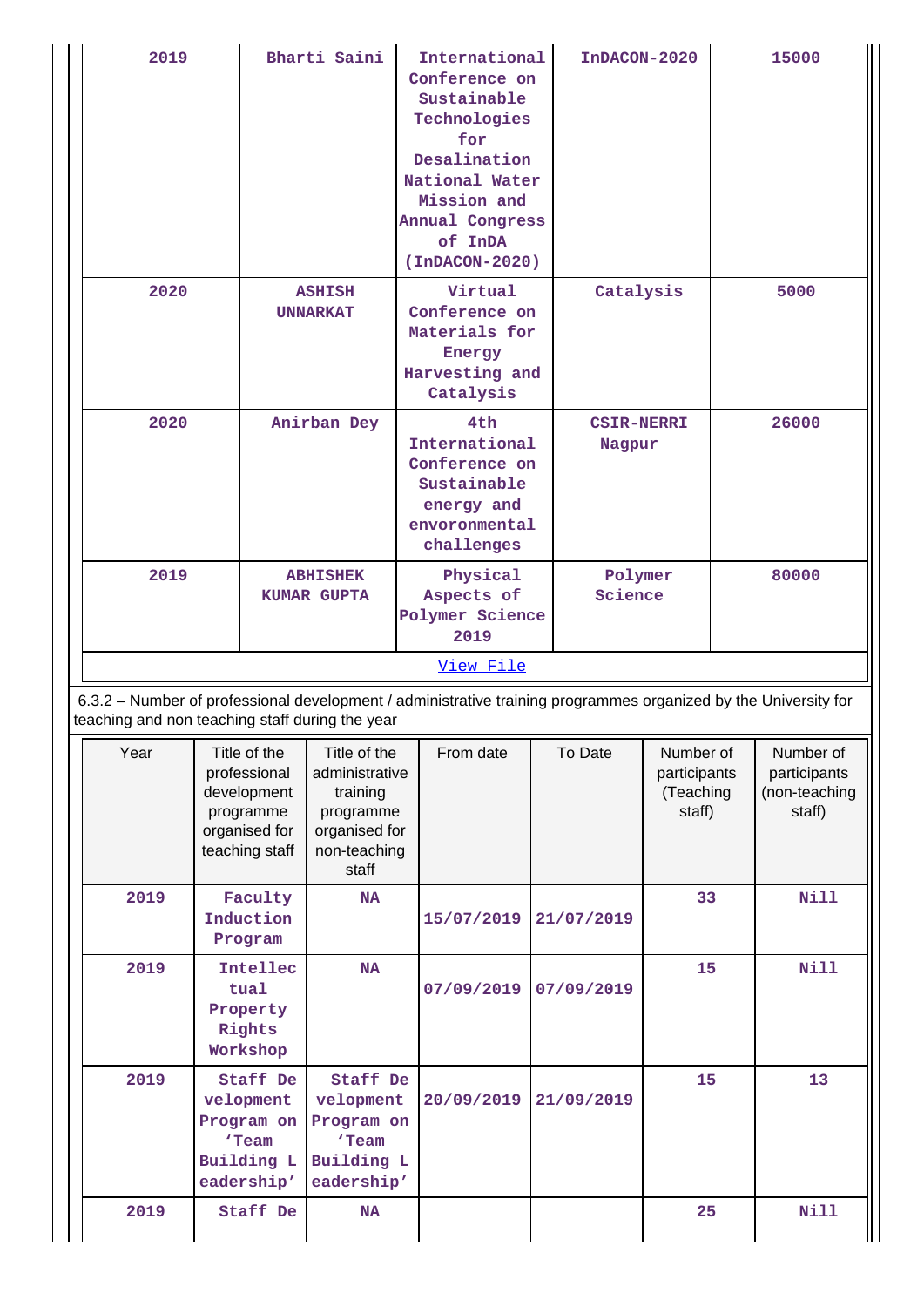|                                                                                                                                                                                       | velopment<br>Program on<br>'Empower<br>Yourself' | 28/02/2020 01/03/2020<br>View File |            |                                                                                                               |
|---------------------------------------------------------------------------------------------------------------------------------------------------------------------------------------|--------------------------------------------------|------------------------------------|------------|---------------------------------------------------------------------------------------------------------------|
| Course, Short Term Course, Faculty Development Programmes during the year                                                                                                             |                                                  |                                    |            | 6.3.3 - No. of teachers attending professional development programmes, viz., Orientation Programme, Refresher |
| Title of the<br>professional<br>development<br>programme                                                                                                                              | Number of teachers<br>who attended               | From Date                          | To date    | Duration                                                                                                      |
| QASPIR-Online<br>Learning<br>workshop for<br>Faculty                                                                                                                                  | $\overline{\mathbf{2}}$                          | 01/04/2020                         | 03/04/2020 | 03                                                                                                            |
| Faculty<br>Induction<br>Program (FIP<br>2019)                                                                                                                                         | 6                                                | 15/07/2019                         | 20/07/2019 | 06                                                                                                            |
| QASPIR-Online<br>Learning<br>workshop for<br>Faculty                                                                                                                                  | 4                                                | 15/04/2020                         | 17/04/2020 | 03                                                                                                            |
| Five days<br>online Faculty<br>Development<br>Programme (FDP)<br><b>on</b><br>"Advancements<br>in Phase Change<br>Material Based<br>Thermal and<br>Renewable<br>Energy<br>Techniques" | 1                                                | 01/06/2020                         | 05/06/2020 | 05                                                                                                            |
| One week<br>online training<br>programme on<br>"Experiences in<br>Solar Energy:<br>Challenges and<br>Opportunities"                                                                   | 1.                                               | 08/06/2020                         | 13/06/2020 | 06                                                                                                            |
| Faculty<br>Development<br>Programme (FDP)<br>on "Chemical<br>Engineering<br>towards<br>Sustainability<br>and Process<br>Intensification                                               | 1.                                               | 15/06/2020                         | 17/06/2020 | 03                                                                                                            |
| Five Days<br>training<br>programme on                                                                                                                                                 | $\mathbf{1}$                                     | 01/06/2020                         | 05/06/2020 | 05                                                                                                            |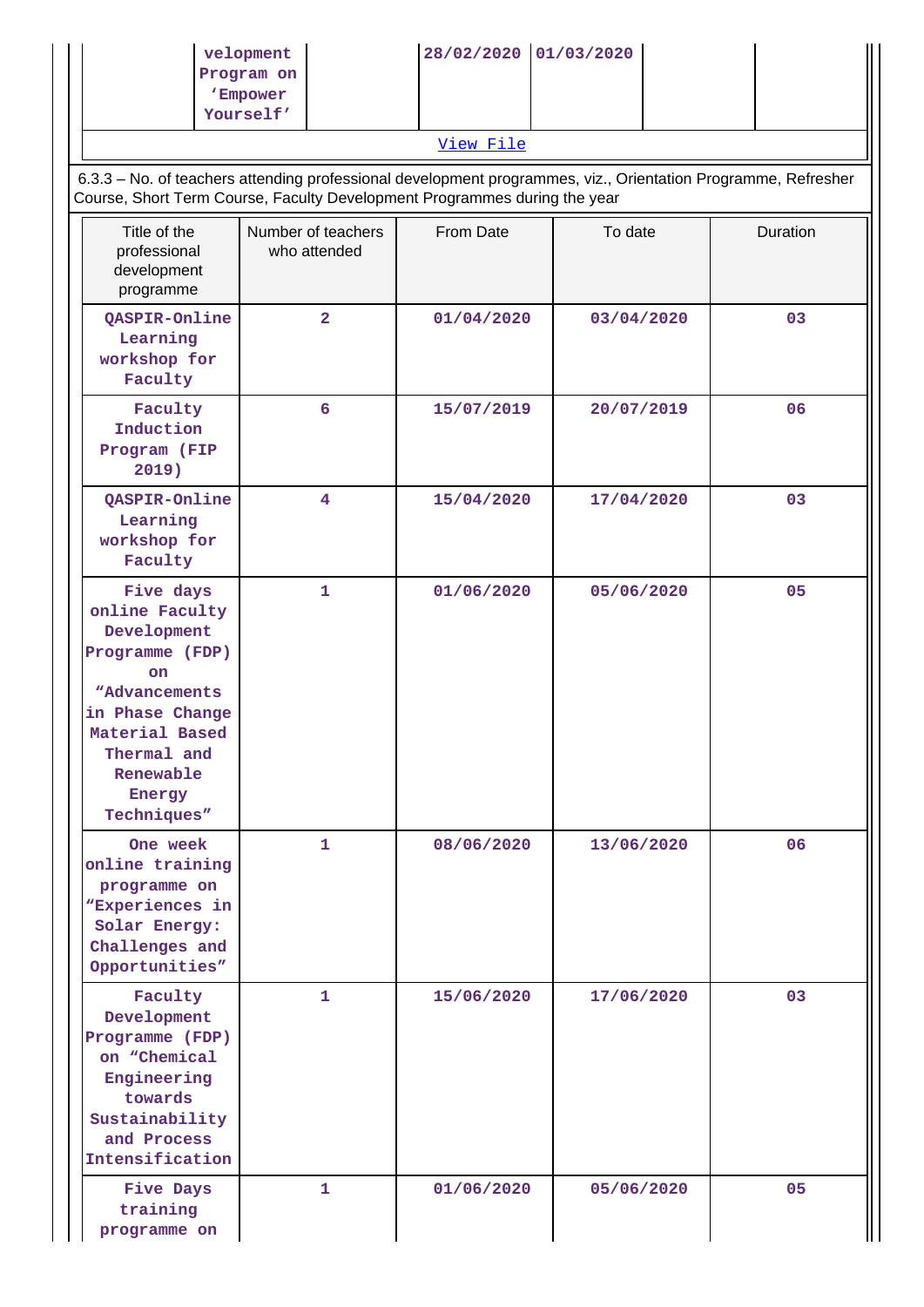| "Rainwater<br>harvesting"<br>conducted by<br>International<br>Clean Water<br>Centre, Indian<br>Institute of<br>Technology,<br>Madras |                |            |              |           |
|--------------------------------------------------------------------------------------------------------------------------------------|----------------|------------|--------------|-----------|
| Workshop on<br>"Research<br>Methodology"<br>organized by<br>Pandit<br>Deendayal<br>Energy<br>University,<br>Gandhinagar              | 8              | 05/05/2020 | 07/05/2020   | 03        |
| "Fundamentals<br>of Outcome<br><b>Based</b><br>Education"<br>organized by<br>Inpods, India                                           | $\mathbf{1}$   | 28/03/2020 | 28/03/2020   | 01        |
| Online<br>learning for<br>Faculty                                                                                                    | $\overline{2}$ | 01/04/2020 | 03/04/2020   | 03        |
|                                                                                                                                      |                | View File  |              |           |
| 6.3.4 - Faculty and Staff recruitment (no. for permanent recruitment):                                                               |                |            |              |           |
|                                                                                                                                      | Teaching       |            | Non-teaching |           |
| Permanent                                                                                                                            | Full Time      |            | Permanent    | Full Time |
| 56                                                                                                                                   | 138            |            | Nill         | 23        |

## 6.3.5 – Welfare schemes for

| Teaching                  | Non-teaching              | <b>Students</b>          |
|---------------------------|---------------------------|--------------------------|
| 1) CPDA (Cumulative       | 1) Non-teaching staff     | 1. Students are          |
| Professional Development  | is also deputed for       | encouraged to present    |
| Allowance) of INR 100000  | training programmes       | papers abroad and in     |
| p.a. is provided to all   | relevant to their skill   | India, with financial    |
| faculties in a block of   | development. 2) INR       | support. 2. Opportunity  |
| three years, to present   | $30,000/-$ per annum      | for short term study     |
| their research papers in  | towards medical           | visit to the foreign     |
| National and              | reimbursement (For Self   | universities under       |
| International             | and dependent family      | International Exposure   |
| conferences, subscribing  | members) to all those who | Programme as Summer      |
| to research journals,     | are on regular scale of   | Internship, with         |
| membership in academic    | pay. 3) INR 5,00,000/-    | financial support. 3.    |
| bodies and also for book  | medical insurance for     | Provision of seeing the  |
| purchase. 2) Faculty are  | Self and dependent family | evaluated answer books   |
| also nominated for        | members for all faculty   | with the evaluating      |
| prestigious conferences   | and staff members. 4) ?   | teacher 4. Scholarships  |
| and training program, and | Contributory Provident    | for UG and PG Engg.      |
| also to accompany         | Fund @ 12 (of Pay Grade   | students 5. Scholarships |
| students for its          | Pay DA) to all those who  | to Full Time Ph. D.      |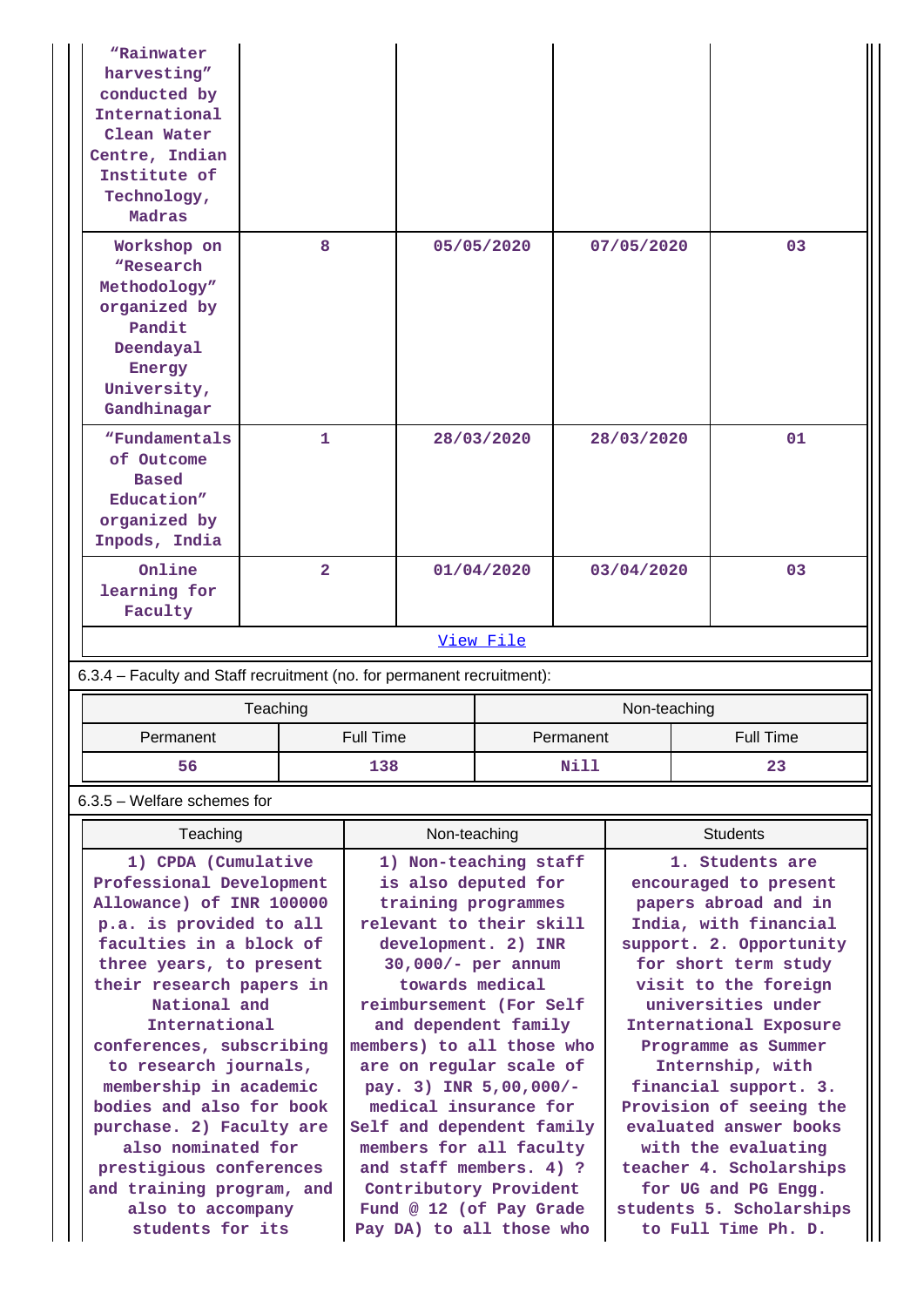**International Exposure Program. 3) Each faculty is given laptop/desktop and other IT facilities for education and research. 4) INR 30,000/ per annum towards medical reimbursement (For Self and dependent family members) to all those who are on regular scale of pay. 5) INR 5,00,000/ medical insurance for Self and dependent family members for all faculty and staff members. 6) INR 5,00,000/- group personal accident insurance for all faculty and staff members. 7) ? Contributory Provident Fund @ 12 (of Pay Grade Pay DA) to all those who are on regular scale of pay and for the others as per the EPF Act, not limited to INR 15000/ p.m. per employee. 8) INR 27,000/- per child (per annum) (for maximum two children) towards children education allowance to all those who are on regular scale of pay. 9) Leave Travel Concession for visit to Home town and Anywhere in India to all those who are on regular scale of pay as per GoI rules. 10) Leave encashment as per Govt. of India norms for faculty on regular scale. 11) Payment of Gratuity as per Gratuity Act. 12) Subsidized housing facility in vicinity of the campus.**

**are on regular scale of pay and for the others as per the EPF Act, not limited to Rs 15000/ p.m. per employee.**

**Bank on the campus 7. The medical centre with an Ambulance on campus (247) 8. Medical doctor available on all the week days. 9. Full time students' psychological counsellor. 10. Women's cell, Students' clubs 11. Grievance Redressal under the supervision and monitoring of the Dean-Students' Affairs 12. Lawn tennis Courts, Football courts, basketball courts, volleyball courts. 13. Cafeteria services at reasonable cost 14. 1 Gbps Internet Facility provided by BSNL, managed by NIC under MHRD scheme 15. 50 GB Wi-Fi facilities for students and employees**

**students 6. Nationalised**

#### **6.4 – Financial Management and Resource Mobilization**

6.4.1 – Institution conducts internal and external financial audits regularly (with in 100 words each)

 **The University follows two fold financial audit i.e. Financial Internal Audit by Chartered Accountant Agency and Financial External Audit by Chartered Accountant Agency. The internal audit is conducted @ 100 vouching of Books of Accounts of the University and its constituent schools. External audit is conducted @ 100 as far as expenditure fee revenue is concerned. The University also mobilized revenue from Hostel Fee receipts and partial extension services**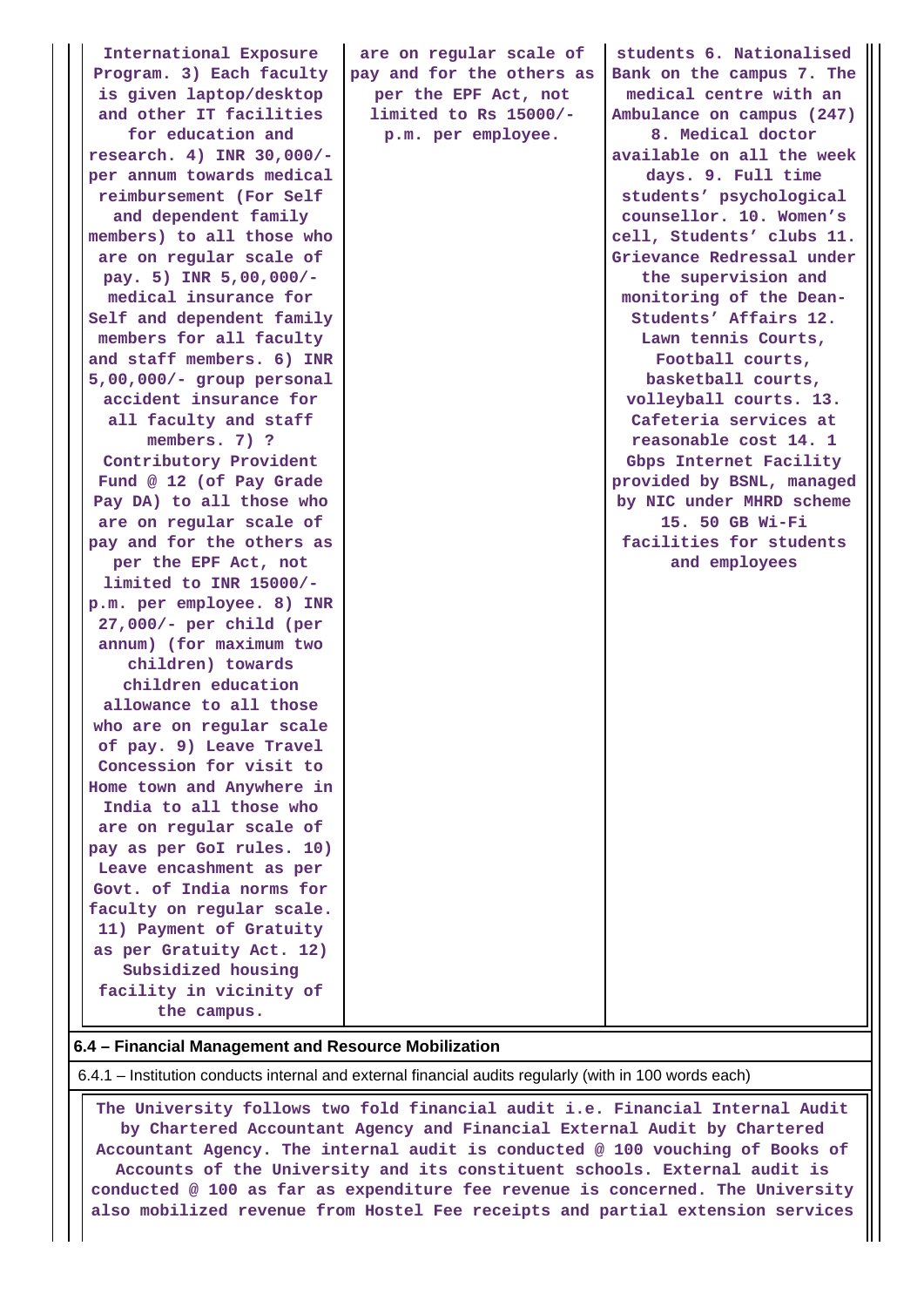## **to the allied industries towards Testing Service, Consultancy Services, MDP/Workshop/Conference Services etc.**

| 6.4.2 - Funds / Grants received from management, non-government bodies, individuals, philanthropies during the<br>year(not covered in Criterion III) |        |          |                                                                                                                                                                                                                                                                                                                                                                                                                                                                                                                                                                                                                                                                                                                                                                                                                  |  |          |                            |  |  |  |
|------------------------------------------------------------------------------------------------------------------------------------------------------|--------|----------|------------------------------------------------------------------------------------------------------------------------------------------------------------------------------------------------------------------------------------------------------------------------------------------------------------------------------------------------------------------------------------------------------------------------------------------------------------------------------------------------------------------------------------------------------------------------------------------------------------------------------------------------------------------------------------------------------------------------------------------------------------------------------------------------------------------|--|----------|----------------------------|--|--|--|
| Name of the non government<br>funding agencies /individuals                                                                                          |        |          | Funds/ Grnats received in Rs.                                                                                                                                                                                                                                                                                                                                                                                                                                                                                                                                                                                                                                                                                                                                                                                    |  |          | Purpose                    |  |  |  |
| N.A.                                                                                                                                                 |        |          | $\mathbf 0$                                                                                                                                                                                                                                                                                                                                                                                                                                                                                                                                                                                                                                                                                                                                                                                                      |  |          | N.A.                       |  |  |  |
|                                                                                                                                                      |        |          | No file uploaded.                                                                                                                                                                                                                                                                                                                                                                                                                                                                                                                                                                                                                                                                                                                                                                                                |  |          |                            |  |  |  |
| 6.4.3 - Total corpus fund generated                                                                                                                  |        |          |                                                                                                                                                                                                                                                                                                                                                                                                                                                                                                                                                                                                                                                                                                                                                                                                                  |  |          |                            |  |  |  |
|                                                                                                                                                      |        |          | 0                                                                                                                                                                                                                                                                                                                                                                                                                                                                                                                                                                                                                                                                                                                                                                                                                |  |          |                            |  |  |  |
| 6.5 - Internal Quality Assurance System                                                                                                              |        |          |                                                                                                                                                                                                                                                                                                                                                                                                                                                                                                                                                                                                                                                                                                                                                                                                                  |  |          |                            |  |  |  |
| 6.5.1 – Whether Academic and Administrative Audit (AAA) has been done?                                                                               |        |          |                                                                                                                                                                                                                                                                                                                                                                                                                                                                                                                                                                                                                                                                                                                                                                                                                  |  |          |                            |  |  |  |
| <b>Audit Type</b>                                                                                                                                    |        | External |                                                                                                                                                                                                                                                                                                                                                                                                                                                                                                                                                                                                                                                                                                                                                                                                                  |  | Internal |                            |  |  |  |
|                                                                                                                                                      | Yes/No |          | Agency                                                                                                                                                                                                                                                                                                                                                                                                                                                                                                                                                                                                                                                                                                                                                                                                           |  | Yes/No   | Authority                  |  |  |  |
| Academic                                                                                                                                             | Yes    |          | <b>External BoS</b><br>Members                                                                                                                                                                                                                                                                                                                                                                                                                                                                                                                                                                                                                                                                                                                                                                                   |  | Yes      | Board of<br><b>Studies</b> |  |  |  |
| Administrative                                                                                                                                       | Yes    |          | Financial<br>Audit                                                                                                                                                                                                                                                                                                                                                                                                                                                                                                                                                                                                                                                                                                                                                                                               |  | Yes      | University<br>Office       |  |  |  |
| 6.5.2 – What efforts are made by the University to promote autonomy in the affiliated/constituent colleges? (if<br>applicable)                       |        |          |                                                                                                                                                                                                                                                                                                                                                                                                                                                                                                                                                                                                                                                                                                                                                                                                                  |  |          |                            |  |  |  |
|                                                                                                                                                      |        |          | Not Applicable                                                                                                                                                                                                                                                                                                                                                                                                                                                                                                                                                                                                                                                                                                                                                                                                   |  |          |                            |  |  |  |
| 6.5.3 – Activities and support from the Parent – Teacher Association (at least three)                                                                |        |          |                                                                                                                                                                                                                                                                                                                                                                                                                                                                                                                                                                                                                                                                                                                                                                                                                  |  |          |                            |  |  |  |
|                                                                                                                                                      |        |          | (1) Parents are informed about the progress of their wards. (2) Organizing Open<br>House for guardians to discuss the progress, grievances or issues of students.<br>(3) The guardians are encouraged to understand the transparency of the system<br>and involve themselves in tracking the academic performance of their wards.                                                                                                                                                                                                                                                                                                                                                                                                                                                                                |  |          |                            |  |  |  |
| 6.5.4 – Development programmes for support staff (at least three)                                                                                    |        |          |                                                                                                                                                                                                                                                                                                                                                                                                                                                                                                                                                                                                                                                                                                                                                                                                                  |  |          |                            |  |  |  |
|                                                                                                                                                      |        |          | 1) The support staff is encouraged to undertake various development courses<br>from time to time to enhance their job competence. They are also provided<br>facilities to undertake the courses found fit to cope up with the duties they<br>are performing at the institute/ department to update their information and<br>skill level regularly with all this, they get more work exposure related<br>training/demands or with the development in university/faculty facilities e.g.<br>accounts, online admission, information systems, etc. 2) Administrative Staff<br>participates on regular basis for computer skills enhancement 3) Training for<br>online admission and examination processes was conducted. 4) Training for<br>generating online students records for admission and evaluation purpose |  |          |                            |  |  |  |
| 6.5.5 – Post Accreditation initiative(s) (mention at least three)                                                                                    |        |          |                                                                                                                                                                                                                                                                                                                                                                                                                                                                                                                                                                                                                                                                                                                                                                                                                  |  |          |                            |  |  |  |
|                                                                                                                                                      |        |          | 6.5.5 - Post Accreditation initiative(s) (mention at least three) 1. Additional<br>Scholarships for Students: To encourage the meritorious students and also to<br>support financially weaker students of the society and also to promote<br>education among the girl students by introducing following additional<br>scholarships: i. Merit Scholarship: Half Tuition Fee Waiver (w.e.f. 1st<br>Semester): For SC ST Category Students pursuing B. Tech. programme ii. Merit<br>Scholarship: Half Tuition Fee Waiver (w.e.f. 1st Semester): For Female students<br>iii. Merit-cum-Means Scholarship: Half Tuition Fee Waiver (w.e.f. 4th Semester)<br>- For Diploma to Degree Engg. students. iv. Interest Subsidy for Economically                                                                             |  |          |                            |  |  |  |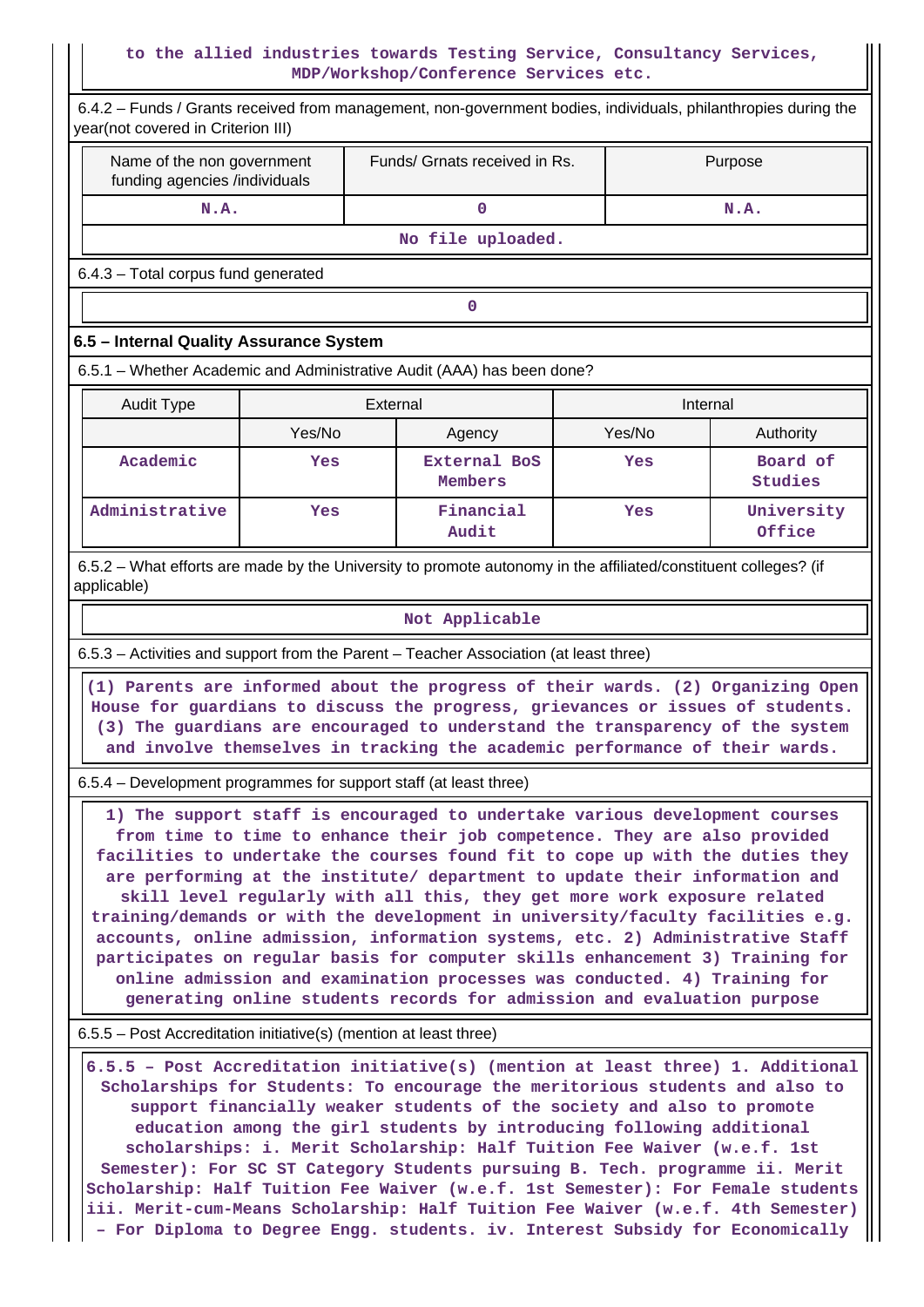**Weaker Section students. 2. Introduction of New Programs: To meet with industry requirement, the University has expanded its horizon in the domain of Engineering and Humanity by introducing following programs: i. M. Sc. (Finance) ii. M. Tech. (Petroleum Technology (Exploration)) iii. M. Tech. (Civil Engineering (Transportation Engineering)) iv. M. Tech. (Mechanical Engineering (Manufacturing)) 3. Internationalization of Education: The University has established Office of International Relations (OIR) to develop global professionals by providing international educational exchange to University students and to create visibility of University in global educational scenario by collaborating with other reputed institutions and student exchange programs. Various programs by OIR were started with an objective to provide international orientation of educational programs and to explore international cooperation in education and research in association with international universities and industry experts. The major initiatives are: i. Study in India Program (SIP) ii. Semester Exchange Abroad Program iii. Faculty with Foreign Exposure**

|  | 6.5.6 - Internal Quality Assurance System Details |  |
|--|---------------------------------------------------|--|

| a) Submission of Data for AISHE portal | Yes |
|----------------------------------------|-----|
| b) Participation in NIRF               | Yes |
| c)ISO certification                    | No  |
| d)NBA or any other quality audit       | Yes |

6.5.7 – Number of Quality Initiatives undertaken during the year

| Year | Name of quality<br>initiative by IQAC | Date of<br>conducting IQAC | <b>Duration From</b> | Duration To | Number of<br>participants |
|------|---------------------------------------|----------------------------|----------------------|-------------|---------------------------|
| 2019 | Open<br>source<br>courses             | 19/08/2019                 | 22/08/2019           | 15/05/2020  | 559                       |
| 2019 | Capsule<br>Courses                    | 19/08/2019                 | 12/09/2019           | 23/02/2020  | 789                       |
| 2019 | <b>ICT</b><br>enabled<br>learning     | 11/11/2019                 | 06/01/2020           | 15/05/2020  | 220                       |

#### [View File](https://assessmentonline.naac.gov.in/public/Postacc/Quality_Initiatives_B/10088_Quality_Initiatives_B_1632025685.xlsx)

# **CRITERION VII – INSTITUTIONAL VALUES AND BEST PRACTICES**

**7.1 – Institutional Values and Social Responsibilities**

 7.1.1 – Gender Equity (Number of gender equity promotion programmes organized by the institution during the year)

| Title of the<br>programme                                                            | Period from | Period To  | <b>Number of Participants</b> |             |
|--------------------------------------------------------------------------------------|-------------|------------|-------------------------------|-------------|
|                                                                                      |             |            | Female                        | Male        |
| Orientation<br>Session for<br>Gender Equality<br>and Safety for<br><b>Batch 2019</b> | 26/07/2019  | 26/07/2019 | 265                           | 312         |
| Self Defense<br>Workshop With<br>Fire And<br>Security<br>Association Of              | 06/09/2019  | 06/09/2019 | 40                            | <b>Nill</b> |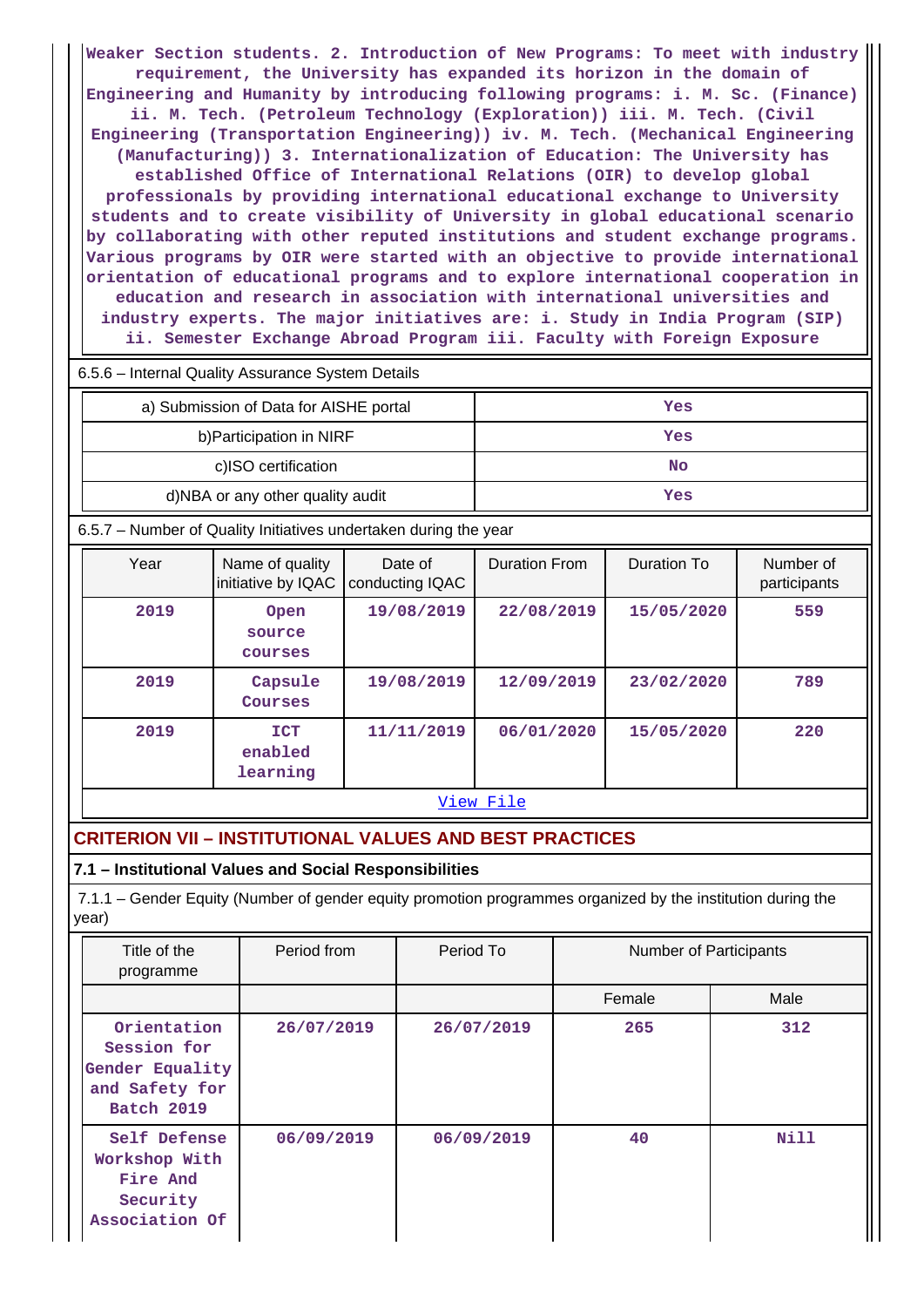|  | India                                                                                                                                                                                                                                                                                                                                                                                                                                                                                                                                                                                                                                                                                                                                                             |                                                                                                   |  |            |            |  |                         |                            |                                                     |  |  |
|--|-------------------------------------------------------------------------------------------------------------------------------------------------------------------------------------------------------------------------------------------------------------------------------------------------------------------------------------------------------------------------------------------------------------------------------------------------------------------------------------------------------------------------------------------------------------------------------------------------------------------------------------------------------------------------------------------------------------------------------------------------------------------|---------------------------------------------------------------------------------------------------|--|------------|------------|--|-------------------------|----------------------------|-----------------------------------------------------|--|--|
|  | Gender<br>Equality And<br>Safety                                                                                                                                                                                                                                                                                                                                                                                                                                                                                                                                                                                                                                                                                                                                  | 21/10/2019                                                                                        |  |            | 21/10/2019 |  | 55                      |                            | 15                                                  |  |  |
|  | Sort of A<br>Feminist                                                                                                                                                                                                                                                                                                                                                                                                                                                                                                                                                                                                                                                                                                                                             | 18/11/2019                                                                                        |  |            | 18/11/2019 |  | 32                      |                            | 7                                                   |  |  |
|  |                                                                                                                                                                                                                                                                                                                                                                                                                                                                                                                                                                                                                                                                                                                                                                   | 12                                                                                                |  |            |            |  |                         |                            |                                                     |  |  |
|  | 7.1.2 - Environmental Consciousness and Sustainability/Alternate Energy initiatives such as:                                                                                                                                                                                                                                                                                                                                                                                                                                                                                                                                                                                                                                                                      |                                                                                                   |  |            |            |  |                         |                            |                                                     |  |  |
|  | Percentage of power requirement of the University met by the renewable energy sources                                                                                                                                                                                                                                                                                                                                                                                                                                                                                                                                                                                                                                                                             |                                                                                                   |  |            |            |  |                         |                            |                                                     |  |  |
|  | such as: • 1.0 MW (One mega watt) solar power station to demonstrate green and<br>clean energy and to lower the energy dependence. . Sewerage Treatment Plant: 02<br>Nos. (300 KLD each) . Rain Water Harvesting:12 percolation wells (20 KL/Hr<br>each) . Solar Research Development Centre . Centre of Excellence for Biofuel<br>and Bioenergy Studies . Centre of Excellence for Geothermal Energy . Glass<br>windows and partitions for effective light and reducing electricity<br>consumption. • Paperless environment with extensive use of E-communication. •<br>Solar street lights across the campus. . Approximately 30,000 units total<br>energy consumption at campus is produced from renewable energy sources (Solar<br>Roof-top: 650 kW Capacity) |                                                                                                   |  |            |            |  |                         |                            |                                                     |  |  |
|  | 7.1.3 - Differently abled (Divyangjan) friendliness                                                                                                                                                                                                                                                                                                                                                                                                                                                                                                                                                                                                                                                                                                               |                                                                                                   |  |            |            |  |                         |                            |                                                     |  |  |
|  | Item facilities                                                                                                                                                                                                                                                                                                                                                                                                                                                                                                                                                                                                                                                                                                                                                   |                                                                                                   |  | Yes/No     |            |  | Number of beneficiaries |                            |                                                     |  |  |
|  | Physical facilities                                                                                                                                                                                                                                                                                                                                                                                                                                                                                                                                                                                                                                                                                                                                               |                                                                                                   |  | <b>Yes</b> |            |  | 8                       |                            |                                                     |  |  |
|  | Provision for lift                                                                                                                                                                                                                                                                                                                                                                                                                                                                                                                                                                                                                                                                                                                                                |                                                                                                   |  | Yes        |            |  | 8                       |                            |                                                     |  |  |
|  | Ramp/Rails                                                                                                                                                                                                                                                                                                                                                                                                                                                                                                                                                                                                                                                                                                                                                        |                                                                                                   |  | Yes        |            |  |                         | 8                          |                                                     |  |  |
|  | <b>Rest Rooms</b>                                                                                                                                                                                                                                                                                                                                                                                                                                                                                                                                                                                                                                                                                                                                                 |                                                                                                   |  | Yes        |            |  |                         |                            |                                                     |  |  |
|  |                                                                                                                                                                                                                                                                                                                                                                                                                                                                                                                                                                                                                                                                                                                                                                   |                                                                                                   |  |            |            |  |                         | 8                          |                                                     |  |  |
|  |                                                                                                                                                                                                                                                                                                                                                                                                                                                                                                                                                                                                                                                                                                                                                                   | Scribes for examination                                                                           |  |            | Yes        |  |                         | 8                          |                                                     |  |  |
|  | Special skill<br>development for<br>differently abled<br>students                                                                                                                                                                                                                                                                                                                                                                                                                                                                                                                                                                                                                                                                                                 |                                                                                                   |  |            | Yes        |  |                         | 8                          |                                                     |  |  |
|  | 7.1.4 – Inclusion and Situatedness                                                                                                                                                                                                                                                                                                                                                                                                                                                                                                                                                                                                                                                                                                                                |                                                                                                   |  |            |            |  |                         |                            |                                                     |  |  |
|  | Year<br>Number of<br>initiatives to<br>address<br>locational<br>advantages<br>and disadva<br>ntages                                                                                                                                                                                                                                                                                                                                                                                                                                                                                                                                                                                                                                                               | Number of<br>initiatives<br>taken to<br>engage with<br>and<br>contribute to<br>local<br>community |  | Date       | Duration   |  | Name of<br>initiative   | <b>Issues</b><br>addressed | Number of<br>participating<br>students<br>and staff |  |  |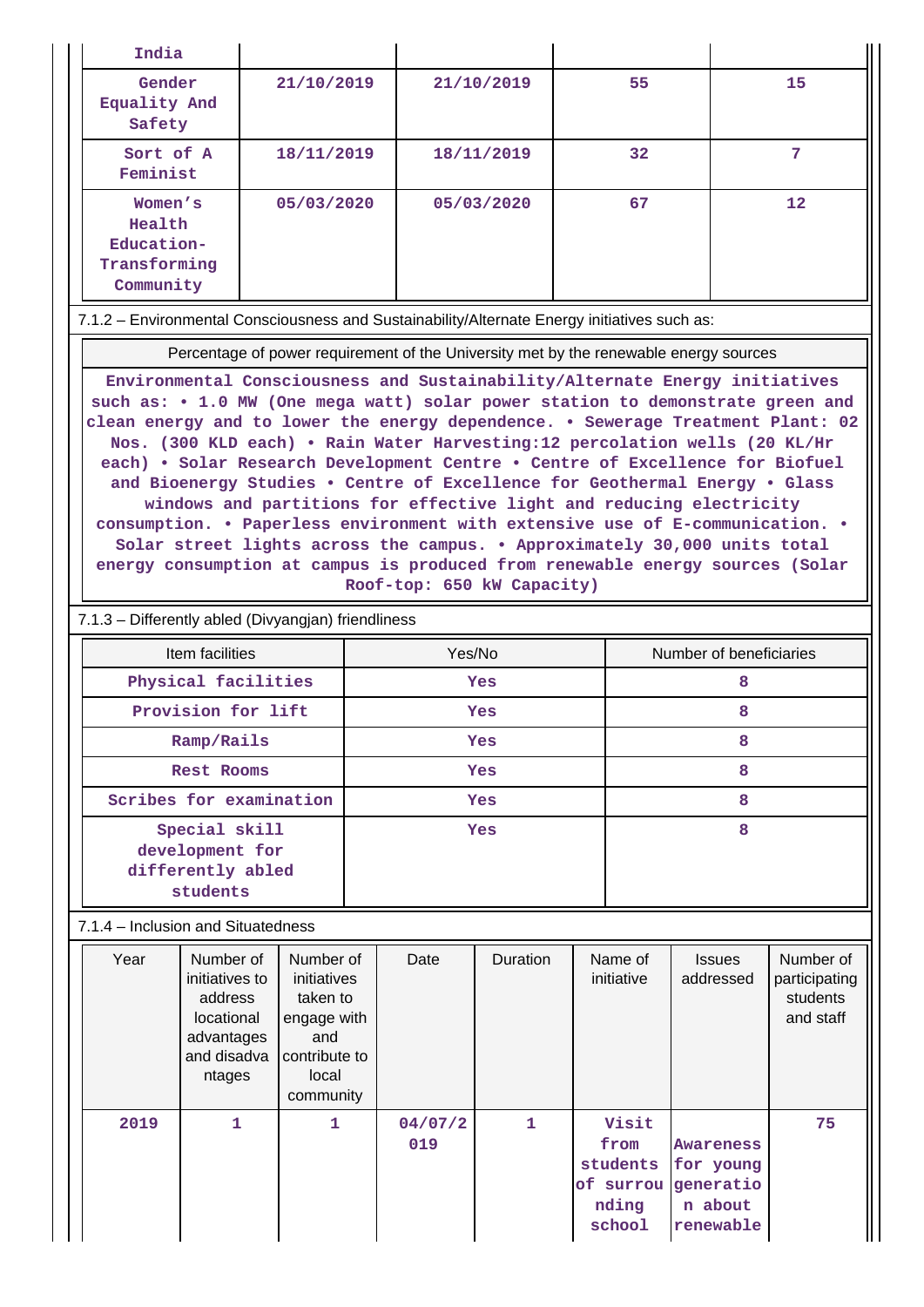|                                               |              |              |                                                                                                   |              |                                                                                                        | energy<br>source                                                                                                            |     |
|-----------------------------------------------|--------------|--------------|---------------------------------------------------------------------------------------------------|--------------|--------------------------------------------------------------------------------------------------------|-----------------------------------------------------------------------------------------------------------------------------|-----|
| 2019                                          | $\mathbf{1}$ | $\mathbf{1}$ | 13/05/2<br>019                                                                                    | 21           | Vacation<br>Workshop<br>2019 for<br>of Valad,<br>Jethipura<br>Premdhara<br>School,<br>Shahpur -<br>CDI | Skill<br>based<br>Education<br>for Under<br>children previledg<br>ed kids                                                   | 353 |
| 2020                                          | $\mathbf{1}$ | $\mathbf{1}$ | 16/01/2<br>020                                                                                    | 15           | Swachhta<br>Pakhwada<br>- Cleanli<br>ness<br>Surroundi<br>ng<br>Village -<br>Valad                     | Importa<br>nce of Cl<br>eanliness<br>and<br>community<br>Drive for developme<br>nt                                          | 567 |
| 2019                                          | $\mathbf{1}$ | $\mathbf{1}$ | 09/11/2<br>020                                                                                    | $\mathbf{1}$ | Tessrunn<br>$-$ A $8k$<br>run for<br>cause                                                             | Bringing<br>joy to<br>women or<br>kinds of<br>surroundi<br>ng<br>village<br>$\mathbf{b}$<br>spending<br>a day<br>with them  | 453 |
| 2020                                          | $\mathbf{1}$ | $\mathbf{1}$ | 14/02/2<br>020                                                                                    | $\mathbf{1}$ | Unn<br>Dino Ki<br>Baatein -<br>Visit to<br>surroundi<br>ng old<br>age home                             | students<br>spend<br>time with<br>old age<br>people<br>and take<br>useful<br>gifts for<br>them                              | 51  |
|                                               |              |              |                                                                                                   | View File    |                                                                                                        |                                                                                                                             |     |
|                                               |              |              | 7.1.5 - Human Values and Professional Ethics Code of conduct (handbooks) for various stakeholders |              |                                                                                                        |                                                                                                                             |     |
| Title                                         |              |              | Date of publication                                                                               |              |                                                                                                        | Follow up(max 100 words)                                                                                                    |     |
| Academic conduct<br>discipline (for students) |              |              | 15/07/2019                                                                                        |              |                                                                                                        | Academic conduct<br>discipline (for students)<br>was published in year<br>2007. The disciplinary<br>committee takes care of |     |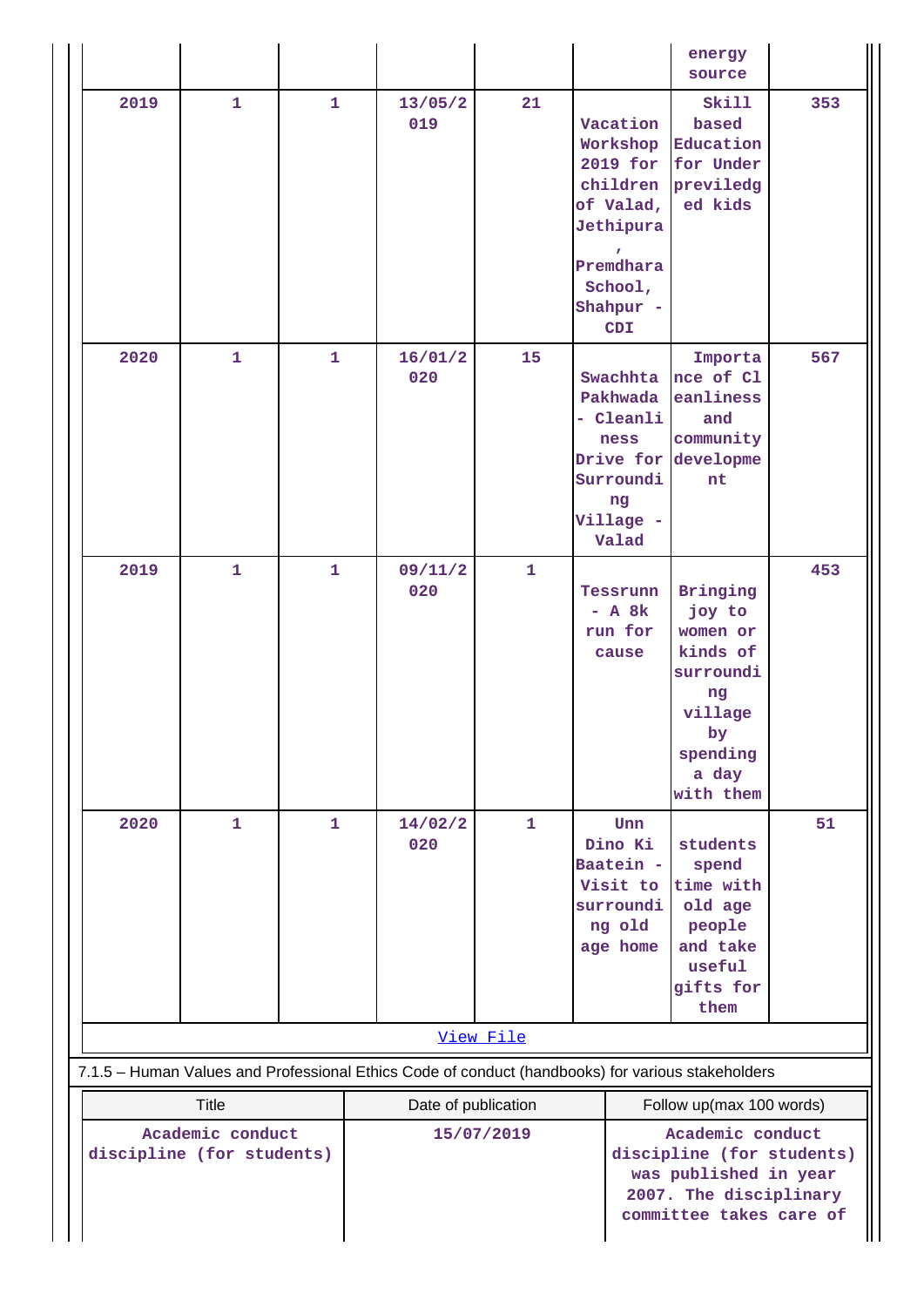|                                                 |            | the cases of students<br>violating the values and<br>ethics as mentioned in<br>the rules.                                                                                                                                                                                          |
|-------------------------------------------------|------------|------------------------------------------------------------------------------------------------------------------------------------------------------------------------------------------------------------------------------------------------------------------------------------|
| Professional code of<br>conduct (for employees) | 15/07/2019 | Professional code of<br>conduct (for employees)<br>2016. The HoD, School<br>Director and the Head of<br>Institution ensures the<br>observance of<br>professional code of<br>conduct from the<br>employees. The University<br>follows student<br>satisfaction serve for<br>faculty. |

7.1.6 – Activities conducted for promotion of universal Values and Ethics

| Activity                                                                                                                                                                                                                                                                                                | <b>Duration From</b> | Duration To | Number of participants |
|---------------------------------------------------------------------------------------------------------------------------------------------------------------------------------------------------------------------------------------------------------------------------------------------------------|----------------------|-------------|------------------------|
| Capsule course on<br>Global Citizenship<br>is modelled on the<br>UNESCO SDG goal of<br>providing<br>understanding of<br>Global Citizenship<br>and inclusivity to<br>the students.                                                                                                                       | 08/04/2019           | 09/04/2019  | 35                     |
| School of Liberal<br>Studies- PDPU<br>organised its 7th<br>Study in India<br>(short term pan<br>India) Program,<br>focused on<br>'Psychology, Gender<br>and Policy<br>Perspective in<br>Indian Culture'.<br>Ten delegates from<br>Canada-India Center<br>of Excellence,<br>Carleton<br>University, Otta | 29/04/2019           | 11/05/2019  | 10                     |
| Green Teachers<br>Training Program<br>was organized by<br><b>Green Mentors</b><br>jointly with School<br>of Liberal Studies-<br>PDPU, attended by<br>60 delegates from<br>different states of<br>India.                                                                                                 | 06/05/2019           | 08/05/2019  | 60                     |
| The second year<br>students of Law and                                                                                                                                                                                                                                                                  | 16/10/2019           | 16/10/2019  | 12                     |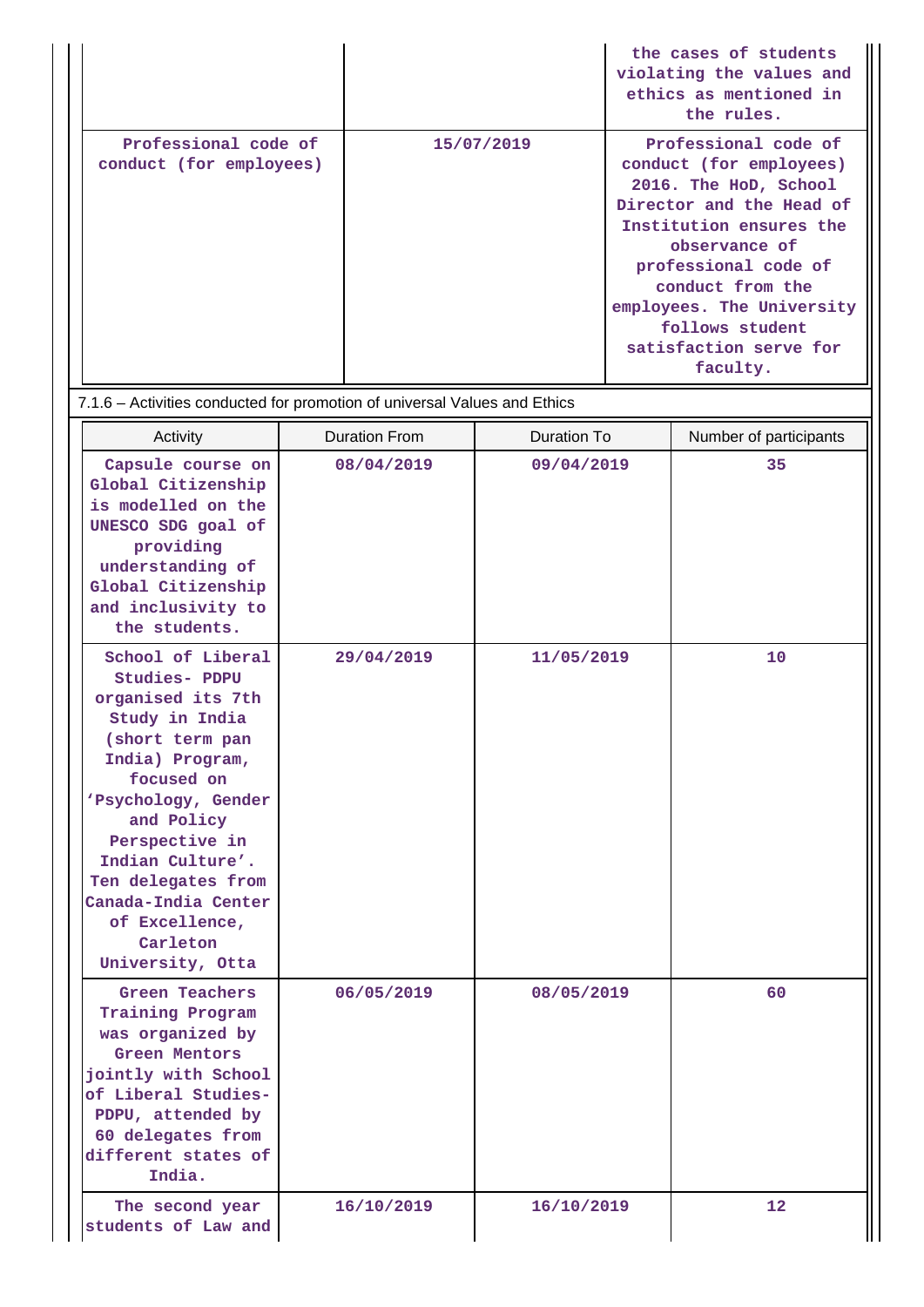| Governance<br>conducted a<br>presentation of the<br>posters to create<br>an awareness<br>against domestic<br>violence, with<br>theme on<br>'Prevention of<br>Women against<br>Domestic Violence'<br>to sensitize the<br>public about the<br>current scenario                                            |            |            |     |
|---------------------------------------------------------------------------------------------------------------------------------------------------------------------------------------------------------------------------------------------------------------------------------------------------------|------------|------------|-----|
| One Day visit to<br>Cohesion Foundation<br>Trust (CTF),<br>Lakhtar and Sanand<br>Mahila Vikas<br>Sangathan, Sanand<br>rural region of<br>Gujarat for the<br>public<br>administration<br>students of<br>semester-7, as a<br>part of the course<br>curriculum on<br>Administration of<br>Non-Government/N | 14/11/2019 | 14/11/2019 | 15  |
| The 8th Study in<br>India Short Term<br>Program (pan India)<br>-"Working in Cross<br>Cultural Context<br>Considering People,<br>Behaviour and<br>Communication", for<br>the students and<br>faculty members<br>from Sacred Heart<br>University (SHU),<br>Connecticut, USA.                              | 19/12/2019 | 10/01/2020 | 20  |
| Rural Internship<br>- First Year<br>Students of School<br>of Liberal Studies,<br>assigned in 7 NGOs<br>across Gujarat.                                                                                                                                                                                  | 02/01/2020 | 22/01/2020 | 436 |
| CIVIC SOCIAL<br><b>SERVICE INTERNSHIP</b><br>- First Year<br>students of School<br>of Technology,<br>assigned across 158<br>organizations.                                                                                                                                                              | 16/06/2020 | 10/07/2020 | 633 |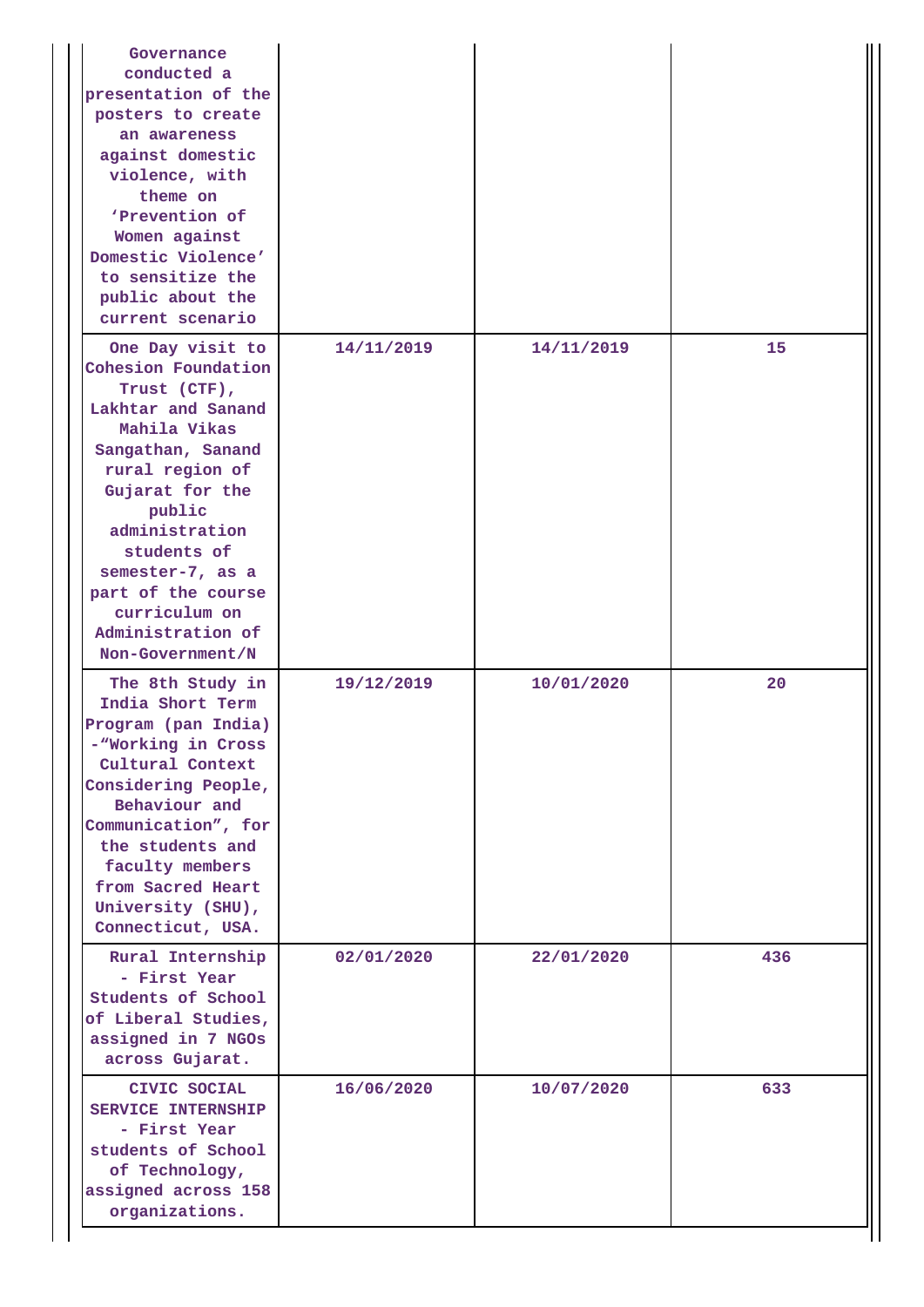[View File](https://assessmentonline.naac.gov.in/public/Postacc/promotion_activities/10088_promotion_activities_1624862608.xlsx)

7.1.7 – Initiatives taken by the institution to make the campus eco-friendly (at least five)

 **1) Sewerage Treatment Plant: 02 Nos. (300 KLD each) 2) 1.0 MW (One mega watt) solar power generation plant. 3) Rain Water Harvesting:12 percolation wells (20 KL/Hr each) 4) 1500 Trees on campus 5) Students are encouraged for use of bicycles to commute to nearby locations. University had bought bicycles and offers it on rental basis to the students. 6) Minimum use, maximum reuse and safe disposal of plastic waste. 7) Usage of extensive Glass work for effective light and reducing electricity consumption. 8) Extensive use of E-communication reduces paper consumption. 9) Solar street lights across the campus. 10) Academic sessions run continuously in winter session for it requires less electrical energy, and in summer as it involves more use of fans and A.C.s most of the annual vacation days are accommodated in summer. 11) Bath water heating through solar power for hostel students.**

#### **7.2 – Best Practices**

7.2.1 – Describe at least two institutional best practices

 **Best Practice No. 1 Title of the Practice: Internationalization of Education Objectives of the Practice: 1. To develop global professionals by providing international educational exchange to university students 2. To create visibility of university in global educational scenario by collaborating with other reputed institutions and student exchange programs. 3. To provide international orientation of educational programs and to explore international cooperation in education and research in association with international universities and industry experts. The Context: The vision of the university is to be an efficient and competent source of technical manpower for the current and future industrial requirements. University focuses primarily on grooming the students and enhancing their academic and inter personal skill sets and finally making them a wise human being and global citizens.**

**Internationalization of education is the top stage to improve the quality of education and becoming globally competent. The knowledge translation and acquisition, mobilization of talent in support of global research and enchantment of the curriculum with international content are the benefits of internationalization of higher education. The Practice: A. Study in India Program (SIP): To stimulate Internationalization on campus, PDPU has initiated "Study in India Program (SIP)" which is customized short term programs framed in 02-12 weeks designed to focus international diasporas to expose them to various facets of India. The principal objective of this interdisciplinary course is to provide a basic understanding of the Indian society and how it grew, its cultural heritage, political, social and economic scenario and its growing important role in the world affairs. The beauty of the program lies in its interdisciplinary nature which aims at demonstrating the multifaceted and variegated Indian religions and cultures. PDPU has successfully organized 8 such SIPs with 4 unique International partners given exposure to 100 international students faculties. B. International Student Fraternity: The University strives to enhance cultural diversity on campus and value its contribution in the learning experience. The University has become an institution of international repute and resonates with innovation, research, contemporary pedagogy, vibrant campus more than 160 fulltime students from more than 20 different countries i.e. Afghanistan, Bangladesh, Bhutan, Cameroon, Ethiopia, Fiji, Ivory Coast, Kenya, Mozambique, Nepal, Philippines, Rwanda, Sri Lanka, Syria, Tanzania, Uganda, Yemen, Zimbabwe, USA, Canada, etc. PDPU also hosted more than 450 international students in the short-term programs like Study in India AIESEC Inbound. C. Semester Exchange Abroad Program: Through study abroad/exchange program, enhancing four skill areas of students: The academic/intellectual, The professional, The personal and The inter-cultural**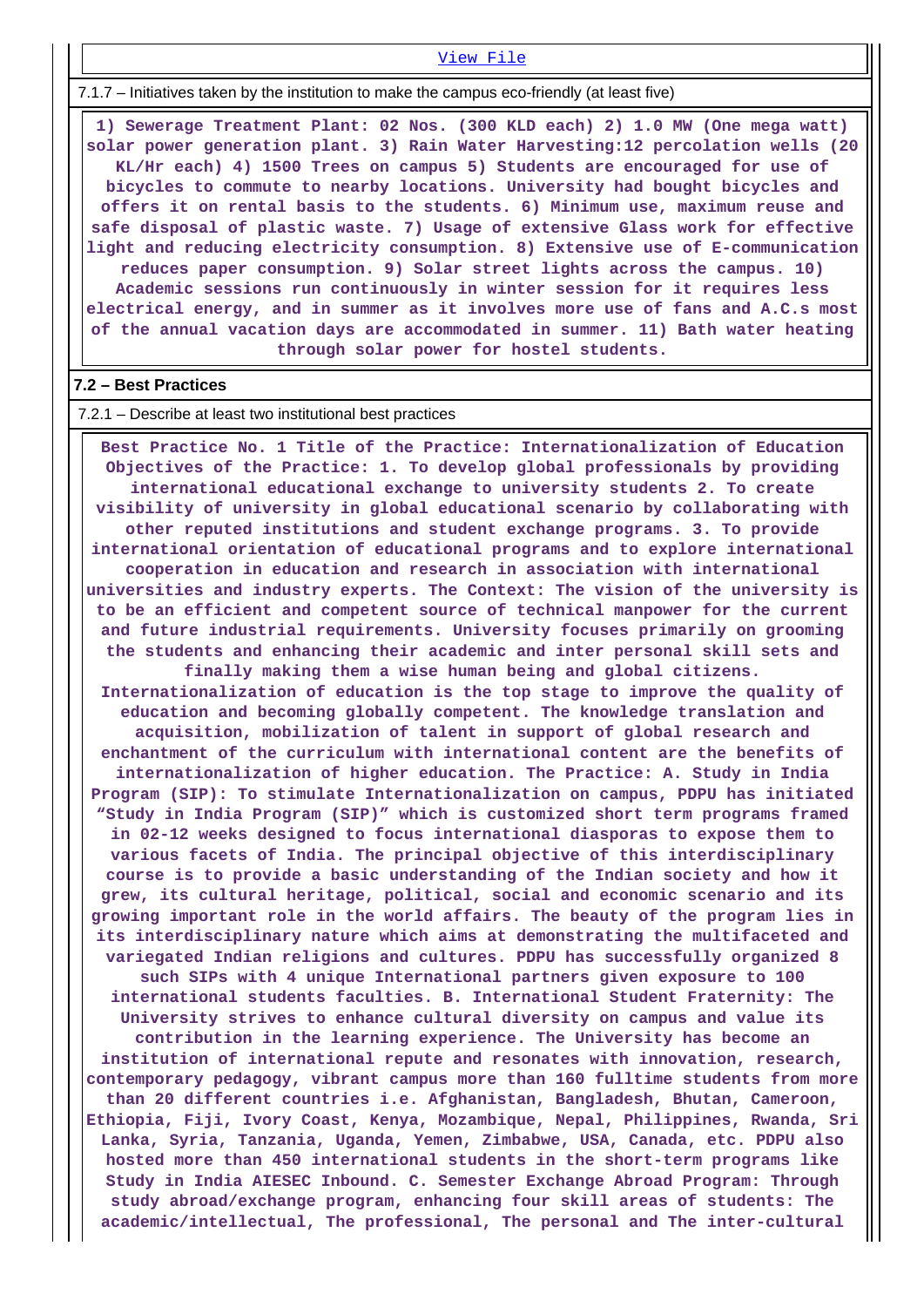**enhancing the academic visibility of individual as well as organization. Students are getting financial support in terms of US State Department Scholarship or University Scholarship. Till now, total 27 students have been benefitted from this initiative. D. Travel Grant Initiative: Travel grant scholarships are provided to the students of the University for International and National paper presentations. Office of International Relations has always been a catalyst in supporting research and academic activities among its students. As a result, students sailed offshore and presented their scholarly work at various conferences. By availing travel grant policy many of PDPU students have presented papers in the countries like UK, Spain, Singapore, Malaysia, Dubai, USA, Bahrain, China, Sweden, Oman, Egypt, Canada, Thailand, Sri Lanka, Germany, etc. Around 158 students have taken benefit of travel grant support for year 2019-20. E. Faculty with Foreign Exposure: University recruits faculty members from IITs, NIITs and reputed universities at abroad. University has more than 30 faculty members who have more than three year of education or research experience from universities at abroad in terms of doctorate degree or post doctoral studies. Evidence of Success: 1. 175 foreign students are on campus perusing fulltime UG and PG programs at our university 2. PDPU has successfully organized 8 such SIPs with 4 unique International partners given exposure to 100 international students faculties. 3. 50 foreign students completed internship under AIESEC Inbound program and 75 students of PDPU have completed internship at foreign universities under AIESEC Outbound program 4. Around 158 students have taken benefit of travel grant support for year 2019-20. 5. More than 30 faculty members who have more than three year of education or research experience from universities at abroad in terms of doctorate degree or post doctoral studies. 6. Collaborative research projects and joint publications with Universities at abroad Problems Encountered and Resources Required 1. Some of the challenges faced by international students are a language barrier, culture shock, homesickness, or financial issues. 2. Credit transfer 3. Relocation of foreign faculty members in India Best Practice No. 2 Title of the Practice: Introduction of Capsule Courses Objectives of the Practice: Capsule courses are introduced to improve the competency and employment quotient of the students. The nature of such courses will be so as to equip students for peripheral and futuristic skills and knowledge to enhance their employability and understanding of the subject. The Context: Capsule courses offered are on General Accounts/Finance/Human Relations/Public Administration/Energy Value Chain/Environmental Management/ Business Communications and alike. The introduction of the Capsule courses would help students in inter-disciplinary learning and generation of employability. The Practice: 1. The Capsule courses are taught by industry professionals on General Accounts, Finance, Human Relations, Public Administration, Energy Value Chain, Environmental, Management, Business Communications, industrial safety and alike. 2. The students are require to pass minimum three capsule courses during to qualify for their graduation. 3. The capsule courses are other than regular credit courses which are offered during the weekends. 4. List of the capsule courses planned out: a) Fundamentals of Finance b) Happiness c) Introduction to Python Programming d) Accounting for Managerial Decisions e) Principles and practice of Management f) Public Service Delivery, g) Introduction to Electric Vehicles, h) Lean System, i) Business Etiquette Social Etiquette Performance Enhancement Course, j) Smart Cities k) Project Management l) Global Citizenship m) Supply Chain Management n) Solar Energy Technologies o) Internet of things p) Artificial Intelligence q) Robotics r) Renewable Energy Engineering Evidence of Success: For A.Y. 2019-20, fourteen capsule courses were offered in which 789 student participated. The details of the capsule courses are given below. Sr. No. Name of the Capsule Course Number of students enrolled 1 Introduction to Graphic Designing with In-design Software 51 2 Articulation and Creative writing 21 3 Accounting for Managerial Decisions 25 4 Artificial Intelligence and New Business Horizons 65 5 New Age Banking 52**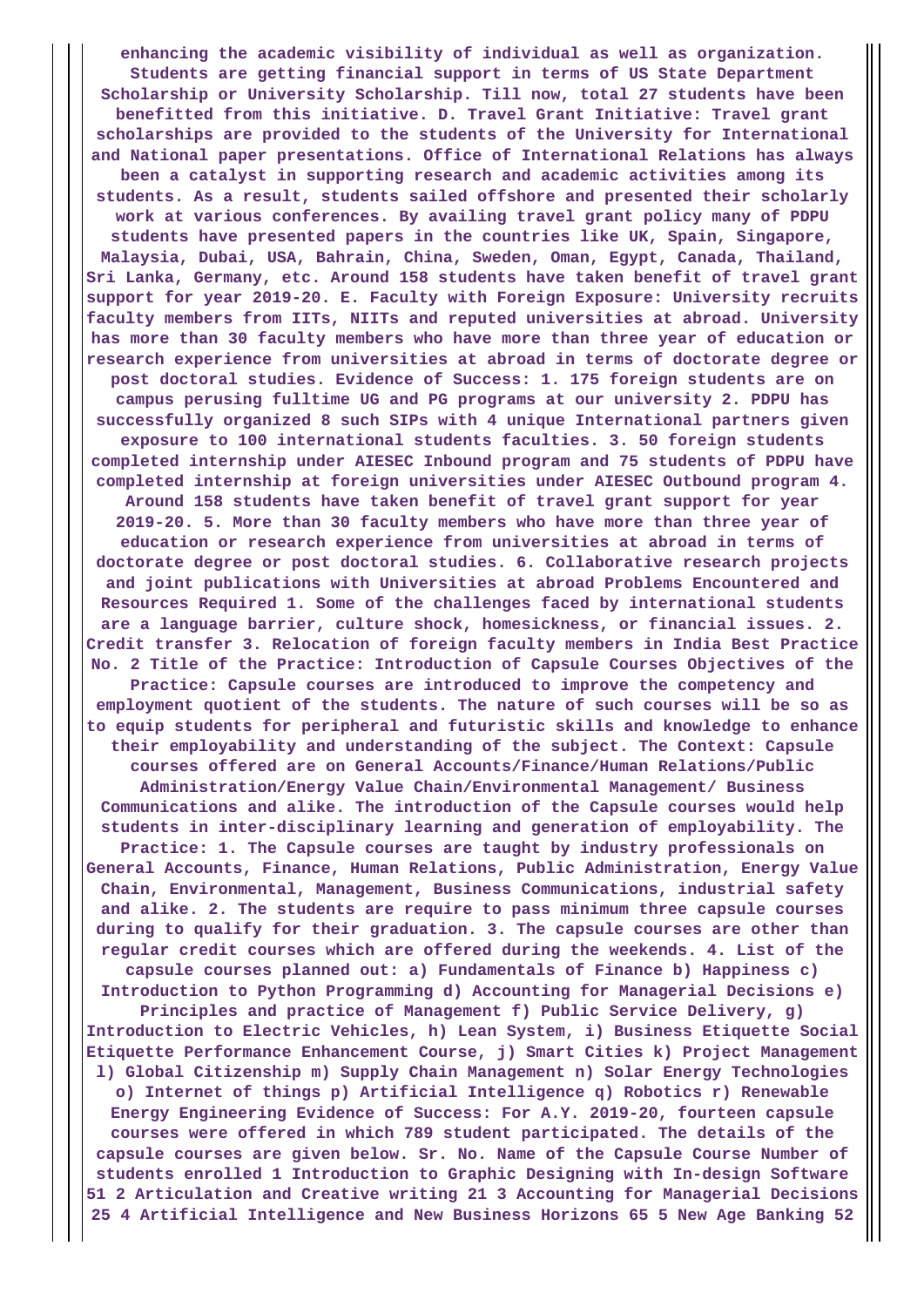**6 Introduction to PYTHON PROGRAMMING 69 7 Artificial Intelligence Machine Learning 61 8 Robotics 40 9 Internet of things 78 10 Financial Innovation Fundamentals of Finance 70 11 Dynamics of Family Business and Sustainability 40 12 Project Management 85 13 Design Thinking 30 14 Lean Management 102 Total Student 789 Problems Encountered and Resources Required 1. Participation of industry professionals in offering capsule courses.**

 Upload details of two best practices successfully implemented by the institution as per NAAC format in your institution website, provide the link

[https://www.pdpu.ac.in/downloads/7.2.1\\_Institutional%20Best%20Practices.pdf](https://www.pdpu.ac.in/downloads/7.2.1_Institutional%20Best%20Practices.pdf)

#### **7.3 – Institutional Distinctiveness**

 7.3.1 – Provide the details of the performance of the institution in one area distinctive to its vision, priority and thrust in not more than 500 words

 **One of the visions of this University is to become a globally recognized University in all forms of Energy Research. PDPU in 2019-20 converted lab scale research to field scale research in the areas of solar energy, biofuel energy, natural gas, drilling and stimulation of hydrocarbon reservoirs, wind energy, geothermal energy etc. During July to June, 2019-20 one such thrust area of research which was demonstrated in the field was in the area of geothermal energy. Research in geothermal energy is in nascent stage in India. Not many institutes, both public and private ventured in this area. India has low enthalpy subsurface energy and exploring and extracting is limited. PDPU under the aegis of Government of Gujarat has done extensive exploration and exploitation activities in the domain of geothermal energy. About 17 hot water spots have been identified in Gujarat by conducting extensive exploration activities and drilled two geothermal wells in Dholera, Gujarat. It established Space Heating and Cooling setup based on geothermal water and demonstrated comfort cooling in a prayer room of a temple. The capacity of the setup is 32 TR. In the mentioned period PDPU has drilled the hottest well in Unai, Gujarat where the surface temperature recorded was 70 degree Celsius and also an injection geothermal well in Dholera. It also integrated the Space Heating and Cooling setup with an Organic Rankine Cycle for sustainable power generation in the order of 20KW. This is the only demonstration plant producing electricity in Gujarat and most probably in India. In another renewable energy demonstration, bio fuel was produced from non edible oil, algae and waste tire pyrolysis. The kinematics of the oil produced was studied and blended in different proportion with natural oil. The initial result was found to be encouraging. Compounds tested included a variety of saturated, monounsaturated, diunsaturated and triunsaturated fatty esters. In the field of Solar Energy PDPU continued field research activity in the 1MW solar power plant created in the premises of PDPU. Enormous amount of data were collected. Research on solar thermal collectors, offered solar applications, grid solar power, modeling of optimum reflector continued. In the drilling, cementation and stimulation lab field scale research on proppant conductivity, diverters and High Pressure High Temperature Cement studies were conducted. This showcased once again the type of field scale demonstration PDPU has conducted during this period also in the conventional hydrocarbon sector. This is the third best laboratory probably in the world. In short, research thrust areas in Renewable and Non Renewable areas scaled height in the above mentioned period in PDPU.**

Provide the weblink of the institution

<https://www.pdpu.ac.in/downloads/7.3.1%20%20Institutional%20Distinctiveness.pdf>

**8.Future Plans of Actions for Next Academic Year**

 **i) To devise and implement Industry 4.0 based new academic curriculum ii) To introduce new academic programs at UG and PG levels of professional study. iii)**